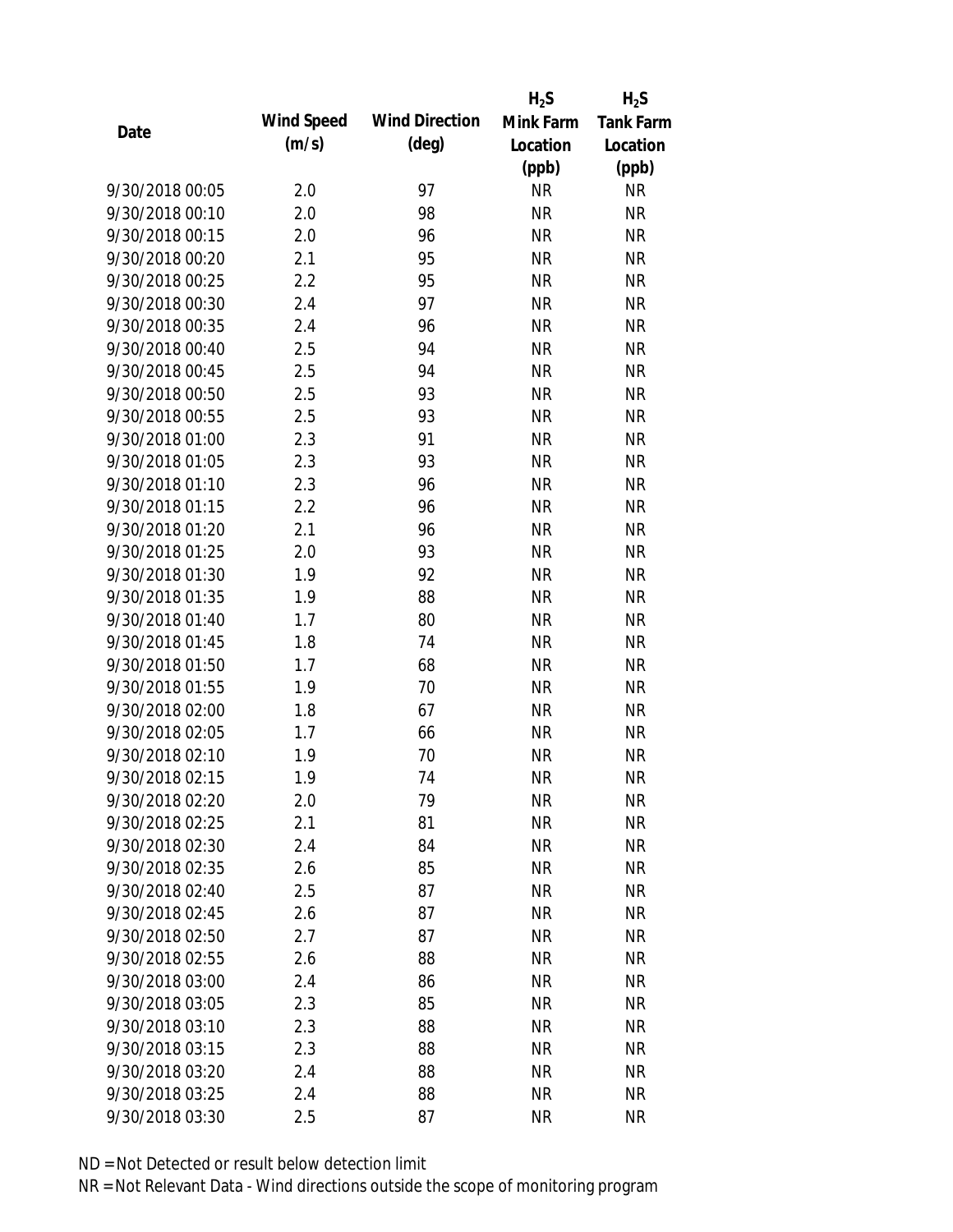|                 |            |                       | $H_2S$    | $H_2S$           |
|-----------------|------------|-----------------------|-----------|------------------|
| Date            | Wind Speed | <b>Wind Direction</b> | Mink Farm | <b>Tank Farm</b> |
|                 | (m/s)      | $(\text{deg})$        | Location  | Location         |
|                 |            |                       | (ppb)     | (ppb)            |
| 9/30/2018 03:35 | 2.3        | 86                    | <b>NR</b> | NR               |
| 9/30/2018 03:40 | 2.1        | 81                    | <b>NR</b> | <b>NR</b>        |
| 9/30/2018 03:45 | 2.1        | 75                    | <b>NR</b> | <b>NR</b>        |
| 9/30/2018 03:50 | 1.8        | 74                    | <b>NR</b> | <b>NR</b>        |
| 9/30/2018 03:55 | 1.6        | 69                    | <b>NR</b> | <b>NR</b>        |
| 9/30/2018 04:00 | 1.4        | 67                    | <b>NR</b> | <b>NR</b>        |
| 9/30/2018 04:05 | 1.5        | 68                    | <b>NR</b> | <b>NR</b>        |
| 9/30/2018 04:10 | 1.5        | 60                    | <b>NR</b> | <b>NR</b>        |
| 9/30/2018 04:15 | 1.6        | 58                    | <b>NR</b> | <b>NR</b>        |
| 9/30/2018 04:20 | 1.7        | 54                    | <b>NR</b> | <b>NR</b>        |
| 9/30/2018 04:25 | 1.7        | 51                    | <b>NR</b> | <b>NR</b>        |
| 9/30/2018 04:30 | 1.9        | 50                    | <b>NR</b> | <b>NR</b>        |
| 9/30/2018 04:35 | 2.1        | 47                    | <b>NR</b> | <b>NR</b>        |
| 9/30/2018 04:40 | 2.2        | 50                    | <b>NR</b> | <b>NR</b>        |
| 9/30/2018 04:45 | 2.2        | 50                    | <b>NR</b> | <b>NR</b>        |
| 9/30/2018 04:50 | 2.2        | 54                    | <b>NR</b> | <b>NR</b>        |
| 9/30/2018 04:55 | 2.2        | 58                    | <b>NR</b> | <b>NR</b>        |
| 9/30/2018 05:00 | 2.2        | 64                    | <b>NR</b> | <b>NR</b>        |
| 9/30/2018 05:05 | 2.1        | 67                    | <b>NR</b> | <b>NR</b>        |
| 9/30/2018 05:10 | 2.0        | 70                    | <b>NR</b> | <b>NR</b>        |
| 9/30/2018 05:15 | 2.0        | 74                    | <b>NR</b> | <b>NR</b>        |
| 9/30/2018 05:20 | 2.1        | 77                    | <b>NR</b> | <b>NR</b>        |
| 9/30/2018 05:25 | 2.1        | 78                    | <b>NR</b> | <b>NR</b>        |
| 9/30/2018 05:30 | 2.1        | 76                    | <b>NR</b> | <b>NR</b>        |
| 9/30/2018 05:35 | 2.0        | 77                    | <b>NR</b> | <b>NR</b>        |
| 9/30/2018 05:40 | 2.0        | 77                    | <b>NR</b> | <b>NR</b>        |
| 9/30/2018 05:45 | 2.0        | 74                    | <b>NR</b> | <b>NR</b>        |
| 9/30/2018 05:50 | 1.9        | 73                    | <b>NR</b> | <b>NR</b>        |
| 9/30/2018 05:55 | 1.8        | 73                    | <b>NR</b> | <b>NR</b>        |
| 9/30/2018 06:00 | 1.9        | 77                    | <b>NR</b> | <b>NR</b>        |
| 9/30/2018 06:05 | 1.9        | 81                    | <b>NR</b> | <b>NR</b>        |
| 9/30/2018 06:10 | 1.8        | 83                    | <b>NR</b> | <b>NR</b>        |
| 9/30/2018 06:15 | 1.9        | 87                    | <b>NR</b> | <b>NR</b>        |
| 9/30/2018 06:20 | 1.9        | 88                    | <b>NR</b> | <b>NR</b>        |
| 9/30/2018 06:25 | 1.9        | 87                    | <b>NR</b> | NR               |
| 9/30/2018 06:30 | 1.7        | 84                    | <b>NR</b> | <b>NR</b>        |
| 9/30/2018 06:35 | 1.5        | 77                    | <b>NR</b> | <b>NR</b>        |
| 9/30/2018 06:40 | 1.6        | 68                    | NR        | <b>NR</b>        |
| 9/30/2018 06:45 | 1.4        | 66                    | <b>NR</b> | NR               |
| 9/30/2018 06:50 | 1.3        | 66                    | <b>NR</b> | NR               |
| 9/30/2018 06:55 | 1.3        | 67                    | <b>NR</b> | <b>NR</b>        |
| 9/30/2018 07:00 | 1.4        | 72                    | <b>NR</b> | <b>NR</b>        |
|                 |            |                       |           |                  |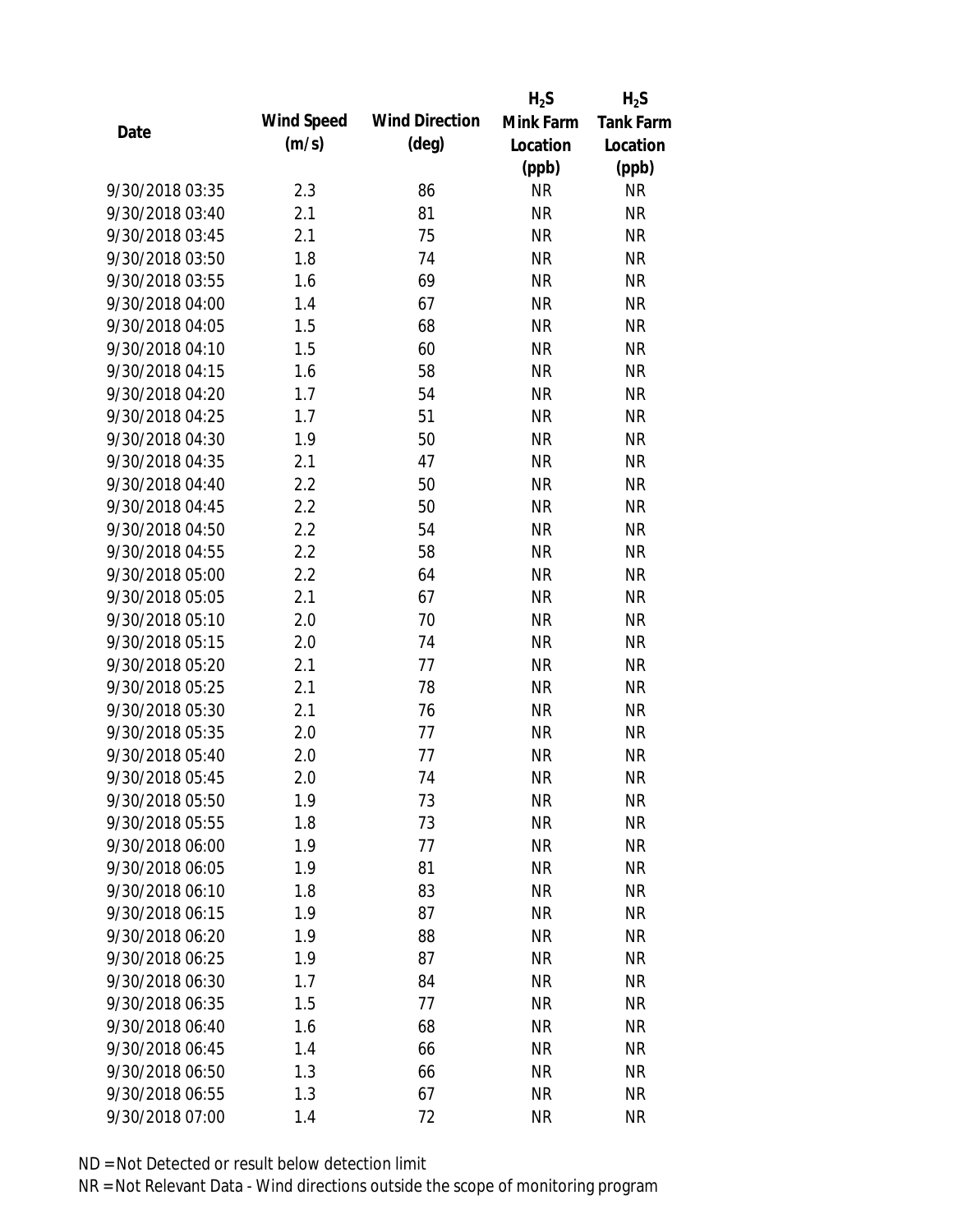|                 |            |                       | $H_2S$    | $H_2S$           |
|-----------------|------------|-----------------------|-----------|------------------|
| Date            | Wind Speed | <b>Wind Direction</b> | Mink Farm | <b>Tank Farm</b> |
|                 | (m/s)      | $(\text{deg})$        | Location  | Location         |
|                 |            |                       | (ppb)     | (ppb)            |
| 9/30/2018 07:05 | 1.6        | 77                    | <b>NR</b> | NR               |
| 9/30/2018 07:10 | 1.7        | 88                    | <b>NR</b> | <b>NR</b>        |
| 9/30/2018 07:15 | 1.9        | 90                    | <b>NR</b> | <b>NR</b>        |
| 9/30/2018 07:20 | 2.0        | 91                    | <b>NR</b> | <b>NR</b>        |
| 9/30/2018 07:25 | 2.1        | 93                    | <b>NR</b> | <b>NR</b>        |
| 9/30/2018 07:30 | 2.1        | 93                    | <b>NR</b> | <b>NR</b>        |
| 9/30/2018 07:35 | 2.1        | 90                    | <b>NR</b> | <b>NR</b>        |
| 9/30/2018 07:40 | 2.1        | 88                    | <b>NR</b> | <b>NR</b>        |
| 9/30/2018 07:45 | 2.1        | 89                    | <b>NR</b> | <b>NR</b>        |
| 9/30/2018 07:50 | 2.1        | 89                    | <b>NR</b> | <b>NR</b>        |
| 9/30/2018 07:55 | 2.2        | 92                    | <b>NR</b> | <b>NR</b>        |
| 9/30/2018 08:00 | 2.4        | 96                    | <b>NR</b> | <b>NR</b>        |
| 9/30/2018 08:05 | 2.4        | 102                   | <b>NR</b> | <b>NR</b>        |
| 9/30/2018 08:10 | 2.5        | 107                   | <b>NR</b> | <b>NR</b>        |
| 9/30/2018 08:15 | 2.8        | 110                   | <b>NR</b> | <b>NR</b>        |
| 9/30/2018 08:20 | 2.9        | 114                   | <b>NR</b> | <b>NR</b>        |
| 9/30/2018 08:25 | 3.0        | 115                   | <b>NR</b> | <b>NR</b>        |
| 9/30/2018 08:30 | 2.8        | 115                   | <b>NR</b> | <b>NR</b>        |
| 9/30/2018 08:35 | 2.8        | 115                   | <b>NR</b> | <b>NR</b>        |
| 9/30/2018 08:40 | 2.8        | 118                   | <b>NR</b> | <b>NR</b>        |
| 9/30/2018 08:45 | 2.6        | 121                   | <b>NR</b> | <b>NR</b>        |
| 9/30/2018 08:50 | 2.7        | 126                   | <b>NR</b> | <b>NR</b>        |
| 9/30/2018 08:55 | 2.6        | 133                   | <b>NR</b> | <b>NR</b>        |
| 9/30/2018 09:00 | 2.7        | 139                   | <b>NR</b> | <b>NR</b>        |
| 9/30/2018 09:05 | 2.8        | 145                   | <b>NR</b> | <b>NR</b>        |
| 9/30/2018 09:10 | 2.8        | 151                   | <b>NR</b> | <b>NR</b>        |
| 9/30/2018 09:15 | 2.8        | 160                   | <b>NR</b> | <b>NR</b>        |
| 9/30/2018 09:20 | 2.8        | 162                   | <b>NR</b> | <b>NR</b>        |
| 9/30/2018 09:25 | 2.8        | 163                   | <b>NR</b> | <b>NR</b>        |
| 9/30/2018 09:30 | 2.9        | 167                   | <b>NR</b> | <b>NR</b>        |
| 9/30/2018 09:35 | 2.9        | 171                   | <b>NR</b> | $\overline{2}$   |
| 9/30/2018 09:40 | 2.9        | 170                   | <b>NR</b> | 1                |
| 9/30/2018 09:45 | 2.9        | 170                   | <b>NR</b> | $\overline{2}$   |
| 9/30/2018 09:50 | 2.8        | 173                   | <b>NR</b> | 1                |
| 9/30/2018 09:55 | 2.5        | 177                   | <b>NR</b> | 1                |
| 9/30/2018 10:00 | 2.5        | 181                   | <b>NR</b> | 1                |
| 9/30/2018 10:05 | 2.4        | 189                   | <b>NR</b> | 1                |
| 9/30/2018 10:10 | 2.4        | 198                   | NR        | 1                |
| 9/30/2018 10:15 | 2.5        | 201                   | <b>NR</b> | 1                |
| 9/30/2018 10:20 | 2.5        | 205                   | <b>NR</b> | 1                |
| 9/30/2018 10:25 | 2.7        | 208                   | <b>NR</b> | 1                |
| 9/30/2018 10:30 | 2.9        | 212                   | <b>NR</b> | 2                |
|                 |            |                       |           |                  |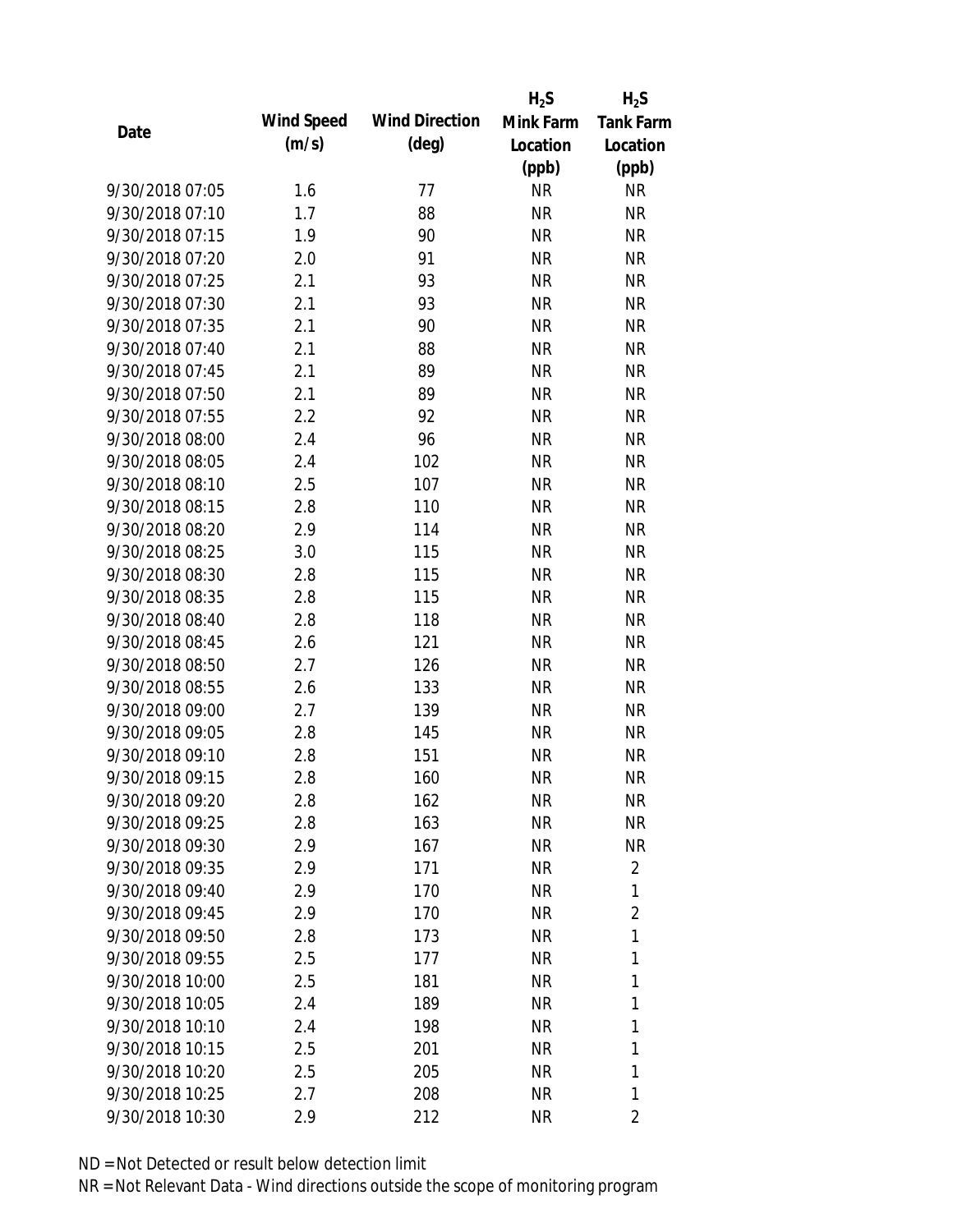|                 |            |                       | $H_2S$    | $H_2S$           |
|-----------------|------------|-----------------------|-----------|------------------|
| Date            | Wind Speed | <b>Wind Direction</b> | Mink Farm | <b>Tank Farm</b> |
|                 | (m/s)      | $(\text{deg})$        | Location  | Location         |
|                 |            |                       | (ppb)     | (ppb)            |
| 9/30/2018 10:35 | 2.8        | 212                   | <b>NR</b> | 1                |
| 9/30/2018 10:40 | 2.8        | 217                   | <b>NR</b> | 1                |
| 9/30/2018 10:45 | 2.9        | 226                   | <b>NR</b> | $\overline{2}$   |
| 9/30/2018 10:50 | 2.9        | 235                   | 1         | $\overline{2}$   |
| 9/30/2018 10:55 | 3.0        | 244                   | 1         | $\overline{2}$   |
| 9/30/2018 11:00 | 2.9        | 252                   | 1         | $\overline{2}$   |
| 9/30/2018 11:05 | 3.0        | 263                   | 1         | $\overline{2}$   |
| 9/30/2018 11:10 | 3.0        | 265                   | 1         | $\overline{2}$   |
| 9/30/2018 11:15 | 2.9        | 269                   | 1         | 1                |
| 9/30/2018 11:20 | 2.6        | 271                   | 1         | 1                |
| 9/30/2018 11:25 | 2.4        | 270                   | 1         | 1                |
| 9/30/2018 11:30 | 2.4        | 267                   | 1         | 1                |
| 9/30/2018 11:35 | 2.5        | 263                   | 1         | 1                |
| 9/30/2018 11:40 | 2.7        | 263                   | 1         | 1                |
| 9/30/2018 11:45 | 2.6        | 263                   | 1         | 1                |
| 9/30/2018 11:50 | 2.9        | 266                   | 1         | 1                |
| 9/30/2018 11:55 | 3.0        | 265                   | 1         | 1                |
| 9/30/2018 12:00 | 3.0        | 267                   | 1         | 1                |
| 9/30/2018 12:05 | 2.9        | 269                   | 1         | 1                |
| 9/30/2018 12:10 | 2.8        | 271                   | 1         | 1                |
| 9/30/2018 12:15 | 2.8        | 272                   | 1         | 1                |
| 9/30/2018 12:20 | 2.6        | 271                   | 1         | 1                |
| 9/30/2018 12:25 | 2.5        | 275                   | 1         | 1                |
| 9/30/2018 12:30 | 2.4        | 274                   | 1         | 1                |
| 9/30/2018 12:35 | 2.2        | 274                   | 1         | 1                |
| 9/30/2018 12:40 | 2.1        | 271                   | 1         | 1                |
| 9/30/2018 12:45 | 2.1        | 266                   | 1         | 1                |
| 9/30/2018 12:50 | 2.0        | 263                   | 1         | 1                |
| 9/30/2018 12:55 | 2.0        | 261                   | 1         | 1                |
| 9/30/2018 13:00 | 1.9        | 267                   | 1         | 1                |
| 9/30/2018 13:05 | 1.9        | 269                   | 1         | 1                |
| 9/30/2018 13:10 | 1.9        | 270                   | 1         | 1                |
| 9/30/2018 13:15 | 1.9        | 276                   | 1         | <b>NR</b>        |
| 9/30/2018 13:20 | 1.9        | 280                   | 1         | <b>NR</b>        |
| 9/30/2018 13:25 | 1.8        | 288                   | 1         | NR               |
| 9/30/2018 13:30 | 1.8        | 292                   | 1         | <b>NR</b>        |
| 9/30/2018 13:35 | 1.6        | 294                   | 1         | <b>NR</b>        |
| 9/30/2018 13:40 | 1.5        | 295                   | 1         | <b>NR</b>        |
| 9/30/2018 13:45 | 1.4        | 290                   | 1         | <b>NR</b>        |
| 9/30/2018 13:50 | 1.3        | 285                   | 1         | <b>NR</b>        |
| 9/30/2018 13:55 | 1.2        | 274                   | 1         | 1                |
| 9/30/2018 14:00 | 1.2        | 273                   | 1         | 1                |
|                 |            |                       |           |                  |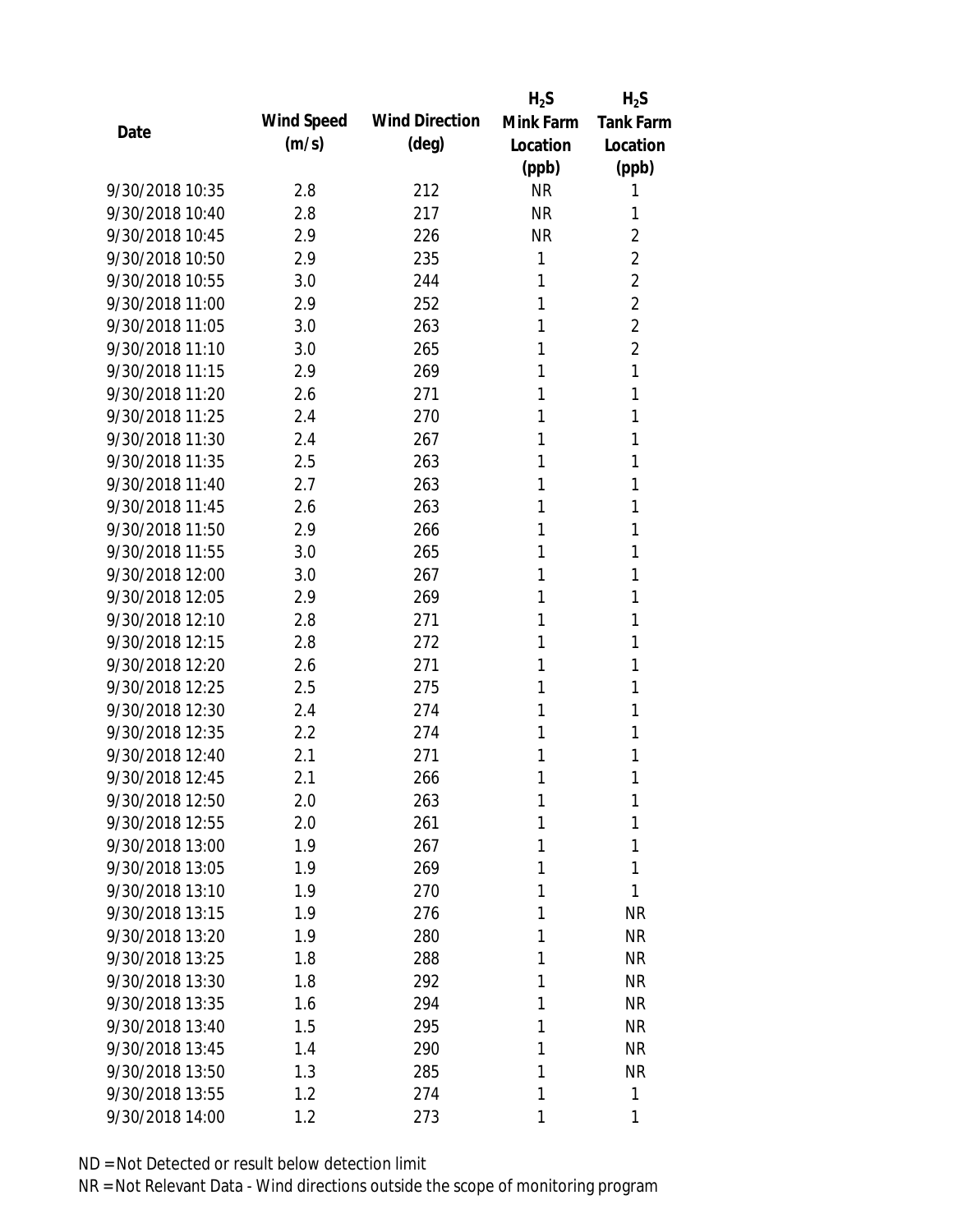|                 |            |                       | $H_2S$       | $H_2S$           |
|-----------------|------------|-----------------------|--------------|------------------|
|                 | Wind Speed | <b>Wind Direction</b> | Mink Farm    | <b>Tank Farm</b> |
| Date            | (m/s)      | $(\text{deg})$        | Location     | Location         |
|                 |            |                       | (ppb)        | (ppb)            |
| 9/30/2018 14:05 | 1.3        | 274                   | 1            | 1                |
| 9/30/2018 14:10 | 1.2        | 281                   | 1            | <b>NR</b>        |
| 9/30/2018 14:15 | 1.3        | 289                   | 1            | <b>NR</b>        |
| 9/30/2018 14:20 | 1.7        | 295                   | 1            | <b>NR</b>        |
| 9/30/2018 14:25 | 1.8        | 303                   | 1            | <b>NR</b>        |
| 9/30/2018 14:30 | 1.7        | 310                   | 1            | <b>NR</b>        |
| 9/30/2018 14:35 | 1.8        | 321                   | 1            | <b>NR</b>        |
| 9/30/2018 14:40 | 1.9        | 325                   | 1            | <b>NR</b>        |
| 9/30/2018 14:45 | 1.7        | 339                   | 1            | <b>NR</b>        |
| 9/30/2018 14:50 | 1.5        | 355                   | 1            | <b>NR</b>        |
| 9/30/2018 14:55 | 1.4        | 359                   | 1            | <b>NR</b>        |
| 9/30/2018 15:00 | 1.3        | 3                     | 1            | <b>NR</b>        |
| 9/30/2018 15:05 | 1.3        | 354                   | <b>NR</b>    | <b>NR</b>        |
| 9/30/2018 15:10 | 1.3        | 343                   | <b>NR</b>    | <b>NR</b>        |
| 9/30/2018 15:15 | 1.3        | 327                   | <b>NR</b>    | <b>NR</b>        |
| 9/30/2018 15:20 | 1.3        | 315                   | <b>NR</b>    | <b>NR</b>        |
| 9/30/2018 15:25 | 1.3        | 305                   | <b>NR</b>    | <b>NR</b>        |
| 9/30/2018 15:30 | 1.3        | 299                   | <b>NR</b>    | <b>NR</b>        |
| 9/30/2018 15:35 | 1.3        | 307                   | <b>NR</b>    | <b>NR</b>        |
| 9/30/2018 15:40 | 1.3        | 311                   | $\mathbf{1}$ | <b>NR</b>        |
| 9/30/2018 15:45 | 1.2        | 301                   | <b>NR</b>    | <b>NR</b>        |
| 9/30/2018 15:50 | 1.2        | 283                   | <b>NR</b>    | <b>NR</b>        |
| 9/30/2018 15:55 | 1.2        | 281                   | 1            | <b>NR</b>        |
| 9/30/2018 16:00 | 1.1        | 273                   | 1            | 1                |
| 9/30/2018 16:05 | 0.9        | 268                   | 1            | 1                |
| 9/30/2018 16:10 | 0.7        | 258                   | 1            | 1                |
| 9/30/2018 16:15 | 0.6        | 264                   | 1            | 1                |
| 9/30/2018 16:20 | 0.4        | 294                   | <b>NR</b>    | <b>NR</b>        |
| 9/30/2018 16:25 | 0.4        | 314                   | 1            | <b>NR</b>        |
| 9/30/2018 16:30 | 0.4        | 312                   | <b>NR</b>    | <b>NR</b>        |
| 9/30/2018 16:35 | 0.6        | 326                   | <b>NR</b>    | <b>NR</b>        |
| 9/30/2018 16:40 | 1.0        | 10                    | <b>NR</b>    | <b>NR</b>        |
| 9/30/2018 16:45 | 1.3        | 21                    | NR           | <b>NR</b>        |
| 9/30/2018 16:50 | 1.5        | 23                    | <b>NR</b>    | <b>NR</b>        |
| 9/30/2018 16:55 | 1.8        | 34                    | 1            | <b>NR</b>        |
| 9/30/2018 17:00 | 2.2        | 36                    | 1            | <b>NR</b>        |
| 9/30/2018 17:05 | 2.4        | 38                    | 1            | <b>NR</b>        |
| 9/30/2018 17:10 | 2.5        | 39                    | 1            | <b>NR</b>        |
| 9/30/2018 17:15 | 2.5        | 36                    | 1            | <b>NR</b>        |
| 9/30/2018 17:20 | 2.8        | 32                    | 1            | <b>NR</b>        |
| 9/30/2018 17:25 | 3.0        | 29                    | 1            | <b>NR</b>        |
| 9/30/2018 17:30 | 3.1        | 25                    | $\mathbf{1}$ | <b>NR</b>        |
|                 |            |                       |              |                  |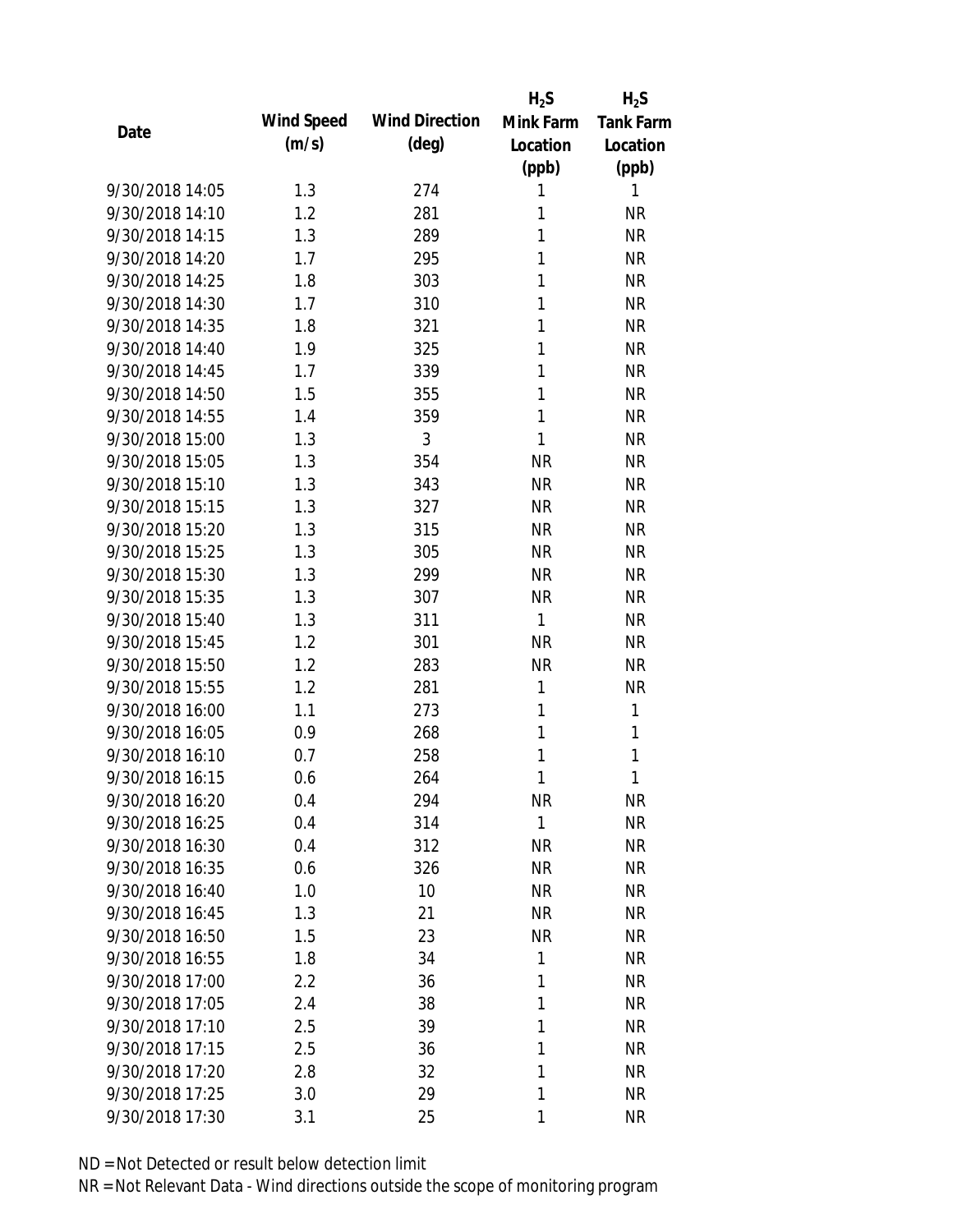|                 |            |                       | $H_2S$         | $H_2S$           |
|-----------------|------------|-----------------------|----------------|------------------|
| Date            | Wind Speed | <b>Wind Direction</b> | Mink Farm      | <b>Tank Farm</b> |
|                 | (m/s)      | $(\text{deg})$        | Location       | Location         |
|                 |            |                       | (ppb)          | (ppb)            |
| 9/30/2018 17:35 | 3.4        | 21                    | 1              | <b>NR</b>        |
| 9/30/2018 17:40 | 3.5        | 20                    | 1              | <b>NR</b>        |
| 9/30/2018 17:45 | 3.6        | 19                    | 1              | <b>NR</b>        |
| 9/30/2018 17:50 | 3.7        | 20                    | 1              | <b>NR</b>        |
| 9/30/2018 17:55 | 3.7        | 20                    | 1              | <b>NR</b>        |
| 9/30/2018 18:00 | 3.7        | 20                    | 1              | <b>NR</b>        |
| 9/30/2018 18:05 | 3.5        | 22                    | 1              | <b>NR</b>        |
| 9/30/2018 18:10 | 3.5        | 22                    | 1              | <b>NR</b>        |
| 9/30/2018 18:15 | 3.5        | 23                    | 1              | <b>NR</b>        |
| 9/30/2018 18:20 | 3.5        | 25                    | 1              | <b>NR</b>        |
| 9/30/2018 18:25 | 3.7        | 25                    | 1              | <b>NR</b>        |
| 9/30/2018 18:30 | 3.5        | 26                    | 1              | <b>NR</b>        |
| 9/30/2018 18:35 | 3.5        | 25                    | 1              | <b>NR</b>        |
| 9/30/2018 18:40 | 3.5        | 28                    | 1              | <b>NR</b>        |
| 9/30/2018 18:45 | 3.3        | 30                    | 1              | <b>NR</b>        |
| 9/30/2018 18:50 | 3.0        | 33                    | 1              | <b>NR</b>        |
| 9/30/2018 18:55 | 2.7        | 37                    | 1              | <b>NR</b>        |
| 9/30/2018 19:00 | 2.8        | 39                    | 1              | <b>NR</b>        |
| 9/30/2018 19:05 | 2.7        | 42                    | <b>NR</b>      | <b>NR</b>        |
| 9/30/2018 19:10 | 2.6        | 44                    | <b>NR</b>      | <b>NR</b>        |
| 9/30/2018 19:15 | 2.6        | 43                    | <b>NR</b>      | <b>NR</b>        |
| 9/30/2018 19:20 | 2.7        | 44                    | <b>NR</b>      | <b>NR</b>        |
| 9/30/2018 19:25 | 2.7        | 43                    | <b>NR</b>      | <b>NR</b>        |
| 9/30/2018 19:30 | 2.7        | 44                    | <b>NR</b>      | <b>NR</b>        |
| 9/30/2018 19:35 | 2.6        | 43                    | <b>NR</b>      | <b>NR</b>        |
| 9/30/2018 19:40 | 2.6        | 41                    | <b>NR</b>      | <b>NR</b>        |
| 9/30/2018 19:45 | 2.6        | 42                    | <b>NR</b>      | <b>NR</b>        |
| 9/30/2018 19:50 | 2.6        | 43                    | <b>NR</b>      | <b>NR</b>        |
| 9/30/2018 19:55 | 2.7        | 46                    | <b>NR</b>      | <b>NR</b>        |
| 9/30/2018 20:00 | 2.7        | 47                    | NR             | <b>NR</b>        |
| 9/30/2018 20:05 | 2.7        | 47                    | NR             | <b>NR</b>        |
| 9/30/2018 20:10 | 2.7        | 48                    | <b>NR</b>      | <b>NR</b>        |
| 9/30/2018 20:15 | 2.7        | 50                    | <b>NR</b>      | <b>NR</b>        |
| 9/30/2018 20:20 | 2.6        | 50                    | <b>NR</b>      | <b>NR</b>        |
| 9/30/2018 20:25 | 2.7        | 46                    | <b>NR</b>      | <b>NR</b>        |
| 9/30/2018 20:30 | 2.8        | 43                    | <b>NR</b>      | <b>NR</b>        |
| 9/30/2018 20:35 | 2.9        | 43                    | NR             | <b>NR</b>        |
| 9/30/2018 20:40 | 3.1        | 41                    | <b>NR</b>      | <b>NR</b>        |
| 9/30/2018 20:45 | 3.1        | 40                    | $\overline{2}$ | <b>NR</b>        |
| 9/30/2018 20:50 | 3.1        | 39                    | 1              | <b>NR</b>        |
| 9/30/2018 20:55 | 3.0        | 40                    | 1              | <b>NR</b>        |
| 9/30/2018 21:00 | 3.0        | 43                    | <b>NR</b>      | <b>NR</b>        |
|                 |            |                       |                |                  |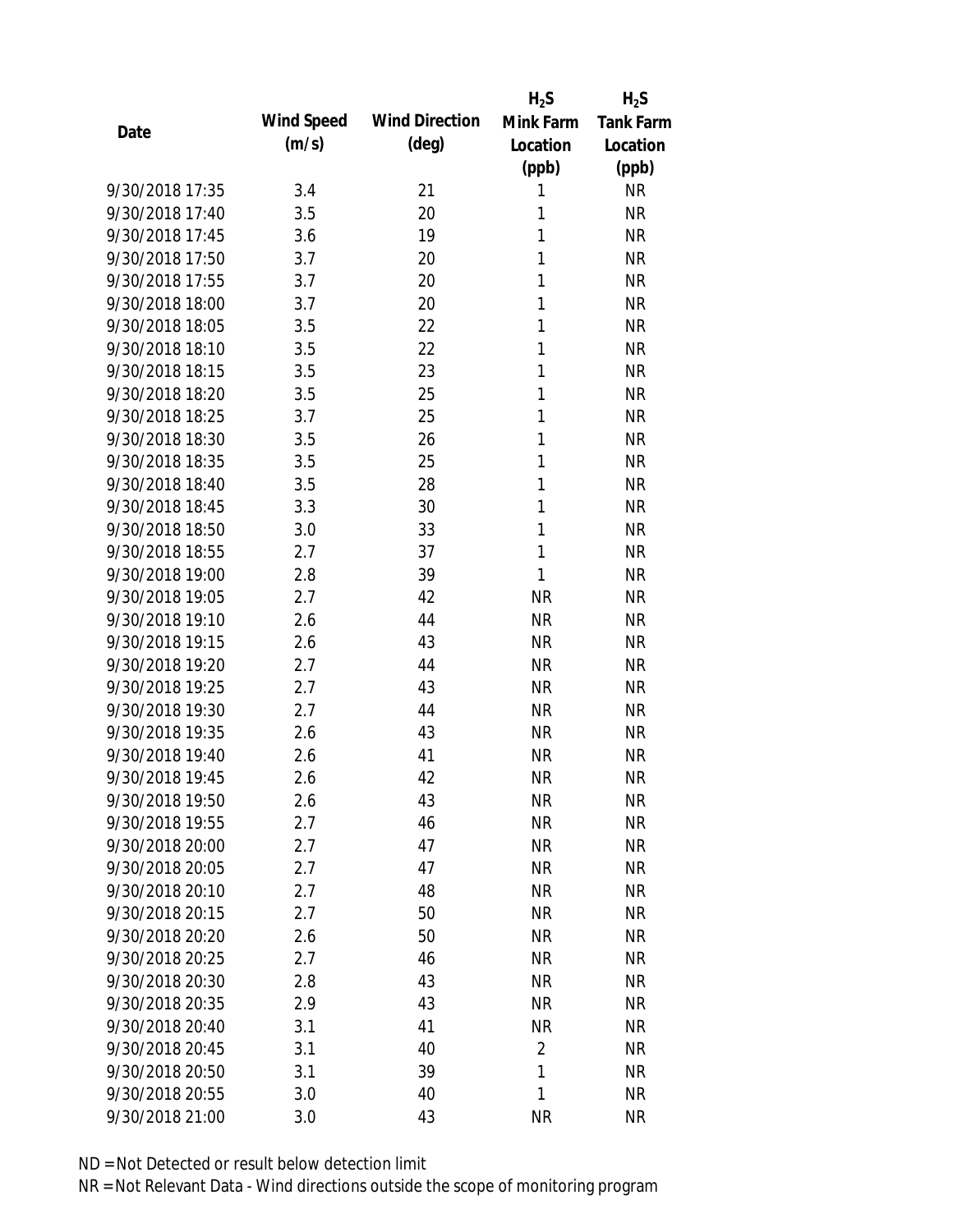|                 |            |                       | $H_2S$    | $H_2S$           |
|-----------------|------------|-----------------------|-----------|------------------|
| Date            | Wind Speed | <b>Wind Direction</b> | Mink Farm | <b>Tank Farm</b> |
|                 | (m/s)      | $(\text{deg})$        | Location  | Location         |
|                 |            |                       | (ppb)     | (ppb)            |
| 9/30/2018 21:05 | 2.9        | 44                    | <b>NR</b> | NR               |
| 9/30/2018 21:10 | 2.7        | 45                    | <b>NR</b> | <b>NR</b>        |
| 9/30/2018 21:15 | 2.6        | 45                    | <b>NR</b> | <b>NR</b>        |
| 9/30/2018 21:20 | 2.5        | 48                    | <b>NR</b> | <b>NR</b>        |
| 9/30/2018 21:25 | 2.5        | 52                    | <b>NR</b> | <b>NR</b>        |
| 9/30/2018 21:30 | 2.3        | 57                    | <b>NR</b> | <b>NR</b>        |
| 9/30/2018 21:35 | 2.3        | 60                    | <b>NR</b> | <b>NR</b>        |
| 9/30/2018 21:40 | 2.1        | 65                    | <b>NR</b> | <b>NR</b>        |
| 9/30/2018 21:45 | 2.1        | 69                    | <b>NR</b> | <b>NR</b>        |
| 9/30/2018 21:50 | 2.1        | 74                    | <b>NR</b> | <b>NR</b>        |
| 9/30/2018 21:55 | 2.2        | 79                    | <b>NR</b> | <b>NR</b>        |
| 9/30/2018 22:00 | 2.2        | 78                    | <b>NR</b> | <b>NR</b>        |
| 9/30/2018 22:05 | 2.1        | 78                    | <b>NR</b> | <b>NR</b>        |
| 9/30/2018 22:10 | 2.2        | 80                    | <b>NR</b> | <b>NR</b>        |
| 9/30/2018 22:15 | 2.2        | 81                    | <b>NR</b> | <b>NR</b>        |
| 9/30/2018 22:20 | 2.2        | 75                    | <b>NR</b> | <b>NR</b>        |
| 9/30/2018 22:25 | 2.2        | 71                    | <b>NR</b> | <b>NR</b>        |
| 9/30/2018 22:30 | 2.1        | 67                    | <b>NR</b> | <b>NR</b>        |
| 9/30/2018 22:35 | 2.2        | 64                    | <b>NR</b> | <b>NR</b>        |
| 9/30/2018 22:40 | 2.2        | 59                    | <b>NR</b> | <b>NR</b>        |
| 9/30/2018 22:45 | 2.1        | 57                    | <b>NR</b> | <b>NR</b>        |
| 9/30/2018 22:50 | 1.9        | 58                    | <b>NR</b> | <b>NR</b>        |
| 9/30/2018 22:55 | 1.9        | 58                    | <b>NR</b> | <b>NR</b>        |
| 9/30/2018 23:00 | 1.9        | 62                    | <b>NR</b> | <b>NR</b>        |
| 9/30/2018 23:05 | 1.9        | 68                    | <b>NR</b> | <b>NR</b>        |
| 9/30/2018 23:10 | 1.8        | 73                    | <b>NR</b> | <b>NR</b>        |
| 9/30/2018 23:15 | 1.9        | 74                    | <b>NR</b> | <b>NR</b>        |
| 9/30/2018 23:20 | 1.9        | 71                    | <b>NR</b> | <b>NR</b>        |
| 9/30/2018 23:25 | 1.8        | 70                    | <b>NR</b> | <b>NR</b>        |
| 9/30/2018 23:30 | 1.7        | 71                    | <b>NR</b> | NR               |
| 9/30/2018 23:35 | 1.6        | 69                    | <b>NR</b> | <b>NR</b>        |
| 9/30/2018 23:40 | 1.7        | 68                    | <b>NR</b> | NR               |
| 9/30/2018 23:45 | 1.7        | 69                    | <b>NR</b> | NR               |
| 9/30/2018 23:50 | 1.8        | 67                    | <b>NR</b> | NR               |
| 9/30/2018 23:55 | 1.9        | 62                    | <b>NR</b> | NR               |
| 9/30/2018 24:00 | 2.1        | 55                    | <b>NR</b> | <b>NR</b>        |
| 10/1/2018 00:05 | 2.4        | 48                    | <b>NR</b> | <b>NR</b>        |
| 10/1/2018 00:10 | 2.6        | 38                    | 1         | <b>NR</b>        |
| 10/1/2018 00:15 | 2.8        | 34                    | 1         | <b>NR</b>        |
| 10/1/2018 00:20 | 3.0        | 32                    | 1         | NR               |
| 10/1/2018 00:25 | 3.1        | 33                    | 1         | <b>NR</b>        |
|                 |            |                       |           |                  |
| 10/1/2018 00:30 | 3.1        | 33                    | 1         | <b>NR</b>        |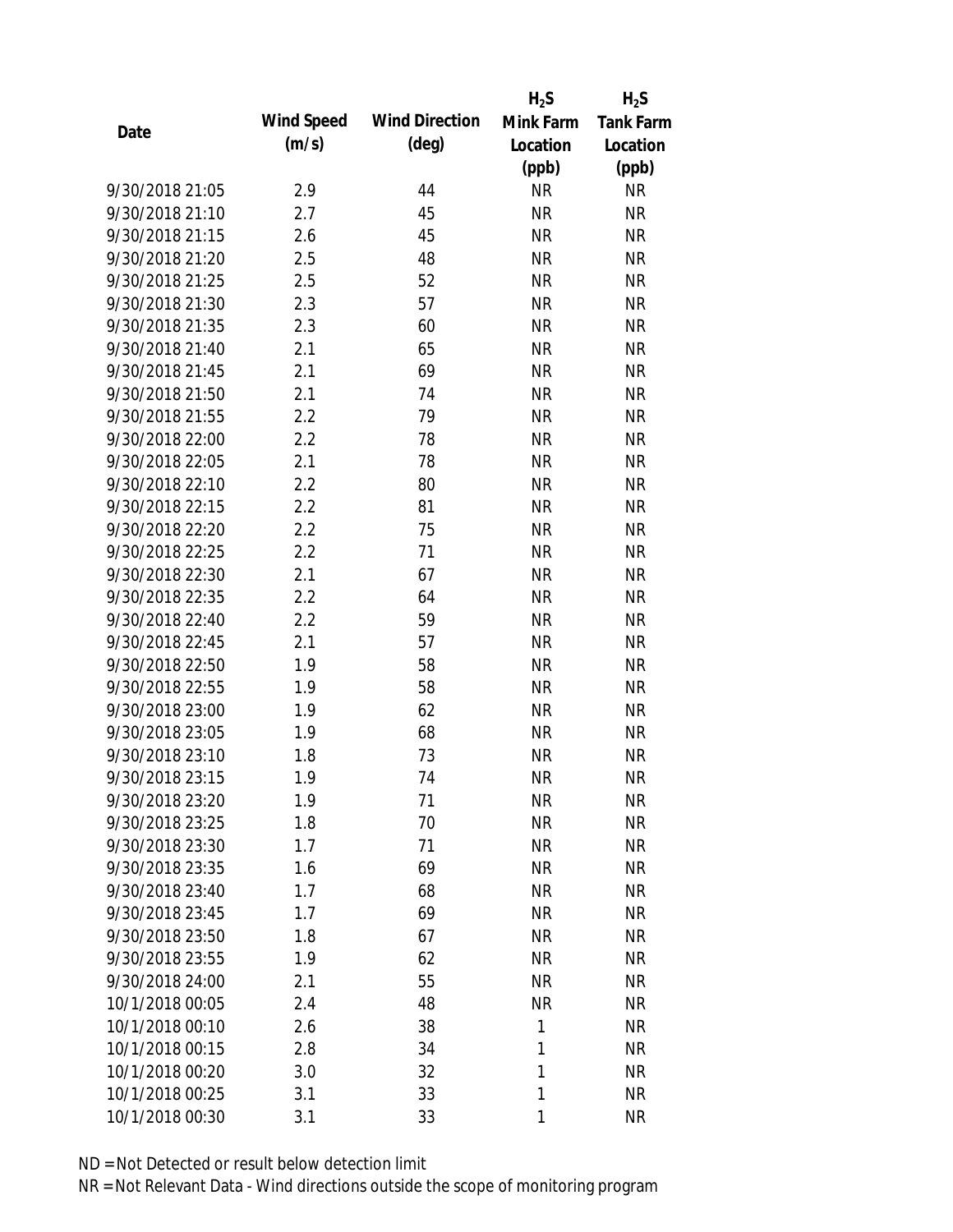|                 |            |                       | $H_2S$         | $H_2S$           |
|-----------------|------------|-----------------------|----------------|------------------|
| Date            | Wind Speed | <b>Wind Direction</b> | Mink Farm      | <b>Tank Farm</b> |
|                 | (m/s)      | $(\text{deg})$        | Location       | Location         |
|                 |            |                       | (ppb)          | (ppb)            |
| 10/1/2018 00:35 | 3.2        | 37                    | 1              | <b>NR</b>        |
| 10/1/2018 00:40 | 3.2        | 41                    | <b>NR</b>      | <b>NR</b>        |
| 10/1/2018 00:45 | 3.1        | 41                    | <b>NR</b>      | <b>NR</b>        |
| 10/1/2018 00:50 | 3.0        | 44                    | <b>NR</b>      | <b>NR</b>        |
| 10/1/2018 00:55 | 3.0        | 44                    | <b>NR</b>      | <b>NR</b>        |
| 10/1/2018 01:00 | 3.0        | 44                    | <b>NR</b>      | <b>NR</b>        |
| 10/1/2018 01:05 | 2.9        | 43                    | <b>NR</b>      | <b>NR</b>        |
| 10/1/2018 01:10 | 3.0        | 41                    | <b>NR</b>      | <b>NR</b>        |
| 10/1/2018 01:15 | 3.0        | 40                    | 1              | <b>NR</b>        |
| 10/1/2018 01:20 | 3.2        | 38                    | $\mathbf{1}$   | <b>NR</b>        |
| 10/1/2018 01:25 | 3.2        | 36                    | $\mathbf{1}$   | <b>NR</b>        |
| 10/1/2018 01:30 | 3.1        | 39                    | 1              | <b>NR</b>        |
| 10/1/2018 01:35 | 3.0        | 43                    | <b>NR</b>      | <b>NR</b>        |
| 10/1/2018 01:40 | 2.9        | 43                    | <b>NR</b>      | <b>NR</b>        |
| 10/1/2018 01:45 | 2.9        | 46                    | <b>NR</b>      | <b>NR</b>        |
| 10/1/2018 01:50 | 2.7        | 48                    | <b>NR</b>      | <b>NR</b>        |
| 10/1/2018 01:55 | 2.7        | 51                    | <b>NR</b>      | <b>NR</b>        |
| 10/1/2018 02:00 | 2.7        | 50                    | <b>NR</b>      | <b>NR</b>        |
| 10/1/2018 02:05 | 2.6        | 45                    | <b>NR</b>      | <b>NR</b>        |
| 10/1/2018 02:10 | 2.6        | 43                    | <b>NR</b>      | <b>NR</b>        |
| 10/1/2018 02:15 | 2.8        | 41                    | <b>NR</b>      | <b>NR</b>        |
| 10/1/2018 02:20 | 3.1        | 40                    | 1              | <b>NR</b>        |
| 10/1/2018 02:25 | 3.2        | 39                    | 1              | <b>NR</b>        |
| 10/1/2018 02:30 | 3.2        | 38                    | 1              | <b>NR</b>        |
| 10/1/2018 02:35 | 3.3        | 41                    | <b>NR</b>      | <b>NR</b>        |
| 10/1/2018 02:40 | 3.3        | 46                    | <b>NR</b>      | <b>NR</b>        |
| 10/1/2018 02:45 | 3.3        | 47                    | <b>NR</b>      | <b>NR</b>        |
| 10/1/2018 02:50 | 2.9        | 51                    | <b>NR</b>      | <b>NR</b>        |
| 10/1/2018 02:55 | 2.9        | 50                    | <b>NR</b>      | <b>NR</b>        |
| 10/1/2018 03:00 | 2.8        | 51                    | <b>NR</b>      | <b>NR</b>        |
| 10/1/2018 03:05 | 2.7        | 48                    | <b>NR</b>      | <b>NR</b>        |
| 10/1/2018 03:10 | 2.8        | 45                    | <b>NR</b>      | <b>NR</b>        |
| 10/1/2018 03:15 | 2.7        | 43                    | <b>NR</b>      | <b>NR</b>        |
| 10/1/2018 03:20 | 2.7        | 42                    | <b>NR</b>      | <b>NR</b>        |
| 10/1/2018 03:25 | 2.8        | 41                    | <b>NR</b>      | <b>NR</b>        |
| 10/1/2018 03:30 | 2.9        | 40                    | $\overline{2}$ | <b>NR</b>        |
| 10/1/2018 03:35 | 3.1        | 39                    | $\overline{2}$ | <b>NR</b>        |
| 10/1/2018 03:40 |            | 40                    | $\overline{2}$ | <b>NR</b>        |
| 10/1/2018 03:45 | 3.1        | 41                    | <b>NR</b>      | <b>NR</b>        |
| 10/1/2018 03:50 | 3.0        | 40                    | 1              | <b>NR</b>        |
|                 | 3.2        |                       | <b>NR</b>      |                  |
| 10/1/2018 03:55 | 3.4        | 41                    |                | <b>NR</b>        |
| 10/1/2018 04:00 | 3.5        | 40                    | $\mathbf{1}$   | <b>NR</b>        |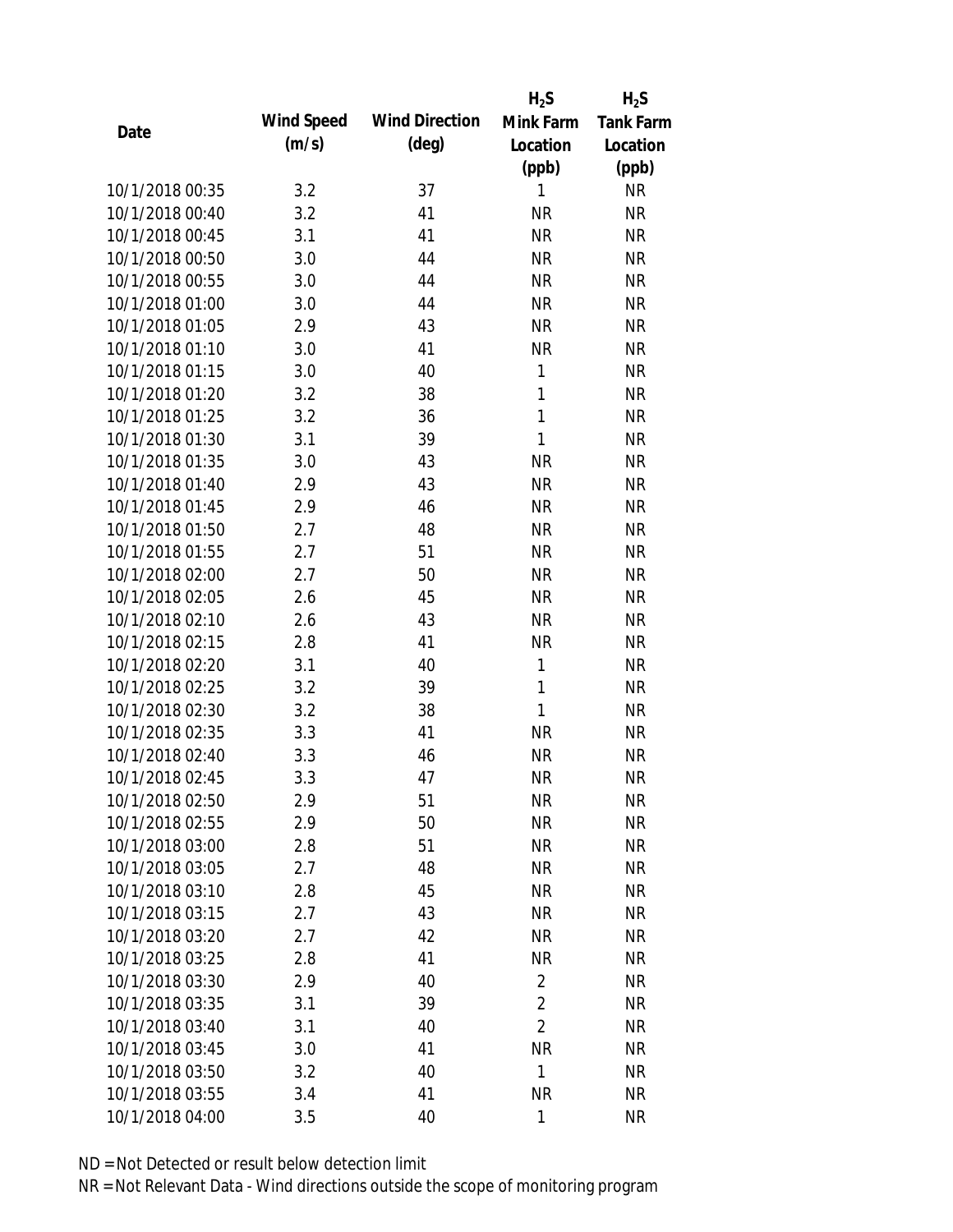|                 |            |                       | $H_2S$    | $H_2S$           |
|-----------------|------------|-----------------------|-----------|------------------|
| Date            | Wind Speed | <b>Wind Direction</b> | Mink Farm | <b>Tank Farm</b> |
|                 | (m/s)      | $(\text{deg})$        | Location  | Location         |
|                 |            |                       | (ppb)     | (ppb)            |
| 10/1/2018 04:05 | 3.6        | 41                    | <b>NR</b> | <b>NR</b>        |
| 10/1/2018 04:10 | 3.8        | 41                    | <b>NR</b> | <b>NR</b>        |
| 10/1/2018 04:15 | 3.9        | 42                    | <b>NR</b> | <b>NR</b>        |
| 10/1/2018 04:20 | 3.9        | 42                    | <b>NR</b> | <b>NR</b>        |
| 10/1/2018 04:25 | 3.9        | 43                    | <b>NR</b> | <b>NR</b>        |
| 10/1/2018 04:30 | 3.8        | 44                    | <b>NR</b> | <b>NR</b>        |
| 10/1/2018 04:35 | 3.4        | 46                    | <b>NR</b> | <b>NR</b>        |
| 10/1/2018 04:40 | 3.3        | 48                    | <b>NR</b> | <b>NR</b>        |
| 10/1/2018 04:45 | 3.1        | 50                    | <b>NR</b> | <b>NR</b>        |
| 10/1/2018 04:50 | 2.8        | 52                    | <b>NR</b> | <b>NR</b>        |
| 10/1/2018 04:55 | 2.7        | 54                    | <b>NR</b> | <b>NR</b>        |
| 10/1/2018 05:00 | 2.6        | 56                    | <b>NR</b> | <b>NR</b>        |
| 10/1/2018 05:05 | 2.6        | 59                    | <b>NR</b> | <b>NR</b>        |
| 10/1/2018 05:10 | 2.5        | 61                    | <b>NR</b> | <b>NR</b>        |
| 10/1/2018 05:15 | 2.4        | 61                    | <b>NR</b> | <b>NR</b>        |
| 10/1/2018 05:20 | 2.4        | 59                    | <b>NR</b> | <b>NR</b>        |
| 10/1/2018 05:25 | 2.4        | 57                    | <b>NR</b> | <b>NR</b>        |
| 10/1/2018 05:30 | 2.4        | 55                    | <b>NR</b> | <b>NR</b>        |
| 10/1/2018 05:35 | 2.3        | 54                    | <b>NR</b> | <b>NR</b>        |
| 10/1/2018 05:40 | 2.3        | 57                    | <b>NR</b> | <b>NR</b>        |
| 10/1/2018 05:45 | 2.4        | 60                    | <b>NR</b> | <b>NR</b>        |
| 10/1/2018 05:50 | 2.3        | 61                    | <b>NR</b> | <b>NR</b>        |
| 10/1/2018 05:55 | 2.3        | 64                    | <b>NR</b> | <b>NR</b>        |
| 10/1/2018 06:00 | 2.3        | 66                    | <b>NR</b> | <b>NR</b>        |
| 10/1/2018 06:05 | 2.3        | 66                    | <b>NR</b> | <b>NR</b>        |
| 10/1/2018 06:10 | 2.2        | 65                    | <b>NR</b> | <b>NR</b>        |
| 10/1/2018 06:15 | 2.2        | 60                    | <b>NR</b> | <b>NR</b>        |
| 10/1/2018 06:20 | 2.3        | 59                    | <b>NR</b> | <b>NR</b>        |
| 10/1/2018 06:25 | 2.4        | 58                    | <b>NR</b> | <b>NR</b>        |
| 10/1/2018 06:30 | 2.4        | 58                    | <b>NR</b> | <b>NR</b>        |
| 10/1/2018 06:35 | 2.5        | 55                    | <b>NR</b> | <b>NR</b>        |
| 10/1/2018 06:40 | 2.5        | 55                    | <b>NR</b> | <b>NR</b>        |
| 10/1/2018 06:45 | 2.4        | 61                    | <b>NR</b> | <b>NR</b>        |
| 10/1/2018 06:50 | 2.4        | 63                    | <b>NR</b> | <b>NR</b>        |
| 10/1/2018 06:55 | 2.2        | 63                    | <b>NR</b> | <b>NR</b>        |
| 10/1/2018 07:00 | 2.2        | 62                    | <b>NR</b> | <b>NR</b>        |
| 10/1/2018 07:05 | 2.1        | 61                    | <b>NR</b> | <b>NR</b>        |
| 10/1/2018 07:10 | 2.1        | 59                    | <b>NR</b> | <b>NR</b>        |
| 10/1/2018 07:15 | 2.1        | 56                    | <b>NR</b> | <b>NR</b>        |
| 10/1/2018 07:20 | 2.0        | 57                    | <b>NR</b> | <b>NR</b>        |
| 10/1/2018 07:25 | 2.0        | 59                    | <b>NR</b> | <b>NR</b>        |
| 10/1/2018 07:30 | 1.9        | 62                    | <b>NR</b> | <b>NR</b>        |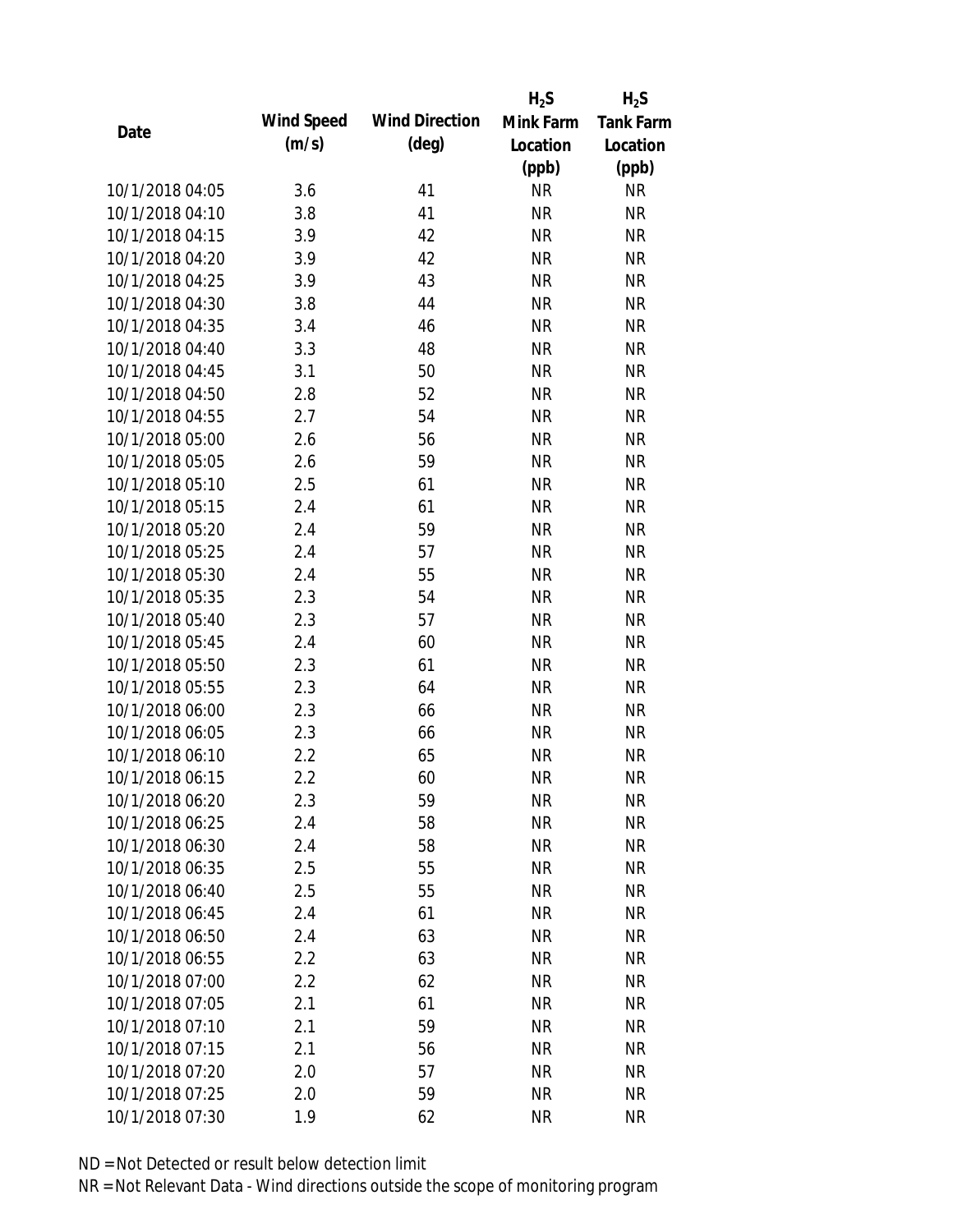|                 |            |                       | $H_2S$    | $H_2S$           |
|-----------------|------------|-----------------------|-----------|------------------|
| Date            | Wind Speed | <b>Wind Direction</b> | Mink Farm | <b>Tank Farm</b> |
|                 | (m/s)      | $(\text{deg})$        | Location  | Location         |
|                 |            |                       | (ppb)     | (ppb)            |
| 10/1/2018 07:35 | 1.9        | 67                    | <b>NR</b> | <b>NR</b>        |
| 10/1/2018 07:40 | 1.9        | 67                    | <b>NR</b> | <b>NR</b>        |
| 10/1/2018 07:45 | 1.8        | 70                    | <b>NR</b> | <b>NR</b>        |
| 10/1/2018 07:50 | 1.8        | 69                    | <b>NR</b> | <b>NR</b>        |
| 10/1/2018 07:55 | 1.8        | 68                    | <b>NR</b> | <b>NR</b>        |
| 10/1/2018 08:00 | 1.9        | 64                    | <b>NR</b> | <b>NR</b>        |
| 10/1/2018 08:05 | 1.9        | 63                    | <b>NR</b> | <b>NR</b>        |
| 10/1/2018 08:10 | 1.8        | 61                    | <b>NR</b> | <b>NR</b>        |
| 10/1/2018 08:15 | 2.0        | 58                    | <b>NR</b> | <b>NR</b>        |
| 10/1/2018 08:20 | 2.2        | 57                    | <b>NR</b> | <b>NR</b>        |
| 10/1/2018 08:25 | 2.3        | 56                    | <b>NR</b> | <b>NR</b>        |
| 10/1/2018 08:30 | 2.0        | 57                    | <b>NR</b> | <b>NR</b>        |
| 10/1/2018 08:35 | 1.9        | 56                    | <b>NR</b> | <b>NR</b>        |
| 10/1/2018 08:40 | 1.9        | 61                    | <b>NR</b> | <b>NR</b>        |
| 10/1/2018 08:45 | 1.7        | 59                    | <b>NR</b> | <b>NR</b>        |
| 10/1/2018 08:50 | 1.7        | 61                    | <b>NR</b> | <b>NR</b>        |
| 10/1/2018 08:55 | 1.7        | 58                    | <b>NR</b> | <b>NR</b>        |
| 10/1/2018 09:00 | 2.0        | 57                    | <b>NR</b> | <b>NR</b>        |
| 10/1/2018 09:05 | 2.2        | 55                    | <b>NR</b> | <b>NR</b>        |
| 10/1/2018 09:10 | 2.3        | 54                    | <b>NR</b> | <b>NR</b>        |
| 10/1/2018 09:15 | 2.4        | 53                    | <b>NR</b> | <b>NR</b>        |
| 10/1/2018 09:20 | 2.4        | 58                    | <b>NR</b> | <b>NR</b>        |
| 10/1/2018 09:25 | 2.2        | 63                    | <b>NR</b> | <b>NR</b>        |
| 10/1/2018 09:30 | 2.2        | 73                    | <b>NR</b> | <b>NR</b>        |
| 10/1/2018 09:35 | 2.2        | 82                    | <b>NR</b> | <b>NR</b>        |
| 10/1/2018 09:40 | 2.2        | 84                    | <b>NR</b> | <b>NR</b>        |
| 10/1/2018 09:45 | 2.2        | 95                    | <b>NR</b> | <b>NR</b>        |
| 10/1/2018 09:50 | 2.1        | 96                    | <b>NR</b> | <b>NR</b>        |
| 10/1/2018 09:55 | 2.3        | 98                    | <b>NR</b> | <b>NR</b>        |
| 10/1/2018 10:00 | 2.1        | 96                    | <b>NR</b> | <b>NR</b>        |
| 10/1/2018 10:05 | 2.1        | 98                    | <b>NR</b> | <b>NR</b>        |
| 10/1/2018 10:10 | 2.3        | 106                   | <b>NR</b> | <b>NR</b>        |
| 10/1/2018 10:15 | 2.3        | 110                   | <b>NR</b> | <b>NR</b>        |
| 10/1/2018 10:20 | 2.4        | 108                   | <b>NR</b> | <b>NR</b>        |
| 10/1/2018 10:25 | 2.4        | 106                   | <b>NR</b> | NR               |
| 10/1/2018 10:30 | 2.6        | 109                   | <b>NR</b> | <b>NR</b>        |
| 10/1/2018 10:35 | 2.5        | 108                   | <b>NR</b> | <b>NR</b>        |
| 10/1/2018 10:40 | 2.5        | 106                   | <b>NR</b> | <b>NR</b>        |
| 10/1/2018 10:45 | 2.5        | 104                   | <b>NR</b> | NR               |
| 10/1/2018 10:50 |            |                       |           |                  |
|                 | 2.5        | 109                   | <b>NR</b> | NR               |
| 10/1/2018 10:55 | 2.5        | 113                   | <b>NR</b> | <b>NR</b>        |
| 10/1/2018 11:00 | 2.5        | 115                   | <b>NR</b> | <b>NR</b>        |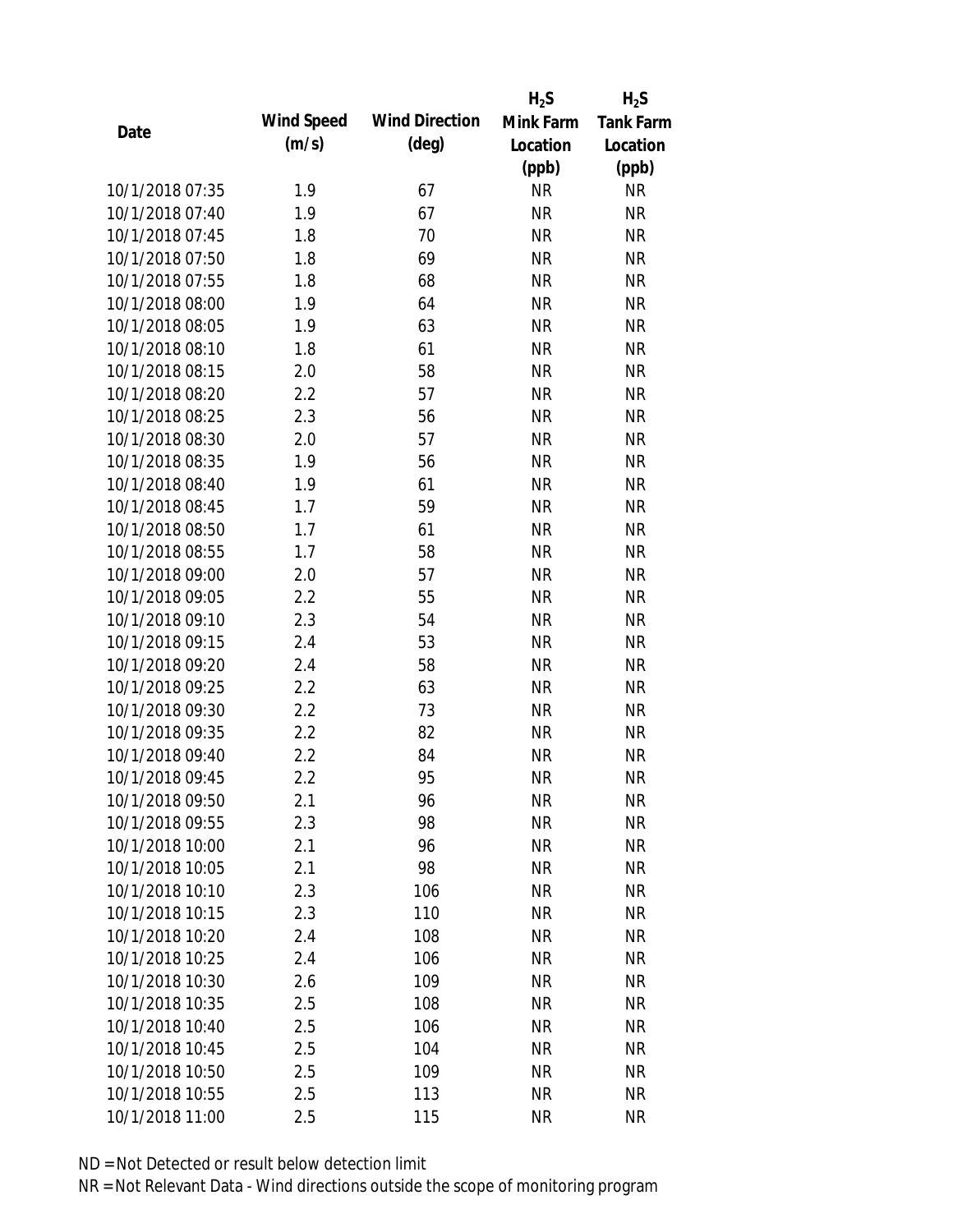|                 |            |                       | $H_2S$    | $H_2S$           |
|-----------------|------------|-----------------------|-----------|------------------|
|                 | Wind Speed | <b>Wind Direction</b> | Mink Farm | <b>Tank Farm</b> |
| Date            | (m/s)      | $(\text{deg})$        | Location  | Location         |
|                 |            |                       | (ppb)     | (ppb)            |
| 10/1/2018 11:05 | 2.5        | 117                   | <b>NR</b> | <b>NR</b>        |
| 10/1/2018 11:10 | 2.4        | 117                   | <b>NR</b> | <b>NR</b>        |
| 10/1/2018 11:15 | 2.3        | 118                   | <b>NR</b> | <b>NR</b>        |
| 10/1/2018 11:20 | 2.2        | 116                   | <b>NR</b> | <b>NR</b>        |
| 10/1/2018 11:25 | 2.2        | 117                   | <b>NR</b> | <b>NR</b>        |
| 10/1/2018 11:30 | 2.1        | 116                   | <b>NR</b> | <b>NR</b>        |
| 10/1/2018 11:35 | 2.2        | 118                   | <b>NR</b> | <b>NR</b>        |
| 10/1/2018 11:40 | 2.3        | 121                   | <b>NR</b> | <b>NR</b>        |
| 10/1/2018 11:45 | 2.4        | 124                   | <b>NR</b> | <b>NR</b>        |
| 10/1/2018 11:50 | 2.5        | 126                   | <b>NR</b> | <b>NR</b>        |
| 10/1/2018 11:55 | 2.4        | 123                   | <b>NR</b> | <b>NR</b>        |
| 10/1/2018 12:00 | 2.4        | 127                   | <b>NR</b> | <b>NR</b>        |
| 10/1/2018 12:05 | 2.4        | 126                   | <b>NR</b> | <b>NR</b>        |
| 10/1/2018 12:10 | 2.3        | 128                   | <b>NR</b> | <b>NR</b>        |
| 10/1/2018 12:15 | 2.3        | 133                   | <b>NR</b> | <b>NR</b>        |
| 10/1/2018 12:20 | 2.3        | 140                   | <b>NR</b> | <b>NR</b>        |
| 10/1/2018 12:25 | 2.4        | 149                   | <b>NR</b> | <b>NR</b>        |
| 10/1/2018 12:30 | 2.6        | 149                   | <b>NR</b> | <b>NR</b>        |
| 10/1/2018 12:35 | 2.6        | 152                   | <b>NR</b> | <b>NR</b>        |
| 10/1/2018 12:40 | 2.8        | 151                   | <b>NR</b> | <b>NR</b>        |
| 10/1/2018 12:45 | 2.7        | 143                   | <b>NR</b> | <b>NR</b>        |
| 10/1/2018 12:50 | 2.7        | 144                   | <b>NR</b> | <b>NR</b>        |
| 10/1/2018 12:55 | 2.6        | 143                   | <b>NR</b> | <b>NR</b>        |
| 10/1/2018 13:00 | 2.4        | 139                   | <b>NR</b> | <b>NR</b>        |
| 10/1/2018 13:05 | 2.4        | 141                   | <b>NR</b> | <b>NR</b>        |
| 10/1/2018 13:10 | 2.4        | 149                   | <b>NR</b> | <b>NR</b>        |
| 10/1/2018 13:15 | 2.4        | 155                   | <b>NR</b> | <b>NR</b>        |
| 10/1/2018 13:20 | 2.3        | 154                   | <b>NR</b> | <b>NR</b>        |
| 10/1/2018 13:25 | 2.4        | 151                   | <b>NR</b> | <b>NR</b>        |
| 10/1/2018 13:30 | 2.4        | 149                   | <b>NR</b> | <b>NR</b>        |
| 10/1/2018 13:35 | 2.4        | 147                   | <b>NR</b> | <b>NR</b>        |
| 10/1/2018 13:40 | 2.3        | 138                   | <b>NR</b> | NR               |
| 10/1/2018 13:45 | 2.3        | 137                   | <b>NR</b> | <b>NR</b>        |
| 10/1/2018 13:50 | 2.4        | 135                   | <b>NR</b> | <b>NR</b>        |
| 10/1/2018 13:55 | 2.3        | 138                   | <b>NR</b> | <b>NR</b>        |
| 10/1/2018 14:00 | 2.5        | 142                   | <b>NR</b> | <b>NR</b>        |
| 10/1/2018 14:05 | 2.4        | 147                   | <b>NR</b> | NR               |
| 10/1/2018 14:10 | 2.4        | 149                   | <b>NR</b> | NR               |
| 10/1/2018 14:15 | 2.5        | 150                   | <b>NR</b> | NR               |
| 10/1/2018 14:20 | 2.5        | 151                   | <b>NR</b> | NR               |
| 10/1/2018 14:25 | 2.5        | 152                   | <b>NR</b> | <b>NR</b>        |
| 10/1/2018 14:30 | 2.4        | 155                   | <b>NR</b> | <b>NR</b>        |
|                 |            |                       |           |                  |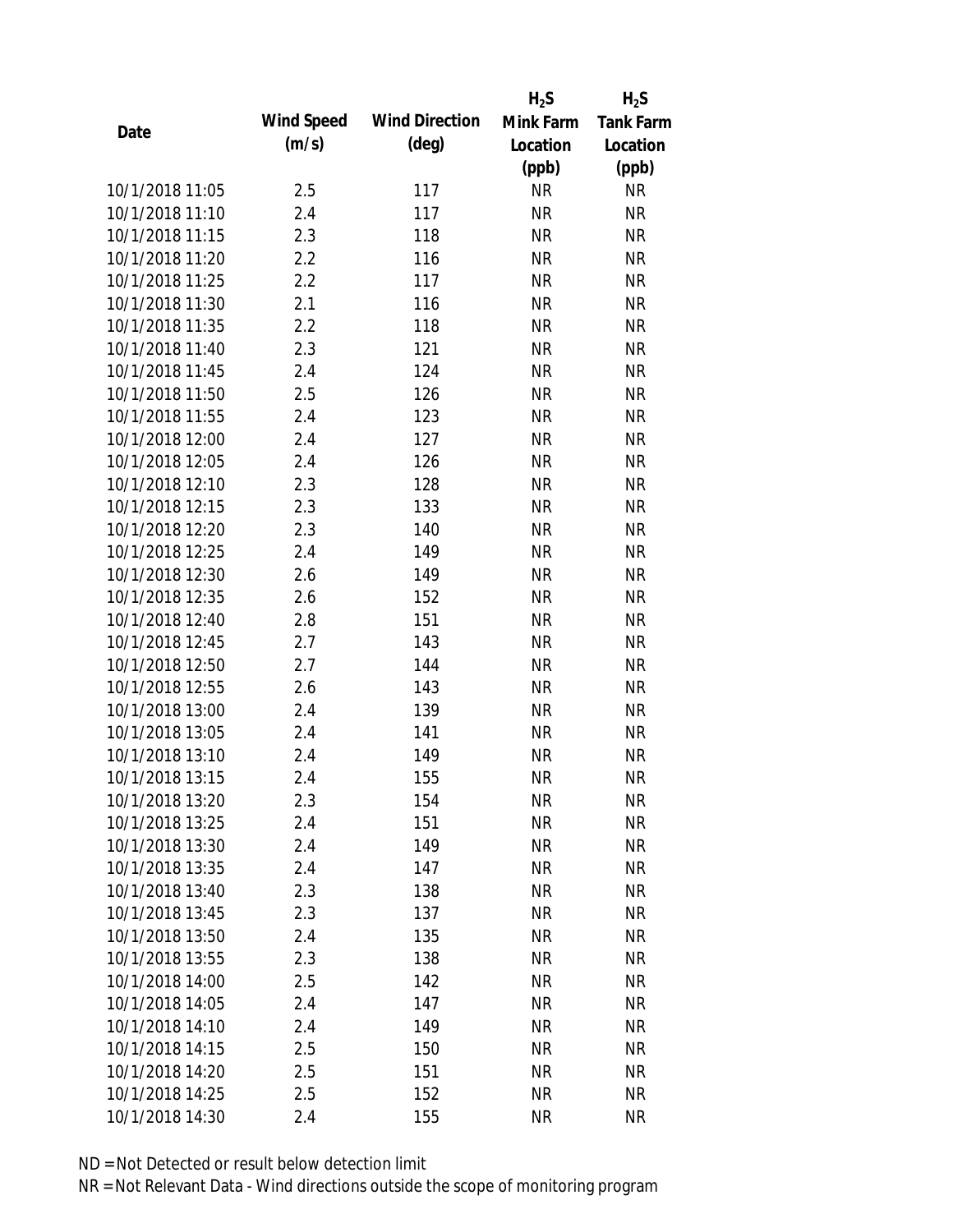|                 |            |                       | $H_2S$    | $H_2S$           |
|-----------------|------------|-----------------------|-----------|------------------|
| Date            | Wind Speed | <b>Wind Direction</b> | Mink Farm | <b>Tank Farm</b> |
|                 | (m/s)      | $(\text{deg})$        | Location  | Location         |
|                 |            |                       | (ppb)     | (ppb)            |
| 10/1/2018 14:35 | 2.4        | 150                   | <b>NR</b> | <b>NR</b>        |
| 10/1/2018 14:40 | 2.4        | 147                   | <b>NR</b> | <b>NR</b>        |
| 10/1/2018 14:45 | 2.3        | 145                   | <b>NR</b> | <b>NR</b>        |
| 10/1/2018 14:50 | 2.2        | 143                   | <b>NR</b> | <b>NR</b>        |
| 10/1/2018 14:55 | 2.1        | 139                   | <b>NR</b> | <b>NR</b>        |
| 10/1/2018 15:00 | 2.0        | 142                   | <b>NR</b> | <b>NR</b>        |
| 10/1/2018 15:05 | 1.8        | 147                   | <b>NR</b> | <b>NR</b>        |
| 10/1/2018 15:10 | 1.9        | 152                   | <b>NR</b> | <b>NR</b>        |
| 10/1/2018 15:15 | 1.9        | 157                   | <b>NR</b> | <b>NR</b>        |
| 10/1/2018 15:20 | 1.9        | 159                   | <b>NR</b> | <b>NR</b>        |
| 10/1/2018 15:25 | 2.0        | 158                   | <b>NR</b> | <b>NR</b>        |
| 10/1/2018 15:30 | 1.9        | 157                   | <b>NR</b> | <b>NR</b>        |
| 10/1/2018 15:35 | 1.9        | 157                   | <b>NR</b> | <b>NR</b>        |
| 10/1/2018 15:40 | 1.5        | 157                   | <b>NR</b> | <b>NR</b>        |
| 10/1/2018 15:45 | 1.4        | 150                   | <b>NR</b> | <b>NR</b>        |
| 10/1/2018 15:50 | 1.3        | 143                   | <b>NR</b> | <b>NR</b>        |
| 10/1/2018 15:55 | 1.2        | 137                   | <b>NR</b> | <b>NR</b>        |
| 10/1/2018 16:00 | 1.3        | 125                   | <b>NR</b> | <b>NR</b>        |
| 10/1/2018 16:05 | 1.4        | 116                   | <b>NR</b> | <b>NR</b>        |
| 10/1/2018 16:10 | 1.7        | 115                   | <b>NR</b> | <b>NR</b>        |
| 10/1/2018 16:15 | 1.7        | 111                   | <b>NR</b> | <b>NR</b>        |
| 10/1/2018 16:20 | 1.7        | 109                   | <b>NR</b> | <b>NR</b>        |
| 10/1/2018 16:25 | 1.7        | 109                   | <b>NR</b> | <b>NR</b>        |
| 10/1/2018 16:30 | 1.5        | 106                   | <b>NR</b> | <b>NR</b>        |
| 10/1/2018 16:35 | 1.2        | 102                   | <b>NR</b> | <b>NR</b>        |
| 10/1/2018 16:40 | 1.1        | 93                    | <b>NR</b> | <b>NR</b>        |
| 10/1/2018 16:45 | 1.1        | 82                    | <b>NR</b> | <b>NR</b>        |
| 10/1/2018 16:50 | 1.1        | 66                    | <b>NR</b> | <b>NR</b>        |
| 10/1/2018 16:55 | 1.2        | 52                    | <b>NR</b> | <b>NR</b>        |
| 10/1/2018 17:00 | 1.4        | 44                    | <b>NR</b> | <b>NR</b>        |
| 10/1/2018 17:05 | 1.7        | 45                    | <b>NR</b> | <b>NR</b>        |
| 10/1/2018 17:10 | 1.7        | 45                    | <b>NR</b> | <b>NR</b>        |
| 10/1/2018 17:15 | 1.7        | 51                    | <b>NR</b> | <b>NR</b>        |
| 10/1/2018 17:20 | 1.6        | 64                    | <b>NR</b> | <b>NR</b>        |
| 10/1/2018 17:25 | 1.6        | 74                    | <b>NR</b> | <b>NR</b>        |
| 10/1/2018 17:30 | 1.5        | 87                    | <b>NR</b> | <b>NR</b>        |
| 10/1/2018 17:35 | 1.6        | 96                    | <b>NR</b> | <b>NR</b>        |
| 10/1/2018 17:40 | 1.8        | 101                   | <b>NR</b> | <b>NR</b>        |
| 10/1/2018 17:45 | 2.1        | 101                   | <b>NR</b> | <b>NR</b>        |
| 10/1/2018 17:50 | 2.2        | 101                   | <b>NR</b> | <b>NR</b>        |
|                 |            |                       |           |                  |
| 10/1/2018 17:55 | 2.2        | 102                   | <b>NR</b> | <b>NR</b>        |
| 10/1/2018 18:00 | 2.1        | 99                    | <b>NR</b> | <b>NR</b>        |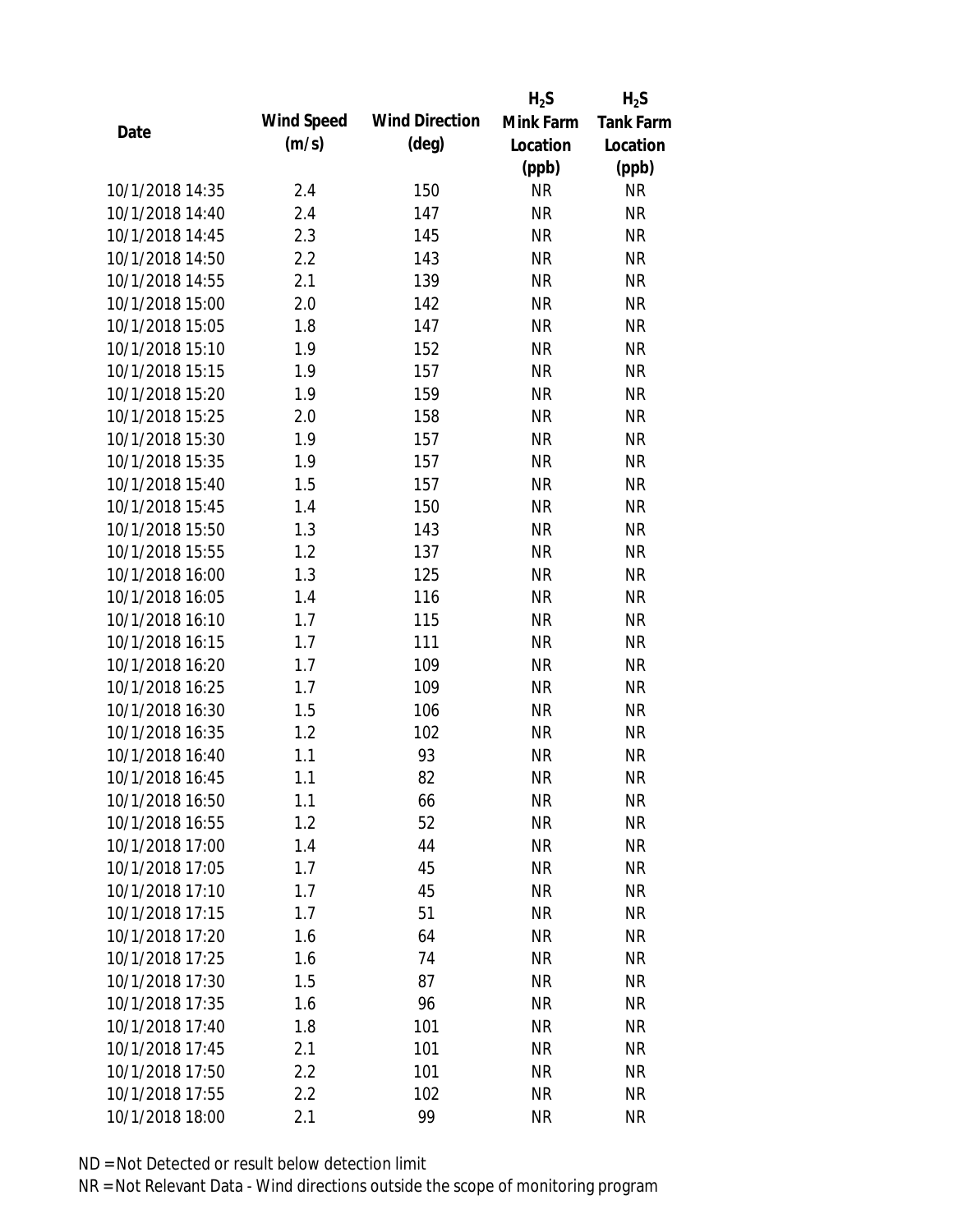|                 |            |                       | $H_2S$    | $H_2S$           |
|-----------------|------------|-----------------------|-----------|------------------|
|                 | Wind Speed | <b>Wind Direction</b> | Mink Farm | <b>Tank Farm</b> |
| Date            | (m/s)      | $(\text{deg})$        | Location  | Location         |
|                 |            |                       | (ppb)     | (ppb)            |
| 10/1/2018 18:05 | 2.0        | 94                    | <b>NR</b> | <b>NR</b>        |
| 10/1/2018 18:10 | 1.7        | 90                    | <b>NR</b> | <b>NR</b>        |
| 10/1/2018 18:15 | 1.4        | 82                    | <b>NR</b> | <b>NR</b>        |
| 10/1/2018 18:20 | 1.2        | 73                    | <b>NR</b> | <b>NR</b>        |
| 10/1/2018 18:25 | 0.9        | 65                    | <b>NR</b> | <b>NR</b>        |
| 10/1/2018 18:30 | 0.7        | 60                    | <b>NR</b> | <b>NR</b>        |
| 10/1/2018 18:35 | 0.7        | 64                    | <b>NR</b> | <b>NR</b>        |
| 10/1/2018 18:40 | 0.7        | 62                    | <b>NR</b> | <b>NR</b>        |
| 10/1/2018 18:45 | 0.7        | 59                    | <b>NR</b> | <b>NR</b>        |
| 10/1/2018 18:50 | 0.9        | 54                    | <b>NR</b> | <b>NR</b>        |
| 10/1/2018 18:55 | 1.3        | 48                    | <b>NR</b> | <b>NR</b>        |
| 10/1/2018 19:00 | 1.6        | 50                    | <b>NR</b> | <b>NR</b>        |
| 10/1/2018 19:05 | 1.9        | 51                    | <b>NR</b> | <b>NR</b>        |
| 10/1/2018 19:10 | 2.1        | 56                    | <b>NR</b> | <b>NR</b>        |
| 10/1/2018 19:15 | 2.3        | 64                    | <b>NR</b> | <b>NR</b>        |
| 10/1/2018 19:20 | 2.3        | 73                    | <b>NR</b> | <b>NR</b>        |
| 10/1/2018 19:25 | 2.1        | 80                    | <b>NR</b> | <b>NR</b>        |
| 10/1/2018 19:30 | 1.9        | 79                    | <b>NR</b> | <b>NR</b>        |
| 10/1/2018 19:35 | 1.8        | 79                    | <b>NR</b> | <b>NR</b>        |
| 10/1/2018 19:40 | 1.7        | 82                    | <b>NR</b> | <b>NR</b>        |
| 10/1/2018 19:45 | 1.6        | 85                    | <b>NR</b> | <b>NR</b>        |
| 10/1/2018 19:50 | 1.7        | 88                    | <b>NR</b> | <b>NR</b>        |
| 10/1/2018 19:55 | 1.9        | 95                    | <b>NR</b> | <b>NR</b>        |
| 10/1/2018 20:00 | 2.1        | 106                   | <b>NR</b> | <b>NR</b>        |
| 10/1/2018 20:05 | 2.2        | 116                   | <b>NR</b> | <b>NR</b>        |
| 10/1/2018 20:10 | 2.2        | 121                   | <b>NR</b> | <b>NR</b>        |
| 10/1/2018 20:15 | 2.3        | 127                   | <b>NR</b> | <b>NR</b>        |
| 10/1/2018 20:20 | 2.4        | 133                   | <b>NR</b> | <b>NR</b>        |
| 10/1/2018 20:25 | 2.4        | 137                   | <b>NR</b> | <b>NR</b>        |
| 10/1/2018 20:30 | 2.5        | 141                   | <b>NR</b> | <b>NR</b>        |
| 10/1/2018 20:35 | 2.5        | 144                   | <b>NR</b> | NR               |
| 10/1/2018 20:40 | 2.7        | 151                   | <b>NR</b> | NR               |
| 10/1/2018 20:45 | 3.0        | 157                   | <b>NR</b> | <b>NR</b>        |
| 10/1/2018 20:50 | 3.2        | 163                   | <b>NR</b> | NR               |
| 10/1/2018 20:55 | 3.6        | 170                   | <b>NR</b> | $\overline{2}$   |
| 10/1/2018 21:00 | 4.0        | 176                   | NR        | $\overline{2}$   |
| 10/1/2018 21:05 | 4.2        | 182                   | <b>NR</b> | $\overline{2}$   |
| 10/1/2018 21:10 | 4.4        | 185                   | <b>NR</b> | $\overline{2}$   |
| 10/1/2018 21:15 | 4.5        | 189                   | <b>NR</b> | $\mathbf{1}$     |
| 10/1/2018 21:20 | 4.8        | 190                   | <b>NR</b> | 1                |
| 10/1/2018 21:25 | 4.9        | 192                   | <b>NR</b> | 1                |
| 10/1/2018 21:30 | 5.2        | 193                   | <b>NR</b> | 1                |
|                 |            |                       |           |                  |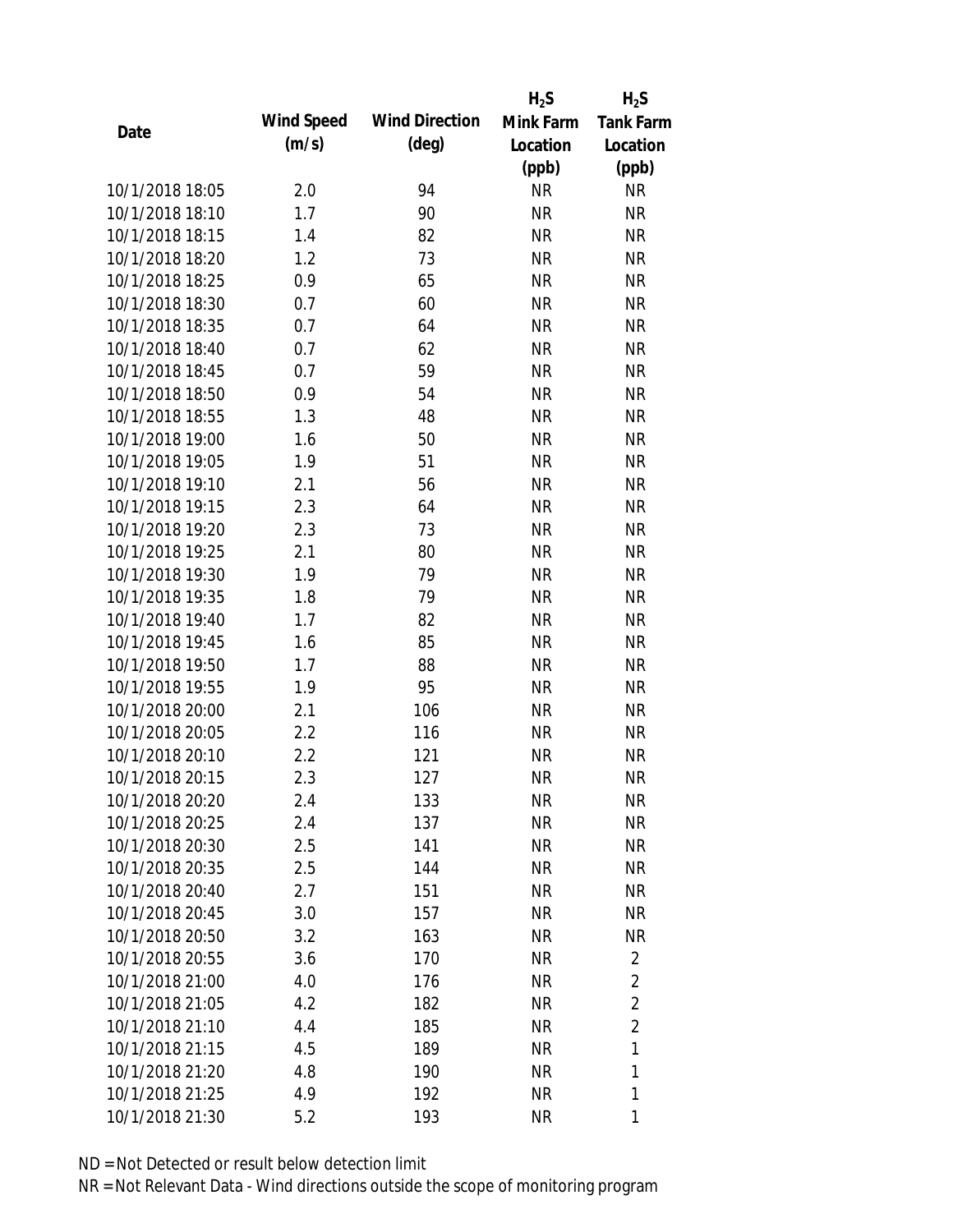|                 |            |                       | $H_2S$         | $H_2S$           |
|-----------------|------------|-----------------------|----------------|------------------|
|                 | Wind Speed | <b>Wind Direction</b> | Mink Farm      | <b>Tank Farm</b> |
| Date            | (m/s)      | $(\text{deg})$        | Location       | Location         |
|                 |            |                       | (ppb)          | (ppb)            |
| 10/1/2018 21:35 | 5.7        | 194                   | <b>NR</b>      | 1                |
| 10/1/2018 21:40 | 6.1        | 195                   | <b>NR</b>      | 1                |
| 10/1/2018 21:45 | 6.2        | 195                   | <b>NR</b>      | 1                |
| 10/1/2018 21:50 | 6.3        | 195                   | <b>NR</b>      | 1                |
| 10/1/2018 21:55 | 6.4        | 195                   | <b>NR</b>      | 1                |
| 10/1/2018 22:00 | 6.4        | 196                   | <b>NR</b>      | 1                |
| 10/1/2018 22:05 | 6.3        | 196                   | <b>NR</b>      | 1                |
| 10/1/2018 22:10 | 6.3        | 196                   | NR             | 1                |
| 10/1/2018 22:15 | 6.6        | 197                   | <b>NR</b>      | 1                |
| 10/1/2018 22:20 | 6.7        | 197                   | <b>NR</b>      | 1                |
| 10/1/2018 22:25 | 6.7        | 198                   | <b>NR</b>      | 1                |
| 10/1/2018 22:30 | 6.7        | 198                   | <b>NR</b>      | 1                |
| 10/1/2018 22:35 | 6.8        | 200                   | <b>NR</b>      | 1                |
| 10/1/2018 22:40 | 6.8        | 202                   | <b>NR</b>      | 1                |
| 10/1/2018 22:45 | 6.7        | 205                   | <b>NR</b>      | 1                |
| 10/1/2018 22:50 | 6.7        | 208                   | <b>NR</b>      | 1                |
| 10/1/2018 22:55 | 6.7        | 212                   | <b>NR</b>      | 1                |
| 10/1/2018 23:00 | 6.7        | 217                   | <b>NR</b>      | 1                |
| 10/1/2018 23:05 | 6.5        | 220                   | <b>NR</b>      | 1                |
| 10/1/2018 23:10 | 5.8        | 229                   | <b>NR</b>      | 1                |
| 10/1/2018 23:15 | 5.3        | 245                   | <b>NR</b>      | <b>NR</b>        |
| 10/1/2018 23:20 | 5.0        | 268                   | <b>NR</b>      | <b>NR</b>        |
| 10/1/2018 23:25 | 4.3        | 295                   | <b>NR</b>      | <b>NR</b>        |
| 10/1/2018 23:30 | 3.8        | 315                   | <b>NR</b>      | <b>NR</b>        |
| 10/1/2018 23:35 | 3.3        | 329                   | 1              | <b>NR</b>        |
| 10/1/2018 23:40 | 3.0        | 331                   | 1              | <b>NR</b>        |
| 10/1/2018 23:45 | 2.8        | 335                   | 1              | <b>NR</b>        |
| 10/1/2018 23:50 | 2.3        | 341                   | 1              | <b>NR</b>        |
| 10/1/2018 23:55 | 2.0        | 343                   | $\overline{2}$ | <b>NR</b>        |
| 10/1/2018 24:00 | 1.7        | 345                   | $\overline{2}$ | <b>NR</b>        |
| 10/2/2018 00:05 | 1.7        | 349                   | $\overline{2}$ | <b>NR</b>        |
| 10/2/2018 00:10 | 1.6        | 1                     | <b>NR</b>      | <b>NR</b>        |
| 10/2/2018 00:15 | 1.5        | 359                   | <b>NR</b>      | <b>NR</b>        |
| 10/2/2018 00:20 | 1.4        | 1                     | <b>NR</b>      | <b>NR</b>        |
| 10/2/2018 00:25 | 1.2        | 8                     | <b>NR</b>      | <b>NR</b>        |
| 10/2/2018 00:30 | 1.3        | 357                   | <b>NR</b>      | <b>NR</b>        |
| 10/2/2018 00:35 | 1.2        | 328                   | <b>NR</b>      | NR               |
| 10/2/2018 00:40 | 1.2        | 322                   | <b>NR</b>      | NR               |
| 10/2/2018 00:45 | 1.3        | 324                   | 1              | NR               |
| 10/2/2018 00:50 | 1.7        | 307                   | 1              | <b>NR</b>        |
| 10/2/2018 00:55 | 2.0        | 298                   | 1              | <b>NR</b>        |
| 10/2/2018 01:00 | 1.8        | 289                   | <b>NR</b>      | <b>NR</b>        |
|                 |            |                       |                |                  |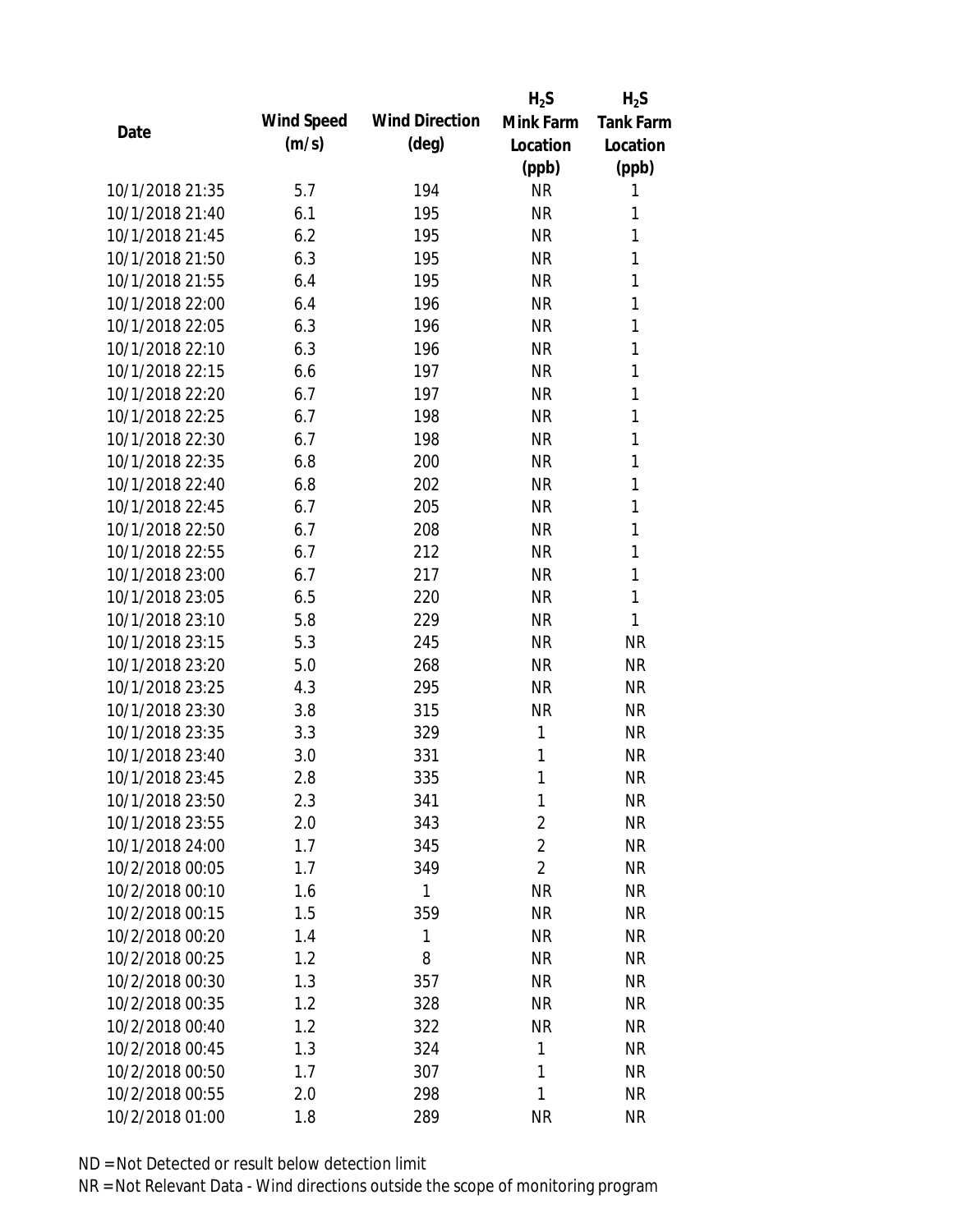|                 |            |                       | $H_2S$         | $H_2S$           |
|-----------------|------------|-----------------------|----------------|------------------|
|                 | Wind Speed | <b>Wind Direction</b> | Mink Farm      | <b>Tank Farm</b> |
| Date            | (m/s)      | $(\text{deg})$        | Location       | Location         |
|                 |            |                       | (ppb)          | (ppb)            |
| 10/2/2018 01:05 | 1.9        | 284                   | <b>NR</b>      | <b>NR</b>        |
| 10/2/2018 01:10 | 2.0        | 273                   | $\overline{2}$ | 1                |
| 10/2/2018 01:15 | 2.1        | 258                   | $\overline{2}$ | 1                |
| 10/2/2018 01:20 | 2.1        | 252                   | $\overline{2}$ | 1                |
| 10/2/2018 01:25 | 2.1        | 245                   | $\overline{2}$ | 1                |
| 10/2/2018 01:30 | 2.1        | 232                   | 1              | 1                |
| 10/2/2018 01:35 | 2.1        | 220                   | <b>NR</b>      | 1                |
| 10/2/2018 01:40 | 2.2        | 212                   | <b>NR</b>      | 1                |
| 10/2/2018 01:45 | 2.2        | 206                   | <b>NR</b>      | 1                |
| 10/2/2018 01:50 | 2.1        | 196                   | <b>NR</b>      | 1                |
| 10/2/2018 01:55 | 2.2        | 191                   | <b>NR</b>      | 1                |
| 10/2/2018 02:00 | 2.3        | 190                   | <b>NR</b>      | 1                |
| 10/2/2018 02:05 | 2.5        | 189                   | <b>NR</b>      | 1                |
| 10/2/2018 02:10 | 2.8        | 185                   | <b>NR</b>      | 1                |
| 10/2/2018 02:15 | 3.1        | 183                   | <b>NR</b>      | 1                |
| 10/2/2018 02:20 | 3.4        | 182                   | <b>NR</b>      | 1                |
| 10/2/2018 02:25 | 3.7        | 182                   | <b>NR</b>      | 1                |
| 10/2/2018 02:30 | 3.9        | 183                   | <b>NR</b>      | 1                |
| 10/2/2018 02:35 | 4.0        | 185                   | <b>NR</b>      | 1                |
| 10/2/2018 02:40 | 3.9        | 187                   | <b>NR</b>      | 1                |
| 10/2/2018 02:45 | 3.8        | 188                   | <b>NR</b>      | 1                |
| 10/2/2018 02:50 | 3.7        | 191                   | <b>NR</b>      | 1                |
| 10/2/2018 02:55 | 3.7        | 196                   | <b>NR</b>      | 1                |
| 10/2/2018 03:00 | 3.7        | 200                   | <b>NR</b>      | 1                |
| 10/2/2018 03:05 | 3.7        | 205                   | <b>NR</b>      | 1                |
| 10/2/2018 03:10 | 3.7        | 210                   | <b>NR</b>      | 1                |
| 10/2/2018 03:15 | 3.6        | 218                   | <b>NR</b>      | 1                |
| 10/2/2018 03:20 | 3.8        | 226                   | <b>NR</b>      | 1                |
| 10/2/2018 03:25 | 3.8        | 233                   | 1              | 1                |
| 10/2/2018 03:30 | 3.7        | 240                   | 1              | 1                |
| 10/2/2018 03:35 | 3.6        | 246                   | 1              | 1                |
| 10/2/2018 03:40 | 3.7        | 252                   | 1              | 1                |
| 10/2/2018 03:45 | 3.8        | 254                   | 1              | 1                |
| 10/2/2018 03:50 | 3.7        | 255                   | 1              | 1                |
| 10/2/2018 03:55 | 3.5        | 255                   | 1              | 1                |
| 10/2/2018 04:00 | 3.4        | 256                   | 1              | 1                |
| 10/2/2018 04:05 | 3.3        | 257                   | 1              | 1                |
| 10/2/2018 04:10 | 3.1        | 257                   | 1              | 1                |
| 10/2/2018 04:15 | 3.1        | 256                   | 1              | 1                |
| 10/2/2018 04:20 | 3.1        | 257                   | 1              | 1                |
| 10/2/2018 04:25 | 3.0        | 259                   | 1              | 1                |
| 10/2/2018 04:30 | 3.1        | 260                   | 1              | 1                |
|                 |            |                       |                |                  |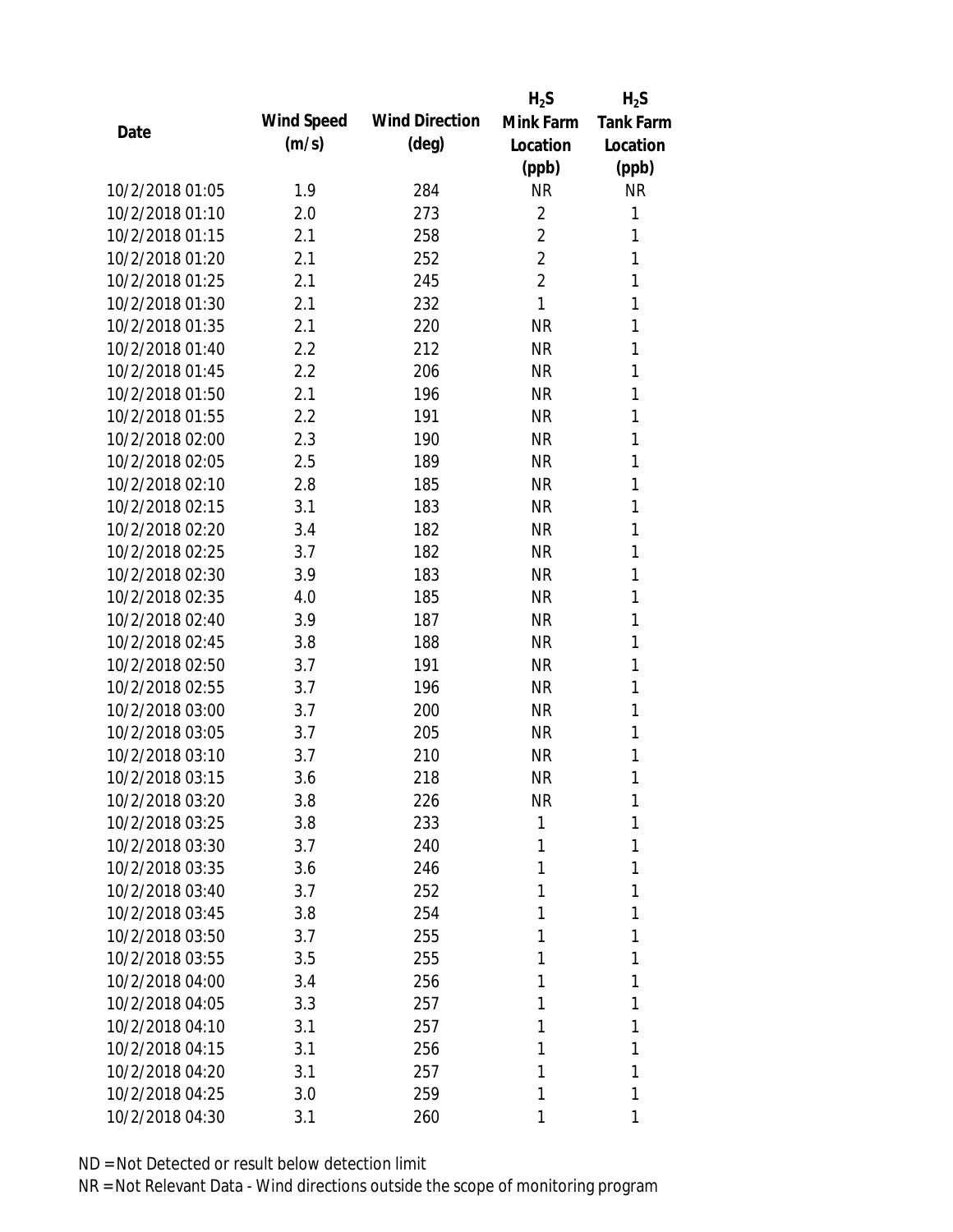|                 |            |                       | $H_2S$         | $H_2S$           |
|-----------------|------------|-----------------------|----------------|------------------|
| Date            | Wind Speed | <b>Wind Direction</b> | Mink Farm      | <b>Tank Farm</b> |
|                 | (m/s)      | $(\text{deg})$        | Location       | Location         |
|                 |            |                       | (ppb)          | (ppb)            |
| 10/2/2018 04:35 | 3.1        | 262                   | 1              | 1                |
| 10/2/2018 04:40 | 3.0        | 263                   | 1              | 1                |
| 10/2/2018 04:45 | 2.8        | 264                   | 1              | 1                |
| 10/2/2018 04:50 | 2.7        | 266                   | 1              | 1                |
| 10/2/2018 04:55 | 2.8        | 269                   | 1              | 1                |
| 10/2/2018 05:00 | 2.8        | 271                   | 1              | 1                |
| 10/2/2018 05:05 | 3.0        | 275                   | 1              | 1                |
| 10/2/2018 05:10 | 3.3        | 282                   | 1              | <b>NR</b>        |
| 10/2/2018 05:15 | 3.5        | 290                   | 1              | <b>NR</b>        |
| 10/2/2018 05:20 | 3.8        | 296                   | 1              | <b>NR</b>        |
| 10/2/2018 05:25 | 4.1        | 301                   | 1              | <b>NR</b>        |
| 10/2/2018 05:30 | 4.0        | 304                   | 1              | <b>NR</b>        |
| 10/2/2018 05:35 | 3.7        | 303                   | 1              | <b>NR</b>        |
| 10/2/2018 05:40 | 3.6        | 298                   | 1              | <b>NR</b>        |
| 10/2/2018 05:45 | 3.5        | 293                   | 1              | <b>NR</b>        |
| 10/2/2018 05:50 | 3.1        | 288                   | 1              | <b>NR</b>        |
| 10/2/2018 05:55 | 2.6        | 282                   | 1              | <b>NR</b>        |
| 10/2/2018 06:00 | 2.5        | 282                   | 1              | <b>NR</b>        |
| 10/2/2018 06:05 | 2.4        | 283                   | 1              | <b>NR</b>        |
| 10/2/2018 06:10 | 2.2        | 282                   | 1              | <b>NR</b>        |
| 10/2/2018 06:15 | 2.1        | 281                   | 1              | <b>NR</b>        |
| 10/2/2018 06:20 | 2.1        | 280                   | 1              | <b>NR</b>        |
| 10/2/2018 06:25 | 2.2        | 280                   | $\overline{2}$ | <b>NR</b>        |
| 10/2/2018 06:30 | 2.2        | 278                   | $\overline{2}$ | <b>NR</b>        |
| 10/2/2018 06:35 | 2.3        | 279                   | $\overline{2}$ | <b>NR</b>        |
| 10/2/2018 06:40 | 2.3        | 284                   | $\overline{2}$ | <b>NR</b>        |
| 10/2/2018 06:45 | 2.3        | 292                   | $\overline{2}$ | <b>NR</b>        |
| 10/2/2018 06:50 | 2.3        | 296                   | $\overline{2}$ | <b>NR</b>        |
| 10/2/2018 06:55 | 2.5        | 302                   | 1              | <b>NR</b>        |
| 10/2/2018 07:00 | 2.7        | 306                   | 1              | <b>NR</b>        |
| 10/2/2018 07:05 | 2.6        | 305                   | 1              | <b>NR</b>        |
| 10/2/2018 07:10 | 2.5        | 300                   | 1              | <b>NR</b>        |
| 10/2/2018 07:15 | 2.6        | 299                   | 1              | <b>NR</b>        |
| 10/2/2018 07:20 | 2.6        | 296                   | 1              | <b>NR</b>        |
| 10/2/2018 07:25 | 2.4        | 294                   | $\overline{2}$ | <b>NR</b>        |
| 10/2/2018 07:30 | 2.2        | 290                   | 1              | <b>NR</b>        |
| 10/2/2018 07:35 | 2.3        | 292                   | 1              | <b>NR</b>        |
| 10/2/2018 07:40 | 2.3        | 292                   | 1              | <b>NR</b>        |
| 10/2/2018 07:45 | 2.3        | 288                   | $\overline{2}$ | <b>NR</b>        |
| 10/2/2018 07:50 | 2.3        | 286                   | 1              | <b>NR</b>        |
| 10/2/2018 07:55 | 2.3        | 282                   | 1              | <b>NR</b>        |
| 10/2/2018 08:00 | 2.3        | 280                   | 1              | <b>NR</b>        |
|                 |            |                       |                |                  |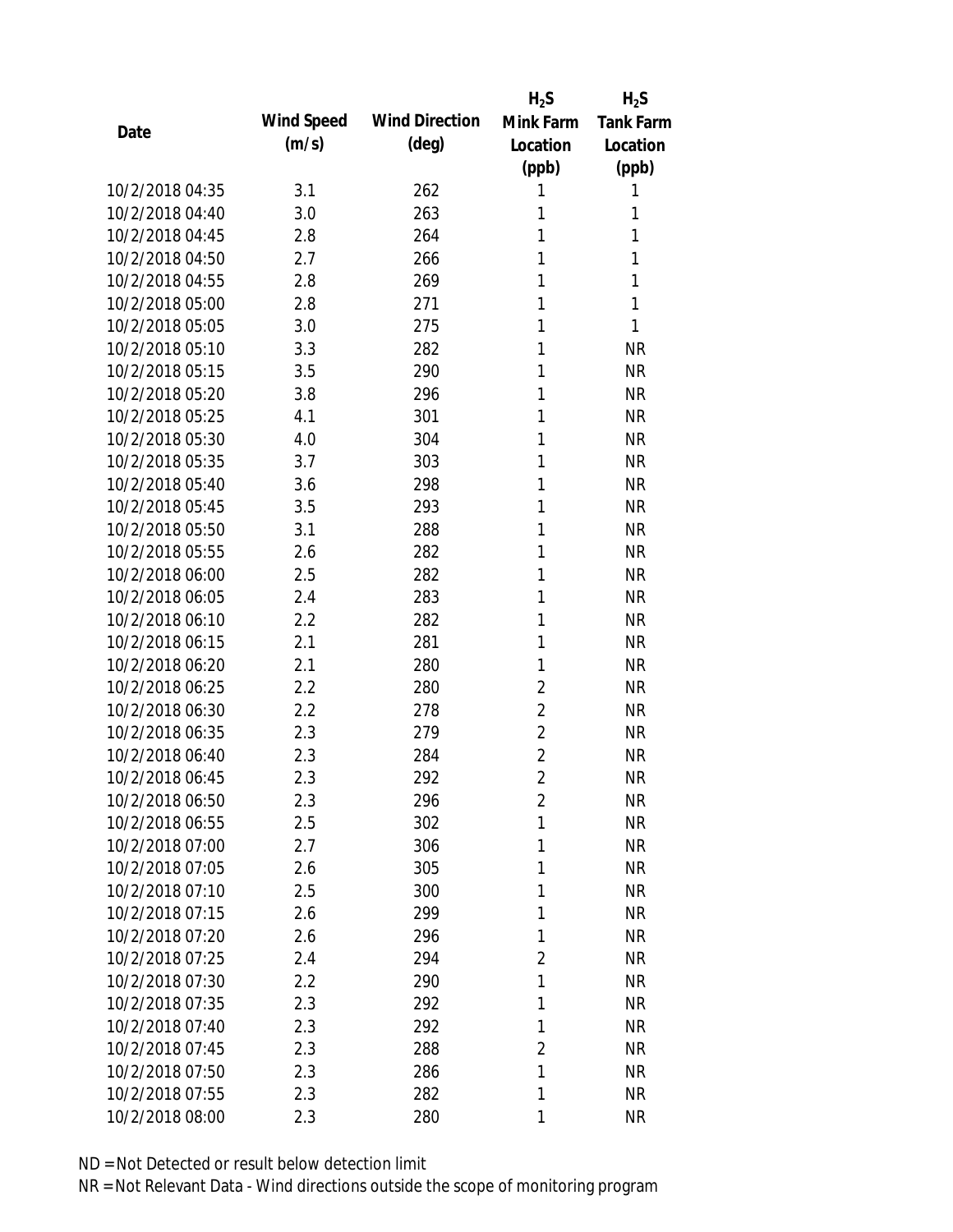|                 |            |                       | $H_2S$    | $H_2S$           |
|-----------------|------------|-----------------------|-----------|------------------|
| Date            | Wind Speed | <b>Wind Direction</b> | Mink Farm | <b>Tank Farm</b> |
|                 | (m/s)      | $(\text{deg})$        | Location  | Location         |
|                 |            |                       | (ppb)     | (ppb)            |
| 10/2/2018 08:05 | 2.4        | 273                   | 1         | 1                |
| 10/2/2018 08:10 | 2.4        | 276                   | 1         | <b>NR</b>        |
| 10/2/2018 08:15 | 2.3        | 280                   | 1         | <b>NR</b>        |
| 10/2/2018 08:20 | 2.2        | 284                   | 1         | <b>NR</b>        |
| 10/2/2018 08:25 | 2.1        | 291                   | 1         | <b>NR</b>        |
| 10/2/2018 08:30 | 2.0        | 299                   | 1         | <b>NR</b>        |
| 10/2/2018 08:35 | 1.9        | 307                   | 1         | <b>NR</b>        |
| 10/2/2018 08:40 | 1.9        | 313                   | 1         | <b>NR</b>        |
| 10/2/2018 08:45 | 2.0        | 320                   | 1         | <b>NR</b>        |
| 10/2/2018 08:50 | 2.3        | 326                   | 1         | <b>NR</b>        |
| 10/2/2018 08:55 | 2.3        | 329                   | 1         | <b>NR</b>        |
| 10/2/2018 09:00 | 2.3        | 328                   | 1         | <b>NR</b>        |
| 10/2/2018 09:05 | 2.4        | 327                   | 1         | <b>NR</b>        |
| 10/2/2018 09:10 | 2.4        | 326                   | 1         | <b>NR</b>        |
| 10/2/2018 09:15 | 2.4        | 324                   | 1         | <b>NR</b>        |
| 10/2/2018 09:20 | 2.1        | 322                   | 1         | <b>NR</b>        |
| 10/2/2018 09:25 | 2.2        | 322                   | 1         | <b>NR</b>        |
| 10/2/2018 09:30 | 2.3        | 326                   | 1         | <b>NR</b>        |
| 10/2/2018 09:35 | 2.3        | 332                   | 1         | <b>NR</b>        |
| 10/2/2018 09:40 | 2.4        | 338                   | 1         | <b>NR</b>        |
| 10/2/2018 09:45 | 2.3        | 339                   | 1         | <b>NR</b>        |
| 10/2/2018 09:50 | 2.4        | 339                   | 1         | <b>NR</b>        |
| 10/2/2018 09:55 | 2.3        | 340                   | 1         | <b>NR</b>        |
| 10/2/2018 10:00 | 2.2        | 340                   | 1         | <b>NR</b>        |
| 10/2/2018 10:05 | 2.1        | 336                   | 1         | <b>NR</b>        |
| 10/2/2018 10:10 | 2.1        | 327                   | 1         | <b>NR</b>        |
| 10/2/2018 10:15 | 2.1        | 329                   | 1         | <b>NR</b>        |
| 10/2/2018 10:20 | 2.1        | 328                   | 1         | <b>NR</b>        |
| 10/2/2018 10:25 | 2.1        | 323                   | 1         | <b>NR</b>        |
| 10/2/2018 10:30 | 2.1        | 318                   | 1         | <b>NR</b>        |
| 10/2/2018 10:35 | 2.1        | 318                   | 1         | <b>NR</b>        |
| 10/2/2018 10:40 | 2.0        | 324                   | 1         | <b>NR</b>        |
| 10/2/2018 10:45 | 2.0        | 323                   | 1         | <b>NR</b>        |
| 10/2/2018 10:50 | 1.8        | 324                   | 1         | <b>NR</b>        |
| 10/2/2018 10:55 | 1.7        | 325                   | 1         | <b>NR</b>        |
| 10/2/2018 11:00 | 1.8        | 328                   | 1         | <b>NR</b>        |
| 10/2/2018 11:05 | 1.8        | 336                   | 1         | <b>NR</b>        |
| 10/2/2018 11:10 | 1.8        | 333                   | 1         | <b>NR</b>        |
| 10/2/2018 11:15 | 1.8        | 332                   | 1         | <b>NR</b>        |
| 10/2/2018 11:20 | 1.8        | 334                   | 1         | <b>NR</b>        |
| 10/2/2018 11:25 | 1.7        | 343                   | 1         | <b>NR</b>        |
| 10/2/2018 11:30 | 1.6        | 349                   | 1         | <b>NR</b>        |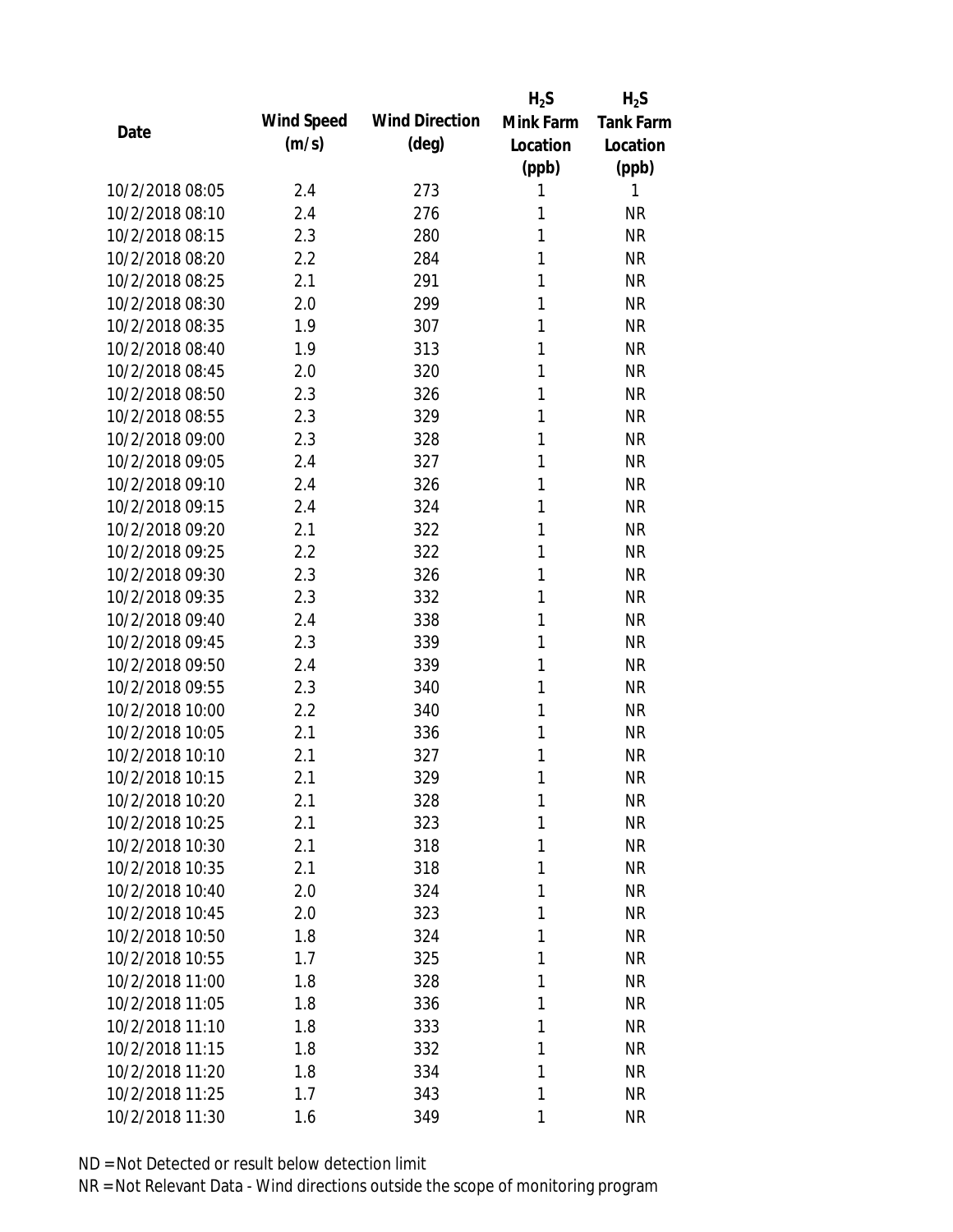|                 |            |                       | $H_2S$    | $H_2S$           |
|-----------------|------------|-----------------------|-----------|------------------|
|                 | Wind Speed | <b>Wind Direction</b> | Mink Farm | <b>Tank Farm</b> |
| Date            | (m/s)      | $(\text{deg})$        | Location  | Location         |
|                 |            |                       | (ppb)     | (ppb)            |
| 10/2/2018 11:35 | 1.5        | 347                   | 1         | <b>NR</b>        |
| 10/2/2018 11:40 | 1.3        | 359                   | 1         | <b>NR</b>        |
| 10/2/2018 11:45 | 1.4        | 1                     | 1         | <b>NR</b>        |
| 10/2/2018 11:50 | 1.4        | 359                   | 1         | <b>NR</b>        |
| 10/2/2018 11:55 | 1.5        | 354                   | 1         | <b>NR</b>        |
| 10/2/2018 12:00 | 1.5        | 353                   | 1         | <b>NR</b>        |
| 10/2/2018 12:05 | 1.5        | 352                   | 1         | <b>NR</b>        |
| 10/2/2018 12:10 | 1.5        | 348                   | <b>ND</b> | <b>NR</b>        |
| 10/2/2018 12:15 | 1.6        | 347                   | <b>ND</b> | <b>NR</b>        |
| 10/2/2018 12:20 | 1.6        | 350                   | <b>ND</b> | <b>NR</b>        |
| 10/2/2018 12:25 | 1.7        | 355                   | <b>ND</b> | <b>NR</b>        |
| 10/2/2018 12:30 | 1.9        | 356                   | 1         | <b>NR</b>        |
| 10/2/2018 12:35 | 1.9        | 356                   | 1         | <b>NR</b>        |
| 10/2/2018 12:40 | 2.0        | 355                   | 1         | <b>NR</b>        |
| 10/2/2018 12:45 | 2.0        | 353                   | 1         | <b>NR</b>        |
| 10/2/2018 12:50 | 2.0        | 351                   | 1         | <b>NR</b>        |
| 10/2/2018 12:55 | 1.9        | 348                   | 1         | <b>NR</b>        |
| 10/2/2018 13:00 | 1.9        | 345                   | 1         | <b>NR</b>        |
| 10/2/2018 13:05 | 2.0        | 343                   | 1         | <b>NR</b>        |
| 10/2/2018 13:10 | 2.0        | 344                   | 1         | <b>NR</b>        |
| 10/2/2018 13:15 | 1.9        | 344                   | 1         | <b>NR</b>        |
| 10/2/2018 13:20 | 1.9        | 351                   | 1         | <b>NR</b>        |
| 10/2/2018 13:25 | 2.0        | 355                   | 1         | <b>NR</b>        |
| 10/2/2018 13:30 | 1.9        | 351                   | 1         | <b>NR</b>        |
| 10/2/2018 13:35 | 1.8        | 351                   | 1         | <b>NR</b>        |
| 10/2/2018 13:40 | 1.7        | 348                   | 1         | <b>NR</b>        |
| 10/2/2018 13:45 | 1.8        | 349                   | 1         | <b>NR</b>        |
| 10/2/2018 13:50 | 1.8        | 339                   | 1         | <b>NR</b>        |
| 10/2/2018 13:55 | 1.8        | 335                   | 1         | <b>NR</b>        |
| 10/2/2018 14:00 | 1.8        | 341                   | 1         | <b>NR</b>        |
| 10/2/2018 14:05 | 1.9        | 347                   | 1         | <b>NR</b>        |
| 10/2/2018 14:10 | 2.0        | 349                   | 1         | <b>NR</b>        |
| 10/2/2018 14:15 | 2.0        | 344                   | 1         | <b>NR</b>        |
| 10/2/2018 14:20 | 2.0        | 343                   | 1         | <b>NR</b>        |
| 10/2/2018 14:25 | 1.9        | 344                   | 1         | <b>NR</b>        |
| 10/2/2018 14:30 | 2.0        | 343                   | 1         | <b>NR</b>        |
| 10/2/2018 14:35 | 2.1        | 338                   | <b>ND</b> | <b>NR</b>        |
| 10/2/2018 14:40 | 2.1        | 339                   | 1         | <b>NR</b>        |
| 10/2/2018 14:45 | 2.1        | 343                   | 1         | <b>NR</b>        |
| 10/2/2018 14:50 | 2.2        | 345                   | 1         | <b>NR</b>        |
| 10/2/2018 14:55 | 2.3        | 342                   | 1         | <b>NR</b>        |
|                 |            |                       |           |                  |
| 10/2/2018 15:00 | 2.3        | 340                   | 1         | <b>NR</b>        |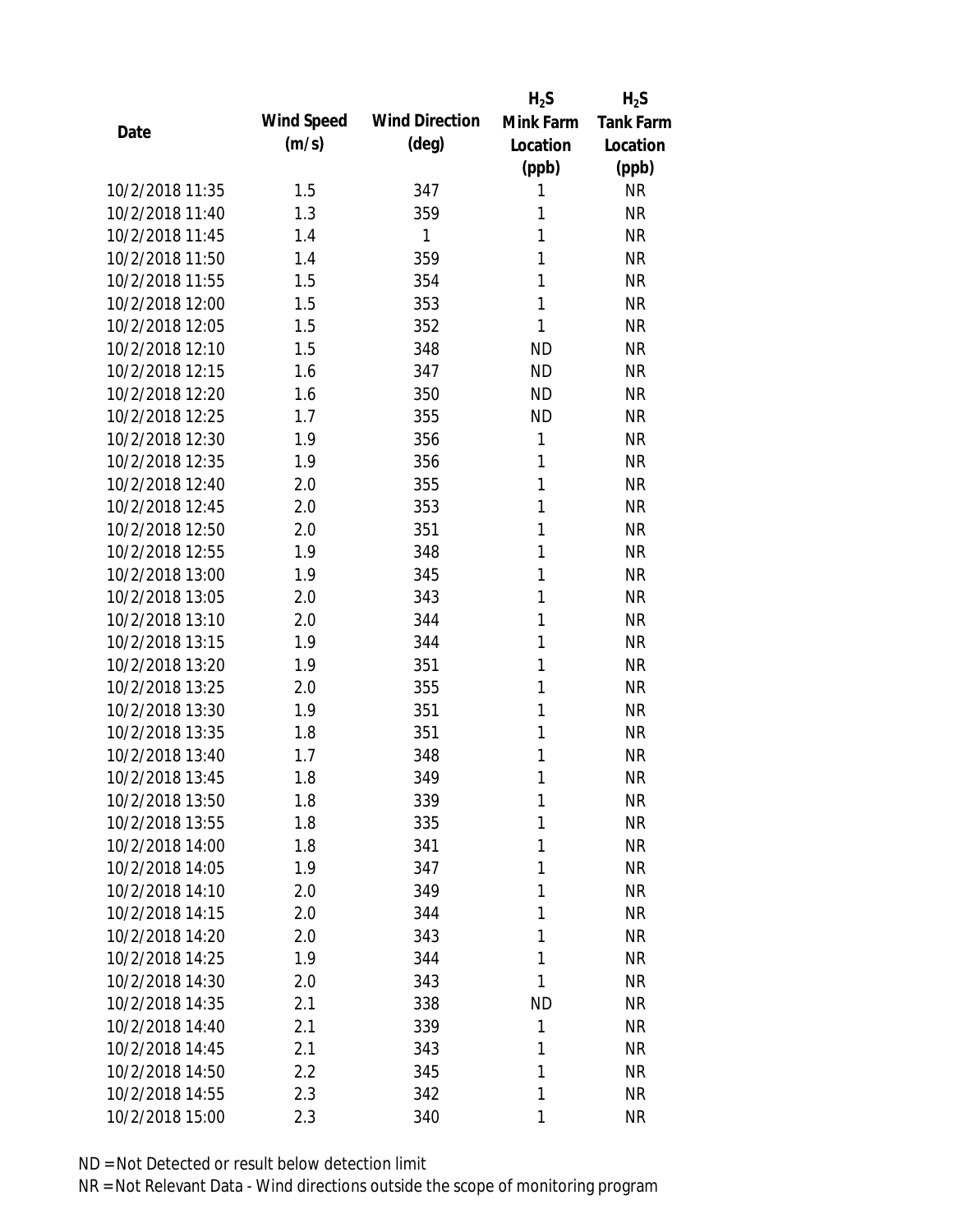|                 |            |                       | $H_2S$       | $H_2S$           |
|-----------------|------------|-----------------------|--------------|------------------|
| Date            | Wind Speed | <b>Wind Direction</b> | Mink Farm    | <b>Tank Farm</b> |
|                 | (m/s)      | $(\text{deg})$        | Location     | Location         |
|                 |            |                       | (ppb)        | (ppb)            |
| 10/2/2018 15:05 | 2.2        | 344                   | 1            | <b>NR</b>        |
| 10/2/2018 15:10 | 2.3        | 339                   | 1            | <b>NR</b>        |
| 10/2/2018 15:15 | 2.3        | 333                   | 1            | <b>NR</b>        |
| 10/2/2018 15:20 | 2.2        | 328                   | 1            | <b>NR</b>        |
| 10/2/2018 15:25 | 2.0        | 326                   | 1            | <b>NR</b>        |
| 10/2/2018 15:30 | 1.9        | 320                   | 1            | <b>NR</b>        |
| 10/2/2018 15:35 | 1.8        | 313                   | 1            | <b>NR</b>        |
| 10/2/2018 15:40 | 1.7        | 315                   | 1            | <b>NR</b>        |
| 10/2/2018 15:45 | 1.7        | 326                   | 1            | <b>NR</b>        |
| 10/2/2018 15:50 | 1.6        | 331                   | 1            | <b>NR</b>        |
| 10/2/2018 15:55 | 1.5        | 336                   | <b>NR</b>    | <b>NR</b>        |
| 10/2/2018 16:00 | 1.5        | 357                   | <b>NR</b>    | <b>NR</b>        |
| 10/2/2018 16:05 | 1.4        | 26                    | <b>NR</b>    | <b>NR</b>        |
| 10/2/2018 16:10 | 1.2        | 41                    | <b>NR</b>    | <b>NR</b>        |
| 10/2/2018 16:15 | 1.1        | 41                    | <b>NR</b>    | <b>NR</b>        |
| 10/2/2018 16:20 | 1.0        | 50                    | <b>NR</b>    | <b>NR</b>        |
| 10/2/2018 16:25 | 1.1        | 31                    | <b>NR</b>    | <b>NR</b>        |
| 10/2/2018 16:30 | 1.0        | 22                    | <b>NR</b>    | <b>NR</b>        |
| 10/2/2018 16:35 | 1.0        | 6                     | 1            | <b>NR</b>        |
| 10/2/2018 16:40 | 1.1        | 13                    | $\mathbf{1}$ | <b>NR</b>        |
| 10/2/2018 16:45 | 0.9        | 12                    | 1            | <b>NR</b>        |
| 10/2/2018 16:50 | 1.0        | 13                    | 1            | <b>NR</b>        |
| 10/2/2018 16:55 | 1.0        | 22                    | 1            | <b>NR</b>        |
| 10/2/2018 17:00 | 1.1        | 30                    | 1            | <b>NR</b>        |
| 10/2/2018 17:05 | 1.2        | 35                    | 1            | <b>NR</b>        |
| 10/2/2018 17:10 | 1.2        | 36                    | 1            | <b>NR</b>        |
| 10/2/2018 17:15 | 1.1        | 40                    | 1            | <b>NR</b>        |
| 10/2/2018 17:20 | 1.2        | 41                    | <b>NR</b>    | <b>NR</b>        |
| 10/2/2018 17:25 | 1.2        | 39                    | $\mathbf{1}$ | <b>NR</b>        |
| 10/2/2018 17:30 | 1.2        | 39                    | 1            | <b>NR</b>        |
| 10/2/2018 17:35 | 1.1        | 40                    | 1            | <b>NR</b>        |
| 10/2/2018 17:40 | 1.2        | 36                    | 1            | <b>NR</b>        |
| 10/2/2018 17:45 | 1.5        | 35                    | 1            | <b>NR</b>        |
| 10/2/2018 17:50 | 1.5        | 34                    | 1            | <b>NR</b>        |
| 10/2/2018 17:55 | 1.4        | 34                    | 1            | <b>NR</b>        |
| 10/2/2018 18:00 | 1.4        | 32                    | 1            | <b>NR</b>        |
| 10/2/2018 18:05 | 1.4        | 31                    | 1            | <b>NR</b>        |
| 10/2/2018 18:10 | 1.3        | 33                    | 1            | <b>NR</b>        |
| 10/2/2018 18:15 | 1.2        | 36                    | 1            | <b>NR</b>        |
| 10/2/2018 18:20 | 1.1        | 40                    | 1            | <b>NR</b>        |
| 10/2/2018 18:25 | 1.0        | 42                    | <b>NR</b>    | <b>NR</b>        |
| 10/2/2018 18:30 | 0.8        | 46                    | <b>NR</b>    | <b>NR</b>        |
|                 |            |                       |              |                  |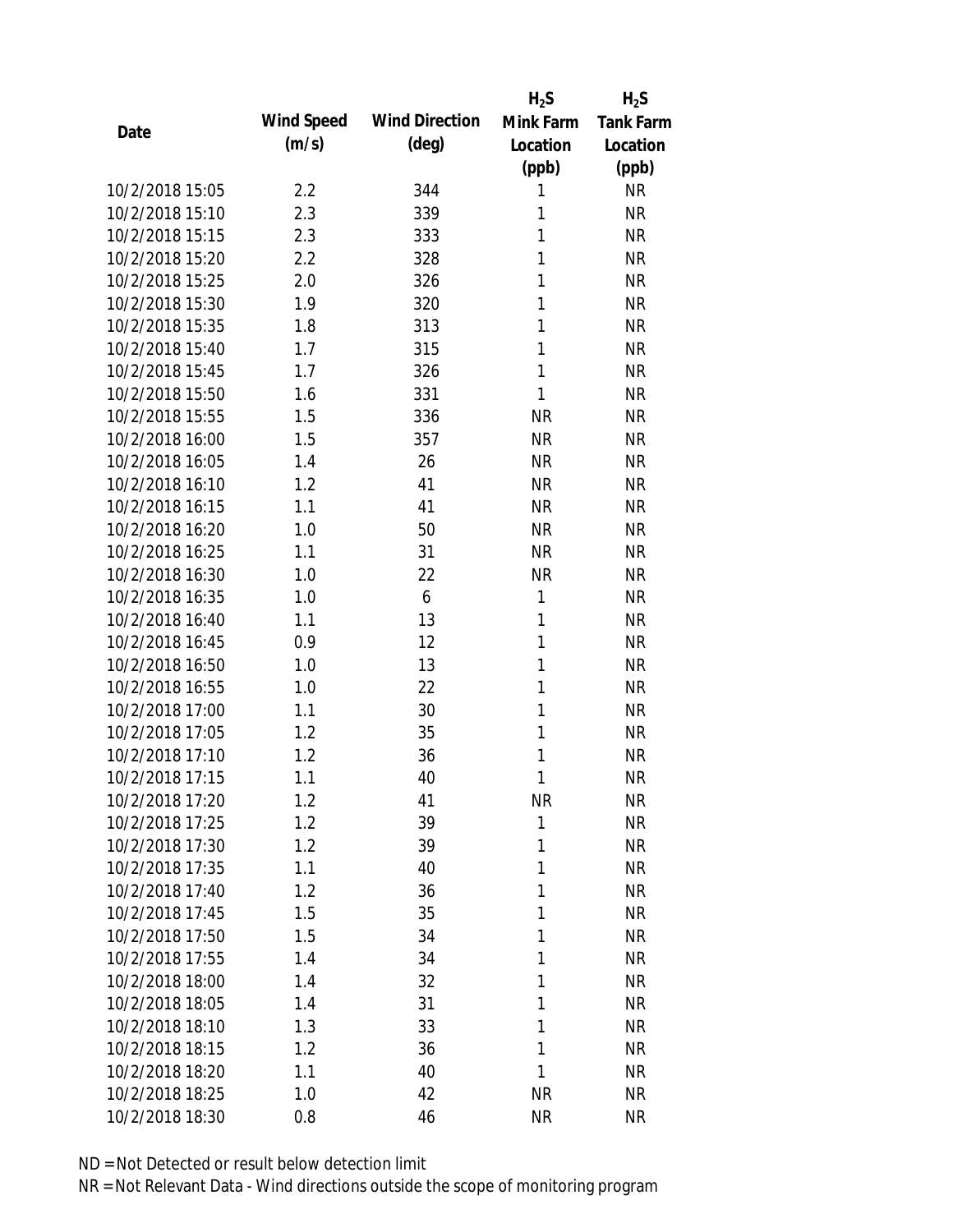|                 |            |                       | $H_2S$       | $H_2S$           |
|-----------------|------------|-----------------------|--------------|------------------|
| Date            | Wind Speed | <b>Wind Direction</b> | Mink Farm    | <b>Tank Farm</b> |
|                 | (m/s)      | $(\text{deg})$        | Location     | Location         |
|                 |            |                       | (ppb)        | (ppb)            |
| 10/2/2018 18:35 | 0.7        | 48                    | <b>NR</b>    | <b>NR</b>        |
| 10/2/2018 18:40 | 0.6        | 50                    | <b>NR</b>    | <b>NR</b>        |
| 10/2/2018 18:45 | 0.5        | 55                    | <b>NR</b>    | <b>NR</b>        |
| 10/2/2018 18:50 | 0.6        | 63                    | <b>NR</b>    | <b>NR</b>        |
| 10/2/2018 18:55 | 0.7        | 67                    | <b>NR</b>    | <b>NR</b>        |
| 10/2/2018 19:00 | 0.7        | 68                    | <b>NR</b>    | <b>NR</b>        |
| 10/2/2018 19:05 | 0.7        | 70                    | <b>NR</b>    | <b>NR</b>        |
| 10/2/2018 19:10 | 0.8        | 65                    | <b>NR</b>    | <b>NR</b>        |
| 10/2/2018 19:15 | 0.7        | 65                    | <b>NR</b>    | <b>NR</b>        |
| 10/2/2018 19:20 | 0.7        | 53                    | <b>NR</b>    | <b>NR</b>        |
| 10/2/2018 19:25 | 0.6        | 44                    | <b>NR</b>    | <b>NR</b>        |
| 10/2/2018 19:30 | 0.7        | 37                    | 1            | <b>NR</b>        |
| 10/2/2018 19:35 | 0.7        | 39                    | $\mathbf{1}$ | <b>NR</b>        |
| 10/2/2018 19:40 | 0.6        | 36                    | $\mathbf{1}$ | <b>NR</b>        |
| 10/2/2018 19:45 | 0.7        | 38                    | $\mathbf{1}$ | <b>NR</b>        |
| 10/2/2018 19:50 | 0.6        | 48                    | <b>NR</b>    | <b>NR</b>        |
| 10/2/2018 19:55 | 0.7        | 58                    | <b>NR</b>    | <b>NR</b>        |
| 10/2/2018 20:00 | 0.7        | 69                    | <b>NR</b>    | <b>NR</b>        |
| 10/2/2018 20:05 | 0.9        | 68                    | <b>NR</b>    | <b>NR</b>        |
| 10/2/2018 20:10 | 1.0        | 72                    | <b>NR</b>    | <b>NR</b>        |
| 10/2/2018 20:15 | 1.3        | 76                    | <b>NR</b>    | <b>NR</b>        |
| 10/2/2018 20:20 | 1.5        | 80                    | <b>NR</b>    | <b>NR</b>        |
| 10/2/2018 20:25 | 1.7        | 83                    | <b>NR</b>    | <b>NR</b>        |
| 10/2/2018 20:30 | 1.8        | 85                    | <b>NR</b>    | <b>NR</b>        |
| 10/2/2018 20:35 | 1.9        | 88                    | <b>NR</b>    | <b>NR</b>        |
| 10/2/2018 20:40 | 2.0        | 90                    | <b>NR</b>    | <b>NR</b>        |
| 10/2/2018 20:45 | 2.0        | 89                    | <b>NR</b>    | <b>NR</b>        |
| 10/2/2018 20:50 | 1.9        | 86                    | <b>NR</b>    | <b>NR</b>        |
| 10/2/2018 20:55 | 1.8        | 82                    | <b>NR</b>    | <b>NR</b>        |
| 10/2/2018 21:00 | 1.9        | 82                    | <b>NR</b>    | <b>NR</b>        |
| 10/2/2018 21:05 | 1.9        | 80                    | <b>NR</b>    | <b>NR</b>        |
| 10/2/2018 21:10 | 1.8        | 81                    | <b>NR</b>    | <b>NR</b>        |
| 10/2/2018 21:15 | 1.8        | 83                    | <b>NR</b>    | <b>NR</b>        |
| 10/2/2018 21:20 | 1.9        | 87                    | <b>NR</b>    | <b>NR</b>        |
| 10/2/2018 21:25 | 2.0        | 94                    | <b>NR</b>    | <b>NR</b>        |
| 10/2/2018 21:30 | 2.1        | 99                    | <b>NR</b>    | <b>NR</b>        |
| 10/2/2018 21:35 | 2.1        | 104                   | <b>NR</b>    | <b>NR</b>        |
| 10/2/2018 21:40 | 2.2        | 108                   | NR           | <b>NR</b>        |
| 10/2/2018 21:45 | 2.4        | 111                   | <b>NR</b>    | <b>NR</b>        |
| 10/2/2018 21:50 | 2.5        | 112                   | <b>NR</b>    | NR               |
| 10/2/2018 21:55 | 2.5        | 109                   | <b>NR</b>    | <b>NR</b>        |
| 10/2/2018 22:00 | 2.4        | 106                   | <b>NR</b>    | <b>NR</b>        |
|                 |            |                       |              |                  |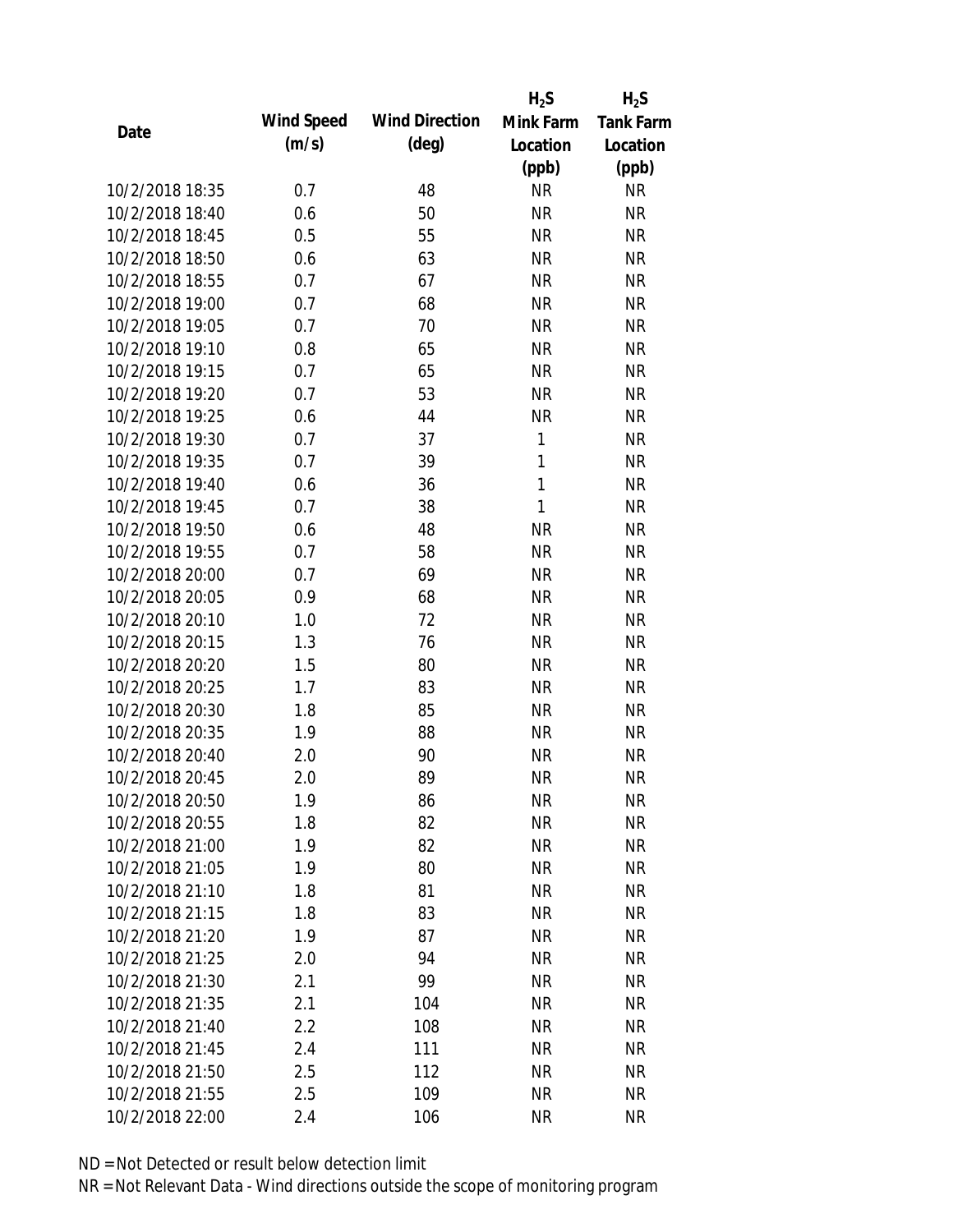|                 |            |                       | $H_2S$    | $H_2S$           |
|-----------------|------------|-----------------------|-----------|------------------|
|                 | Wind Speed | <b>Wind Direction</b> | Mink Farm | <b>Tank Farm</b> |
| Date            | (m/s)      | $(\text{deg})$        | Location  | Location         |
|                 |            |                       | (ppb)     | (ppb)            |
| 10/2/2018 22:05 | 2.5        | 107                   | <b>NR</b> | <b>NR</b>        |
| 10/2/2018 22:10 | 2.6        | 107                   | <b>NR</b> | <b>NR</b>        |
| 10/2/2018 22:15 | 2.5        | 107                   | <b>NR</b> | <b>NR</b>        |
| 10/2/2018 22:20 | 2.6        | 109                   | <b>NR</b> | <b>NR</b>        |
| 10/2/2018 22:25 | 2.7        | 112                   | <b>NR</b> | <b>NR</b>        |
| 10/2/2018 22:30 | 2.8        | 115                   | <b>NR</b> | <b>NR</b>        |
| 10/2/2018 22:35 | 2.9        | 116                   | <b>NR</b> | <b>NR</b>        |
| 10/2/2018 22:40 | 2.8        | 116                   | <b>NR</b> | <b>NR</b>        |
| 10/2/2018 22:45 | 2.7        | 116                   | <b>NR</b> | <b>NR</b>        |
| 10/2/2018 22:50 | 2.7        | 115                   | <b>NR</b> | <b>NR</b>        |
| 10/2/2018 22:55 | 2.7        | 114                   | <b>NR</b> | <b>NR</b>        |
| 10/2/2018 23:00 | 2.7        | 113                   | <b>NR</b> | <b>NR</b>        |
| 10/2/2018 23:05 | 2.6        | 110                   | <b>NR</b> | <b>NR</b>        |
| 10/2/2018 23:10 | 2.6        | 106                   | <b>NR</b> | <b>NR</b>        |
| 10/2/2018 23:15 | 2.5        | 103                   | <b>NR</b> | <b>NR</b>        |
| 10/2/2018 23:20 | 2.3        | 101                   | <b>NR</b> | <b>NR</b>        |
| 10/2/2018 23:25 | 2.1        | 98                    | <b>NR</b> | <b>NR</b>        |
| 10/2/2018 23:30 | 2.0        | 97                    | <b>NR</b> | <b>NR</b>        |
| 10/2/2018 23:35 | 2.0        | 98                    | <b>NR</b> | <b>NR</b>        |
| 10/2/2018 23:40 | 2.0        | 101                   | <b>NR</b> | <b>NR</b>        |
| 10/2/2018 23:45 | 2.0        | 105                   | <b>NR</b> | <b>NR</b>        |
| 10/2/2018 23:50 | 2.0        | 105                   | <b>NR</b> | <b>NR</b>        |
| 10/2/2018 23:55 | 2.1        | 107                   | <b>NR</b> | <b>NR</b>        |
| 10/2/2018 24:00 | 2.1        | 107                   | <b>NR</b> | <b>NR</b>        |
| 10/3/2018 00:05 | 2.1        | 109                   | <b>NR</b> | <b>NR</b>        |
| 10/3/2018 00:10 | 2.2        | 110                   | <b>NR</b> | <b>NR</b>        |
| 10/3/2018 00:15 | 2.4        | 111                   | <b>NR</b> | <b>NR</b>        |
| 10/3/2018 00:20 | 2.6        | 113                   | <b>NR</b> | <b>NR</b>        |
| 10/3/2018 00:25 | 2.8        | 115                   | <b>NR</b> | <b>NR</b>        |
| 10/3/2018 00:30 | 2.8        | 116                   | <b>NR</b> | <b>NR</b>        |
| 10/3/2018 00:35 | 2.9        | 117                   | <b>NR</b> | <b>NR</b>        |
| 10/3/2018 00:40 | 3.0        | 117                   | <b>NR</b> | <b>NR</b>        |
| 10/3/2018 00:45 | 3.0        | 117                   | <b>NR</b> | <b>NR</b>        |
| 10/3/2018 00:50 | 3.0        | 118                   | <b>NR</b> | <b>NR</b>        |
| 10/3/2018 00:55 | 3.0        | 120                   | <b>NR</b> | <b>NR</b>        |
| 10/3/2018 01:00 | 3.2        | 121                   | <b>NR</b> | <b>NR</b>        |
| 10/3/2018 01:05 | 3.2        | 122                   | <b>NR</b> | <b>NR</b>        |
| 10/3/2018 01:10 | 3.2        | 124                   | <b>NR</b> | <b>NR</b>        |
| 10/3/2018 01:15 | 3.3        | 125                   | <b>NR</b> | NR               |
| 10/3/2018 01:20 | 3.1        | 125                   | <b>NR</b> | NR               |
| 10/3/2018 01:25 | 3.1        | 124                   | <b>NR</b> | <b>NR</b>        |
|                 |            |                       |           |                  |
| 10/3/2018 01:30 | 3.0        | 123                   | <b>NR</b> | <b>NR</b>        |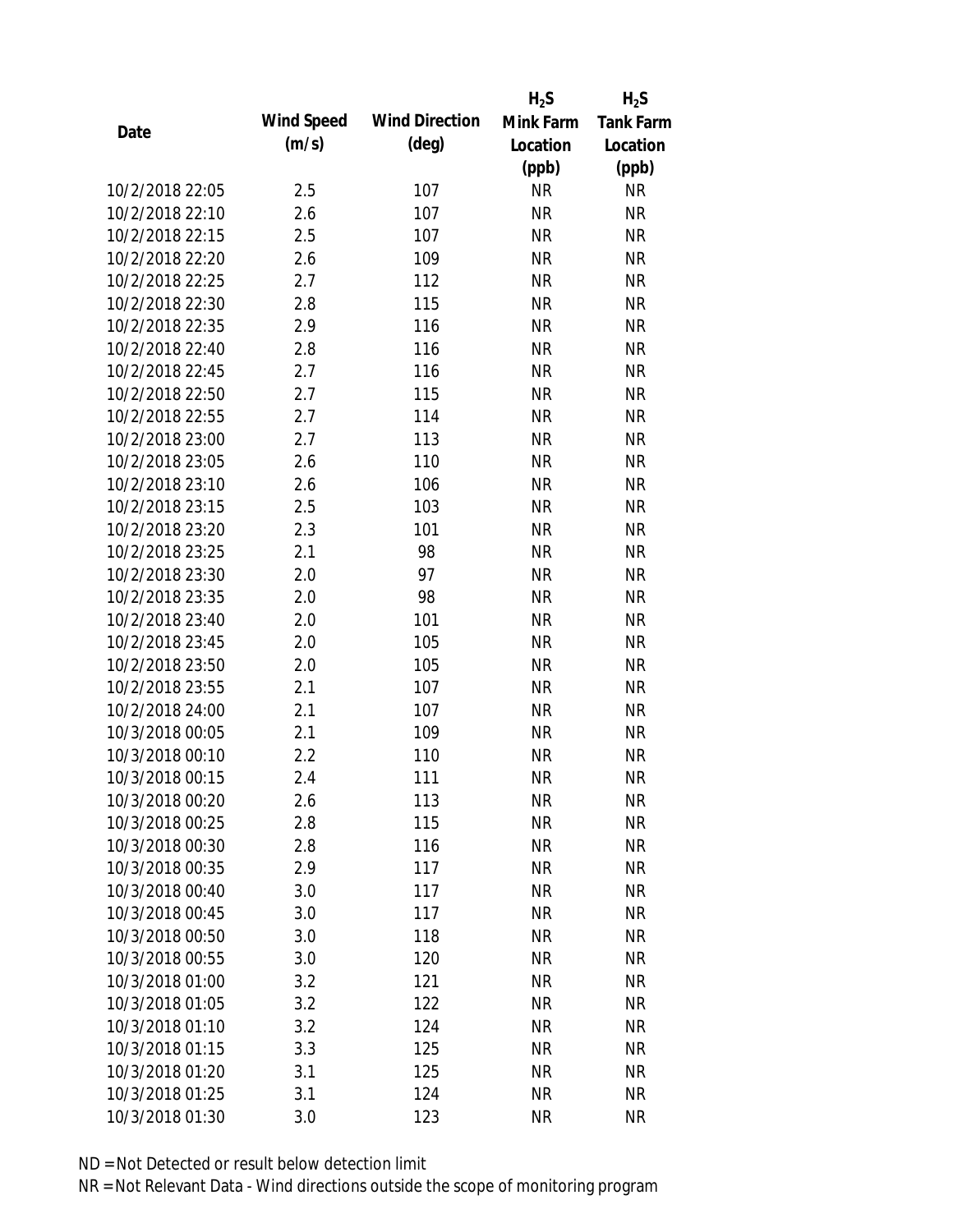|                 |            |                       | $H_2S$    | $H_2S$           |
|-----------------|------------|-----------------------|-----------|------------------|
|                 | Wind Speed | <b>Wind Direction</b> | Mink Farm | <b>Tank Farm</b> |
| Date            | (m/s)      | $(\text{deg})$        | Location  | Location         |
|                 |            |                       | (ppb)     | (ppb)            |
| 10/3/2018 01:35 | 2.9        | 121                   | <b>NR</b> | <b>NR</b>        |
| 10/3/2018 01:40 | 2.9        | 119                   | <b>NR</b> | <b>NR</b>        |
| 10/3/2018 01:45 | 2.9        | 118                   | <b>NR</b> | <b>NR</b>        |
| 10/3/2018 01:50 | 2.9        | 117                   | <b>NR</b> | <b>NR</b>        |
| 10/3/2018 01:55 | 2.9        | 116                   | <b>NR</b> | <b>NR</b>        |
| 10/3/2018 02:00 | 2.8        | 115                   | <b>NR</b> | <b>NR</b>        |
| 10/3/2018 02:05 | 2.7        | 114                   | <b>NR</b> | <b>NR</b>        |
| 10/3/2018 02:10 | 2.8        | 115                   | <b>NR</b> | <b>NR</b>        |
| 10/3/2018 02:15 | 2.7        | 116                   | <b>NR</b> | <b>NR</b>        |
| 10/3/2018 02:20 | 2.7        | 118                   | <b>NR</b> | <b>NR</b>        |
| 10/3/2018 02:25 | 2.6        | 121                   | <b>NR</b> | <b>NR</b>        |
| 10/3/2018 02:30 | 2.6        | 124                   | <b>NR</b> | <b>NR</b>        |
| 10/3/2018 02:35 | 2.6        | 126                   | <b>NR</b> | <b>NR</b>        |
| 10/3/2018 02:40 | 2.5        | 127                   | <b>NR</b> | <b>NR</b>        |
| 10/3/2018 02:45 | 2.4        | 128                   | <b>NR</b> | <b>NR</b>        |
| 10/3/2018 02:50 | 2.4        | 127                   | <b>NR</b> | <b>NR</b>        |
| 10/3/2018 02:55 | 2.3        | 127                   | <b>NR</b> | <b>NR</b>        |
| 10/3/2018 03:00 | 2.3        | 127                   | <b>NR</b> | <b>NR</b>        |
| 10/3/2018 03:05 | 2.3        | 128                   | <b>NR</b> | <b>NR</b>        |
| 10/3/2018 03:10 | 2.3        | 129                   | <b>NR</b> | <b>NR</b>        |
| 10/3/2018 03:15 | 2.4        | 130                   | <b>NR</b> | <b>NR</b>        |
| 10/3/2018 03:20 | 2.4        | 129                   | <b>NR</b> | <b>NR</b>        |
| 10/3/2018 03:25 | 2.3        | 129                   | <b>NR</b> | <b>NR</b>        |
| 10/3/2018 03:30 | 2.3        | 130                   | <b>NR</b> | <b>NR</b>        |
| 10/3/2018 03:35 | 2.3        | 129                   | <b>NR</b> | <b>NR</b>        |
| 10/3/2018 03:40 | 2.3        | 128                   | <b>NR</b> | <b>NR</b>        |
| 10/3/2018 03:45 | 2.3        | 129                   | <b>NR</b> | <b>NR</b>        |
| 10/3/2018 03:50 | 2.4        | 131                   | <b>NR</b> | <b>NR</b>        |
| 10/3/2018 03:55 | 2.5        | 131                   | <b>NR</b> | <b>NR</b>        |
| 10/3/2018 04:00 | 2.5        | 132                   | <b>NR</b> | <b>NR</b>        |
| 10/3/2018 04:05 | 2.5        | 133                   | <b>NR</b> | <b>NR</b>        |
| 10/3/2018 04:10 | 2.5        | 133                   | <b>NR</b> | <b>NR</b>        |
| 10/3/2018 04:15 | 2.6        | 134                   | <b>NR</b> | <b>NR</b>        |
| 10/3/2018 04:20 | 2.6        | 135                   | <b>NR</b> | <b>NR</b>        |
| 10/3/2018 04:25 | 2.6        | 136                   | <b>NR</b> | <b>NR</b>        |
| 10/3/2018 04:30 | 2.7        | 139                   | <b>NR</b> | <b>NR</b>        |
| 10/3/2018 04:35 | 2.7        | 140                   | <b>NR</b> | <b>NR</b>        |
| 10/3/2018 04:40 | 2.8        | 143                   | <b>NR</b> | <b>NR</b>        |
| 10/3/2018 04:45 | 2.9        | 146                   | <b>NR</b> | NR               |
| 10/3/2018 04:50 | 2.9        | 148                   | <b>NR</b> | NR               |
| 10/3/2018 04:55 | 3.0        | 149                   | <b>NR</b> | <b>NR</b>        |
| 10/3/2018 05:00 | 3.0        | 149                   | <b>NR</b> | <b>NR</b>        |
|                 |            |                       |           |                  |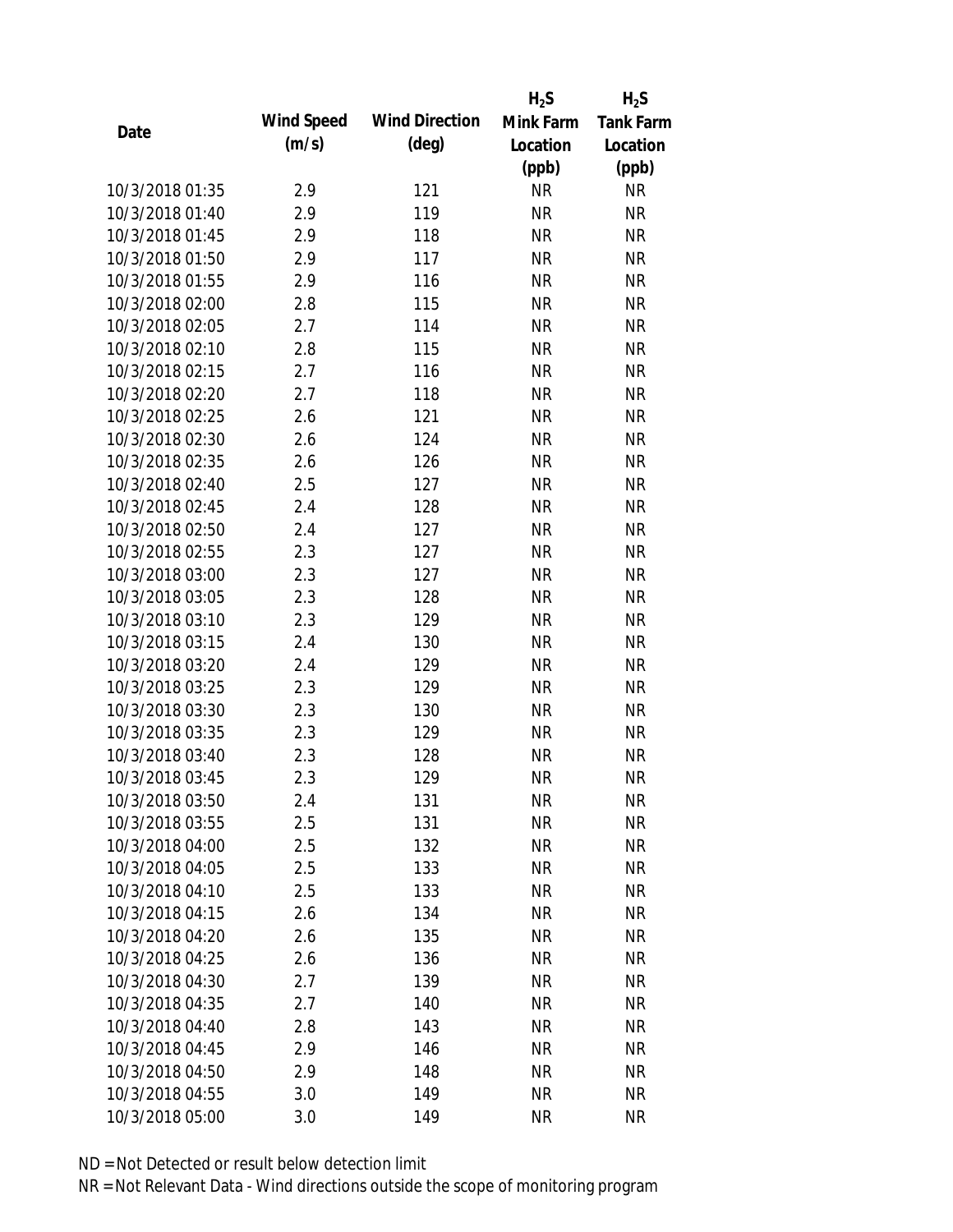|                 |            |                       | $H_2S$    | $H_2S$           |
|-----------------|------------|-----------------------|-----------|------------------|
|                 | Wind Speed | <b>Wind Direction</b> | Mink Farm | <b>Tank Farm</b> |
| Date            | (m/s)      | $(\text{deg})$        | Location  | Location         |
|                 |            |                       | (ppb)     | (ppb)            |
| 10/3/2018 05:05 | 3.1        | 149                   | <b>NR</b> | <b>NR</b>        |
| 10/3/2018 05:10 | 3.1        | 150                   | <b>NR</b> | <b>NR</b>        |
| 10/3/2018 05:15 | 3.1        | 150                   | <b>NR</b> | <b>NR</b>        |
| 10/3/2018 05:20 | 3.3        | 152                   | <b>NR</b> | <b>NR</b>        |
| 10/3/2018 05:25 | 3.5        | 154                   | <b>NR</b> | <b>NR</b>        |
| 10/3/2018 05:30 | 3.7        | 157                   | <b>NR</b> | <b>NR</b>        |
| 10/3/2018 05:35 | 4.0        | 159                   | <b>NR</b> | <b>NR</b>        |
| 10/3/2018 05:40 | 4.3        | 161                   | <b>NR</b> | <b>NR</b>        |
| 10/3/2018 05:45 | 4.5        | 162                   | <b>NR</b> | <b>NR</b>        |
| 10/3/2018 05:50 | 4.8        | 164                   | <b>NR</b> | <b>NR</b>        |
| 10/3/2018 05:55 | 4.9        | 164                   | <b>NR</b> | <b>NR</b>        |
| 10/3/2018 06:00 | 4.9        | 165                   | <b>NR</b> | <b>NR</b>        |
| 10/3/2018 06:05 | 4.9        | 166                   | <b>NR</b> | <b>NR</b>        |
| 10/3/2018 06:10 | 5.0        | 167                   | <b>NR</b> | <b>NR</b>        |
| 10/3/2018 06:15 | 5.1        | 168                   | <b>NR</b> | <b>NR</b>        |
| 10/3/2018 06:20 | 5.2        | 168                   | <b>NR</b> | <b>NR</b>        |
| 10/3/2018 06:25 | 5.3        | 169                   | <b>NR</b> | <b>NR</b>        |
| 10/3/2018 06:30 | 5.4        | 170                   | <b>NR</b> | 1                |
| 10/3/2018 06:35 | 5.5        | 170                   | <b>NR</b> | 1                |
| 10/3/2018 06:40 | 5.6        | 170                   | <b>NR</b> | $\mathbf{1}$     |
| 10/3/2018 06:45 | 5.5        | 170                   | <b>NR</b> | 1                |
| 10/3/2018 06:50 | 5.3        | 170                   | <b>NR</b> | $\mathbf{1}$     |
| 10/3/2018 06:55 | 5.3        | 170                   | <b>NR</b> | $\mathbf{1}$     |
| 10/3/2018 07:00 | 5.2        | 170                   | <b>NR</b> | 1                |
| 10/3/2018 07:05 | 5.2        | 169                   | <b>NR</b> | <b>NR</b>        |
| 10/3/2018 07:10 | 5.2        | 169                   | <b>NR</b> | <b>NR</b>        |
| 10/3/2018 07:15 | 5.2        | 169                   | <b>NR</b> | <b>NR</b>        |
| 10/3/2018 07:20 | 5.3        | 169                   | <b>NR</b> | <b>NR</b>        |
| 10/3/2018 07:25 | 5.2        | 169                   | NR        | <b>NR</b>        |
| 10/3/2018 07:30 | 5.2        | 169                   | NR        | NR               |
| 10/3/2018 07:35 | 5.2        | 170                   | NR        | 1                |
| 10/3/2018 07:40 | 5.2        | 169                   | NR        | <b>NR</b>        |
| 10/3/2018 07:45 | 5.2        | 170                   | NR        | 1                |
| 10/3/2018 07:50 | 5.2        | 170                   | NR        | 1                |
| 10/3/2018 07:55 | 5.1        | 171                   | NR        | 1                |
| 10/3/2018 08:00 | 5.2        | 172                   | NR        | 1                |
| 10/3/2018 08:05 | 5.2        |                       | NR        | 1                |
|                 |            | 172                   |           |                  |
| 10/3/2018 08:10 | 5.2        | 173                   | NR        | 1                |
| 10/3/2018 08:15 | 5.2        | 173                   | NR        | 1<br>1           |
| 10/3/2018 08:20 | 5.1        | 174                   | NR        |                  |
| 10/3/2018 08:25 | 5.1        | 175                   | <b>NR</b> | 1                |
| 10/3/2018 08:30 | 4.9        | 174                   | <b>NR</b> | 1                |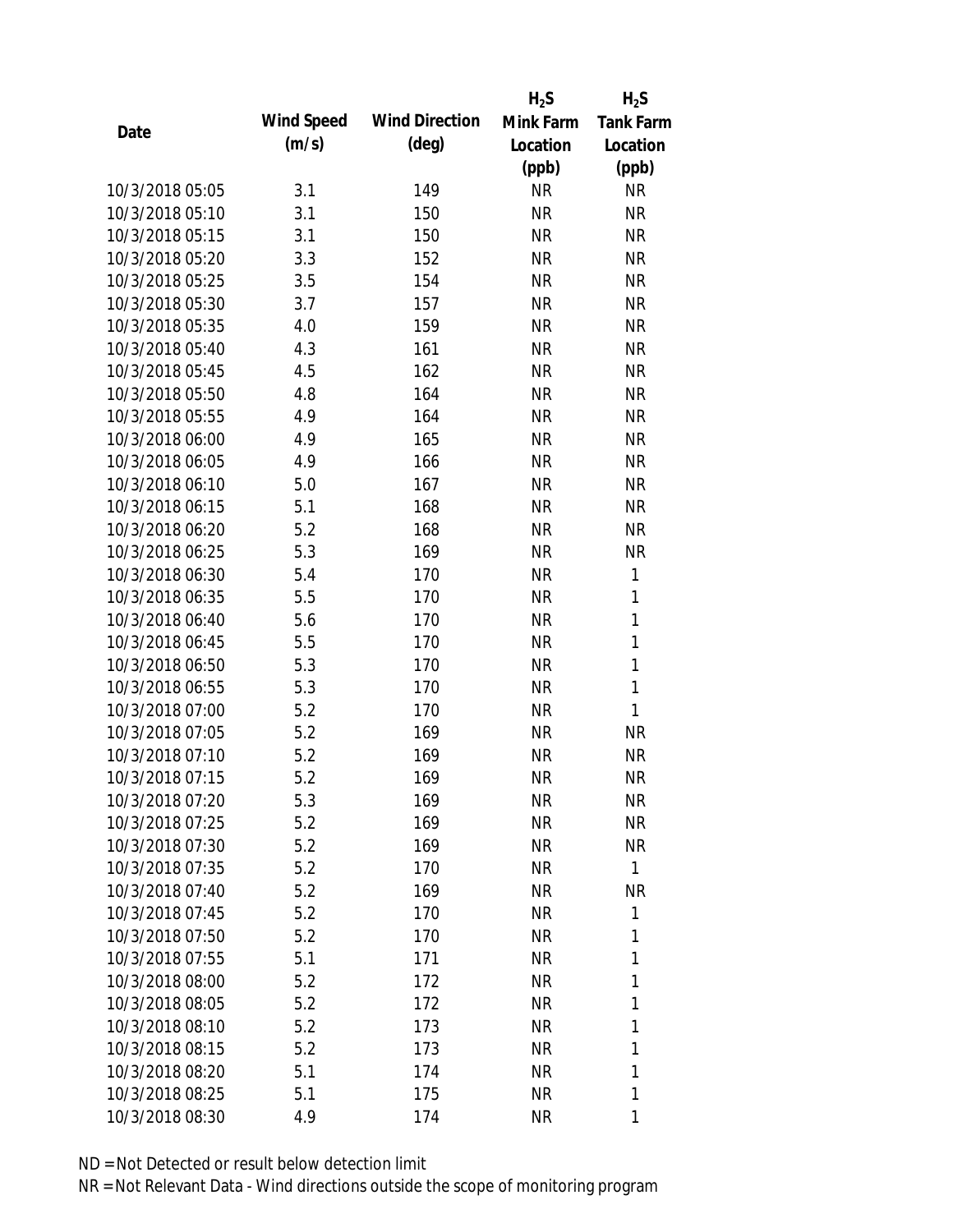|                 |            |                       | $H_2S$    | $H_2S$           |
|-----------------|------------|-----------------------|-----------|------------------|
|                 | Wind Speed | <b>Wind Direction</b> | Mink Farm | <b>Tank Farm</b> |
| Date            | (m/s)      | $(\text{deg})$        | Location  | Location         |
|                 |            |                       | (ppb)     | (ppb)            |
| 10/3/2018 08:35 | 4.9        | 175                   | <b>NR</b> | 1                |
| 10/3/2018 08:40 | 4.8        | 177                   | <b>NR</b> | 1                |
| 10/3/2018 08:45 | 4.8        | 179                   | <b>NR</b> | 1                |
| 10/3/2018 08:50 | 4.7        | 180                   | <b>NR</b> | 1                |
| 10/3/2018 08:55 | 4.8        | 182                   | <b>NR</b> | 1                |
| 10/3/2018 09:00 | 4.8        | 185                   | <b>NR</b> | 1                |
| 10/3/2018 09:05 | 4.7        | 188                   | <b>NR</b> | 1                |
| 10/3/2018 09:10 | 4.7        | 191                   | NR        | 1                |
| 10/3/2018 09:15 | 4.7        | 193                   | <b>NR</b> | 1                |
| 10/3/2018 09:20 | 4.8        | 195                   | <b>NR</b> | 1                |
| 10/3/2018 09:25 | 4.8        | 197                   | <b>NR</b> | 1                |
| 10/3/2018 09:30 | 4.8        | 198                   | <b>NR</b> | 1                |
| 10/3/2018 09:35 | 4.8        | 198                   | <b>NR</b> | 1                |
| 10/3/2018 09:40 | 4.9        | 197                   | <b>NR</b> | 1                |
| 10/3/2018 09:45 | 4.9        | 197                   | <b>NR</b> | 1                |
| 10/3/2018 09:50 | 5.0        | 197                   | <b>NR</b> | 1                |
| 10/3/2018 09:55 | 4.8        | 196                   | <b>NR</b> | 1                |
| 10/3/2018 10:00 | 4.8        | 195                   | <b>NR</b> | 1                |
| 10/3/2018 10:05 | 4.9        | 196                   | <b>NR</b> | 1                |
| 10/3/2018 10:10 | 4.8        | 196                   | <b>NR</b> | 1                |
| 10/3/2018 10:15 | 4.7        | 197                   | <b>NR</b> | 1                |
| 10/3/2018 10:20 | 4.7        | 196                   | <b>NR</b> | 1                |
| 10/3/2018 10:25 | 4.9        | 199                   | <b>NR</b> | 1                |
| 10/3/2018 10:30 | 4.9        | 200                   | <b>NR</b> | 1                |
| 10/3/2018 10:35 | 4.9        | 200                   | <b>NR</b> | 1                |
| 10/3/2018 10:40 | 5.0        | 199                   | <b>NR</b> | 1                |
| 10/3/2018 10:45 | 5.2        | 198                   | <b>NR</b> | 1                |
| 10/3/2018 10:50 | 5.4        | 201                   | <b>NR</b> | 1                |
| 10/3/2018 10:55 | 5.4        | 198                   | <b>NR</b> | 1                |
| 10/3/2018 11:00 | 5.4        | 198                   | <b>NR</b> | 1                |
| 10/3/2018 11:05 | 5.4        | 199                   | <b>NR</b> | 1                |
| 10/3/2018 11:10 | 5.6        | 201                   | <b>NR</b> | 1                |
| 10/3/2018 11:15 | 5.6        | 203                   | <b>NR</b> | 1                |
| 10/3/2018 11:20 | 5.3        | 201                   | <b>NR</b> | 1                |
| 10/3/2018 11:25 | 5.4        | 204                   | <b>NR</b> | 1                |
| 10/3/2018 11:30 | 5.5        | 204                   | <b>NR</b> | 1                |
| 10/3/2018 11:35 | 5.6        | 205                   | NR        | 1                |
| 10/3/2018 11:40 | 5.5        | 203                   | <b>NR</b> | 1                |
| 10/3/2018 11:45 | 5.7        | 202                   | <b>NR</b> | 1                |
| 10/3/2018 11:50 | 6.0        | 205                   | <b>NR</b> | 1                |
| 10/3/2018 11:55 | 6.0        | 206                   | <b>NR</b> | 1                |
|                 |            |                       |           | 1                |
| 10/3/2018 12:00 | 5.8        | 207                   | NR        |                  |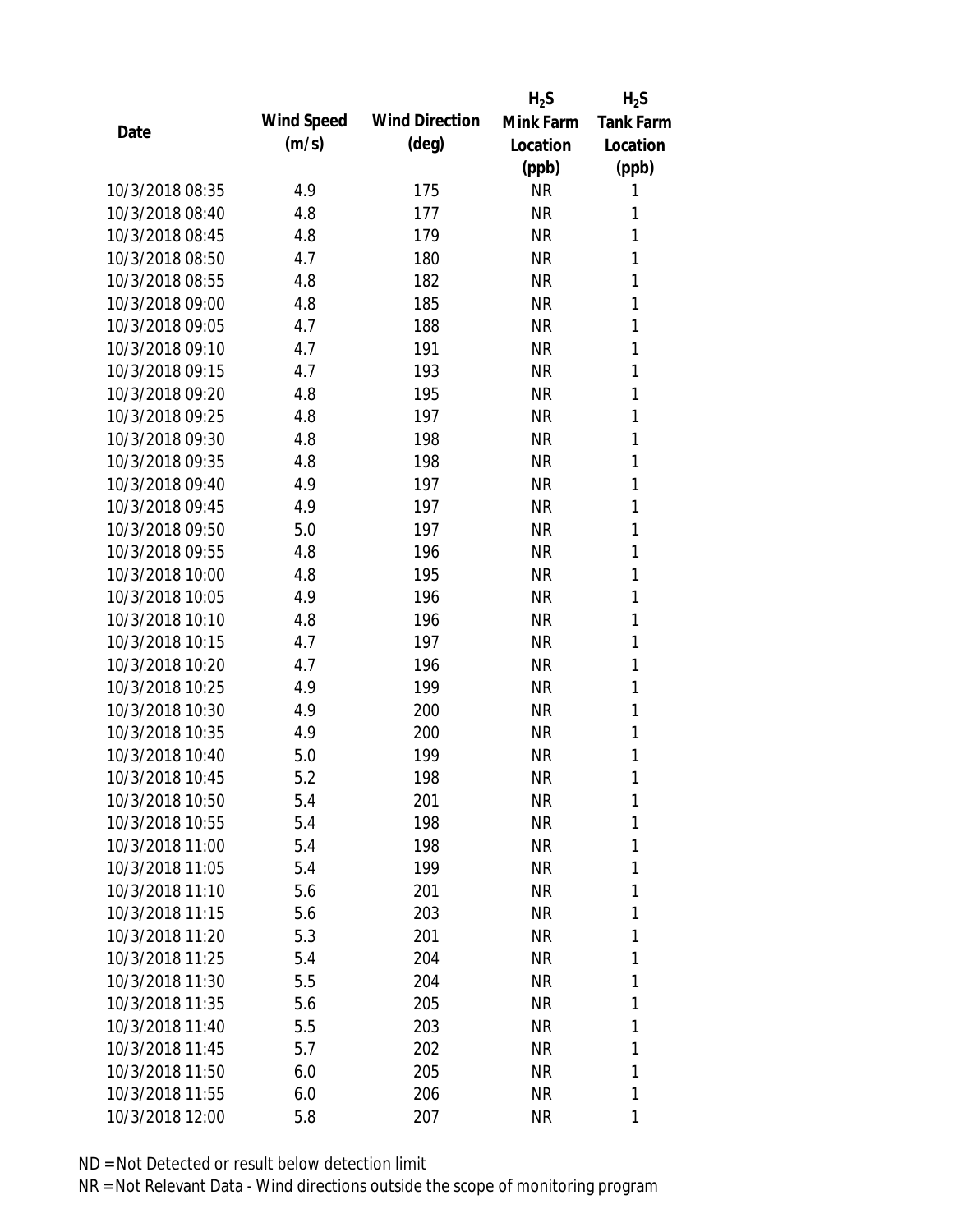|                 |            |                       | $H_2S$    | $H_2S$           |
|-----------------|------------|-----------------------|-----------|------------------|
| Date            | Wind Speed | <b>Wind Direction</b> | Mink Farm | <b>Tank Farm</b> |
|                 | (m/s)      | $(\text{deg})$        | Location  | Location         |
|                 |            |                       | (ppb)     | (ppb)            |
| 10/3/2018 12:05 | 5.9        | 206                   | <b>NR</b> | 1                |
| 10/3/2018 12:10 | 5.9        | 208                   | <b>NR</b> | 1                |
| 10/3/2018 12:15 | 5.9        | 209                   | <b>NR</b> | 1                |
| 10/3/2018 12:20 | 5.7        | 206                   | <b>NR</b> | 1                |
| 10/3/2018 12:25 | 5.9        | 204                   | <b>NR</b> | 1                |
| 10/3/2018 12:30 | 6.1        | 205                   | <b>NR</b> | 1                |
| 10/3/2018 12:35 | 6.2        | 207                   | <b>NR</b> | 1                |
| 10/3/2018 12:40 | 6.1        | 207                   | <b>NR</b> | 1                |
| 10/3/2018 12:45 | 6.0        | 209                   | <b>NR</b> | 1                |
| 10/3/2018 12:50 | 6.2        | 208                   | <b>NR</b> | 1                |
| 10/3/2018 12:55 | 6.1        | 207                   | <b>NR</b> | 1                |
| 10/3/2018 13:00 | 6.2        | 208                   | <b>NR</b> | 1                |
| 10/3/2018 13:05 | 6.2        | 208                   | <b>NR</b> | 1                |
| 10/3/2018 13:10 | 6.6        | 208                   | <b>NR</b> | 1                |
| 10/3/2018 13:15 | 6.7        | 208                   | <b>NR</b> | 1                |
| 10/3/2018 13:20 | 6.8        | 209                   | <b>NR</b> | 1                |
| 10/3/2018 13:25 | 7.0        | 209                   | <b>NR</b> | 1                |
| 10/3/2018 13:30 | 7.2        | 210                   | <b>NR</b> | 1                |
| 10/3/2018 13:35 | 7.4        | 210                   | <b>NR</b> | 1                |
| 10/3/2018 13:40 | 7.3        | 210                   | <b>NR</b> | 1                |
| 10/3/2018 13:45 | 7.8        | 209                   | <b>NR</b> | 1                |
| 10/3/2018 13:50 | 7.8        | 209                   | <b>NR</b> | 1                |
| 10/3/2018 13:55 | 7.6        | 210                   | <b>NR</b> | 1                |
| 10/3/2018 14:00 | 7.3        | 210                   | <b>NR</b> | 1                |
| 10/3/2018 14:05 | 7.1        | 207                   | <b>NR</b> | 1                |
| 10/3/2018 14:10 | 7.0        | 205                   | <b>NR</b> | 1                |
| 10/3/2018 14:15 | 6.9        | 207                   | <b>NR</b> | 1                |
| 10/3/2018 14:20 | 7.1        | 208                   | <b>NR</b> | 1                |
| 10/3/2018 14:25 | 7.4        | 210                   | <b>NR</b> | 1                |
| 10/3/2018 14:30 | 7.6        | 210                   | <b>NR</b> | 1                |
| 10/3/2018 14:35 | 7.8        | 212                   | <b>NR</b> | 1                |
| 10/3/2018 14:40 | 7.9        | 212                   | <b>NR</b> | 1                |
| 10/3/2018 14:45 | 7.7        | 209                   | <b>NR</b> | 1                |
| 10/3/2018 14:50 | 7.4        | 209                   | <b>NR</b> | 1                |
| 10/3/2018 14:55 | 7.4        | 209                   | <b>NR</b> | 1                |
| 10/3/2018 15:00 | 7.2        | 206                   | <b>NR</b> | 1                |
| 10/3/2018 15:05 | 7.2        | 206                   | <b>NR</b> | 1                |
| 10/3/2018 15:10 | 7.3        | 206                   | <b>NR</b> | 1                |
| 10/3/2018 15:15 | 7.6        | 205                   | <b>NR</b> | 1                |
| 10/3/2018 15:20 | 7.9        | 203                   | <b>NR</b> | <b>ND</b>        |
| 10/3/2018 15:25 | 7.9        | 201                   | <b>NR</b> | 1                |
| 10/3/2018 15:30 | 8.1        | 205                   | <b>NR</b> | 1                |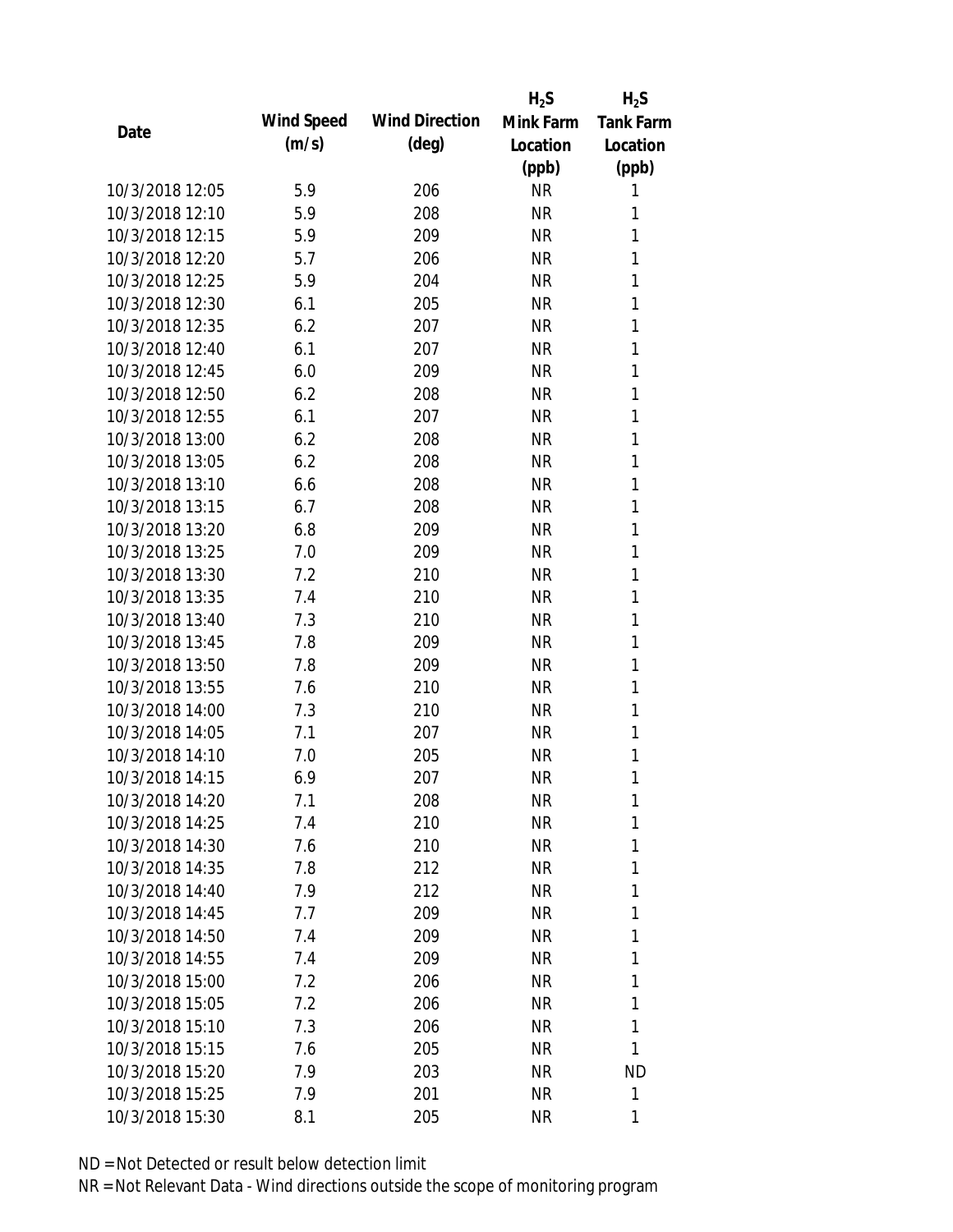|                 |            |                       | $H_2S$    | $H_2S$           |
|-----------------|------------|-----------------------|-----------|------------------|
|                 | Wind Speed | <b>Wind Direction</b> | Mink Farm | <b>Tank Farm</b> |
| Date            | (m/s)      | $(\text{deg})$        | Location  | Location         |
|                 |            |                       | (ppb)     | (ppb)            |
| 10/3/2018 15:35 | 8.1        | 206                   | <b>NR</b> | 1                |
| 10/3/2018 15:40 | 7.9        | 206                   | <b>NR</b> | 1                |
| 10/3/2018 15:45 | 7.5        | 209                   | <b>NR</b> | 1                |
| 10/3/2018 15:50 | 7.2        | 210                   | <b>NR</b> | 1                |
| 10/3/2018 15:55 | 7.1        | 211                   | <b>NR</b> | 1                |
| 10/3/2018 16:00 | 7.1        | 211                   | <b>NR</b> | 1                |
| 10/3/2018 16:05 | 7.2        | 211                   | <b>NR</b> | 1                |
| 10/3/2018 16:10 | 7.4        | 210                   | <b>NR</b> | 1                |
| 10/3/2018 16:15 | 7.6        | 210                   | <b>NR</b> | 1                |
| 10/3/2018 16:20 | 7.9        | 210                   | <b>NR</b> | 1                |
| 10/3/2018 16:25 | 7.8        | 209                   | <b>NR</b> | 1                |
| 10/3/2018 16:30 | 7.8        | 207                   | <b>NR</b> | 1                |
| 10/3/2018 16:35 | 7.9        | 206                   | <b>NR</b> | 1                |
| 10/3/2018 16:40 | 8.0        | 206                   | <b>NR</b> | 1                |
| 10/3/2018 16:45 | 8.1        | 206                   | <b>NR</b> | 1                |
| 10/3/2018 16:50 | 7.9        | 207                   | <b>NR</b> | 1                |
| 10/3/2018 16:55 | 8.2        | 207                   | <b>NR</b> | 1                |
| 10/3/2018 17:00 | 8.0        | 207                   | <b>NR</b> | 1                |
| 10/3/2018 17:05 | 7.9        | 208                   | <b>NR</b> | 1                |
| 10/3/2018 17:10 | 7.7        | 209                   | <b>NR</b> | 1                |
| 10/3/2018 17:15 | 7.7        | 209                   | <b>NR</b> | 1                |
| 10/3/2018 17:20 | 7.9        | 209                   | <b>NR</b> | 1                |
| 10/3/2018 17:25 | 7.7        | 209                   | <b>NR</b> | 1                |
| 10/3/2018 17:30 | 7.8        | 209                   | <b>NR</b> | 1                |
| 10/3/2018 17:35 | 7.6        | 209                   | <b>NR</b> | 1                |
| 10/3/2018 17:40 | 7.5        | 207                   | <b>NR</b> | 1                |
| 10/3/2018 17:45 | 7.3        | 206                   | <b>NR</b> | 1                |
| 10/3/2018 17:50 | 7.1        | 206                   | <b>NR</b> | 1                |
| 10/3/2018 17:55 | 7.3        | 207                   | NR        | 1                |
| 10/3/2018 18:00 | 7.1        | 207                   | NR        | 1                |
| 10/3/2018 18:05 | 7.2        | 207                   | NR        | 1                |
| 10/3/2018 18:10 | 7.2        | 208                   | NR        | 1                |
| 10/3/2018 18:15 | 7.4        | 209                   | NR        | 1                |
| 10/3/2018 18:20 | 7.1        | 210                   | NR        | 1                |
| 10/3/2018 18:25 | 6.8        | 209                   | NR        | 1                |
| 10/3/2018 18:30 | 6.8        | 209                   | NR        | 1                |
| 10/3/2018 18:35 |            |                       |           | 1                |
|                 | 6.5        | 208                   | NR        |                  |
| 10/3/2018 18:40 | 6.3        | 207                   | NR        | 1                |
| 10/3/2018 18:45 | 6.1        | 207                   | NR        | 1                |
| 10/3/2018 18:50 | 6.3        | 205                   | NR        | 1                |
| 10/3/2018 18:55 | 6.4        | 205                   | NR        | 1                |
| 10/3/2018 19:00 | 6.3        | 204                   | NR        | 1                |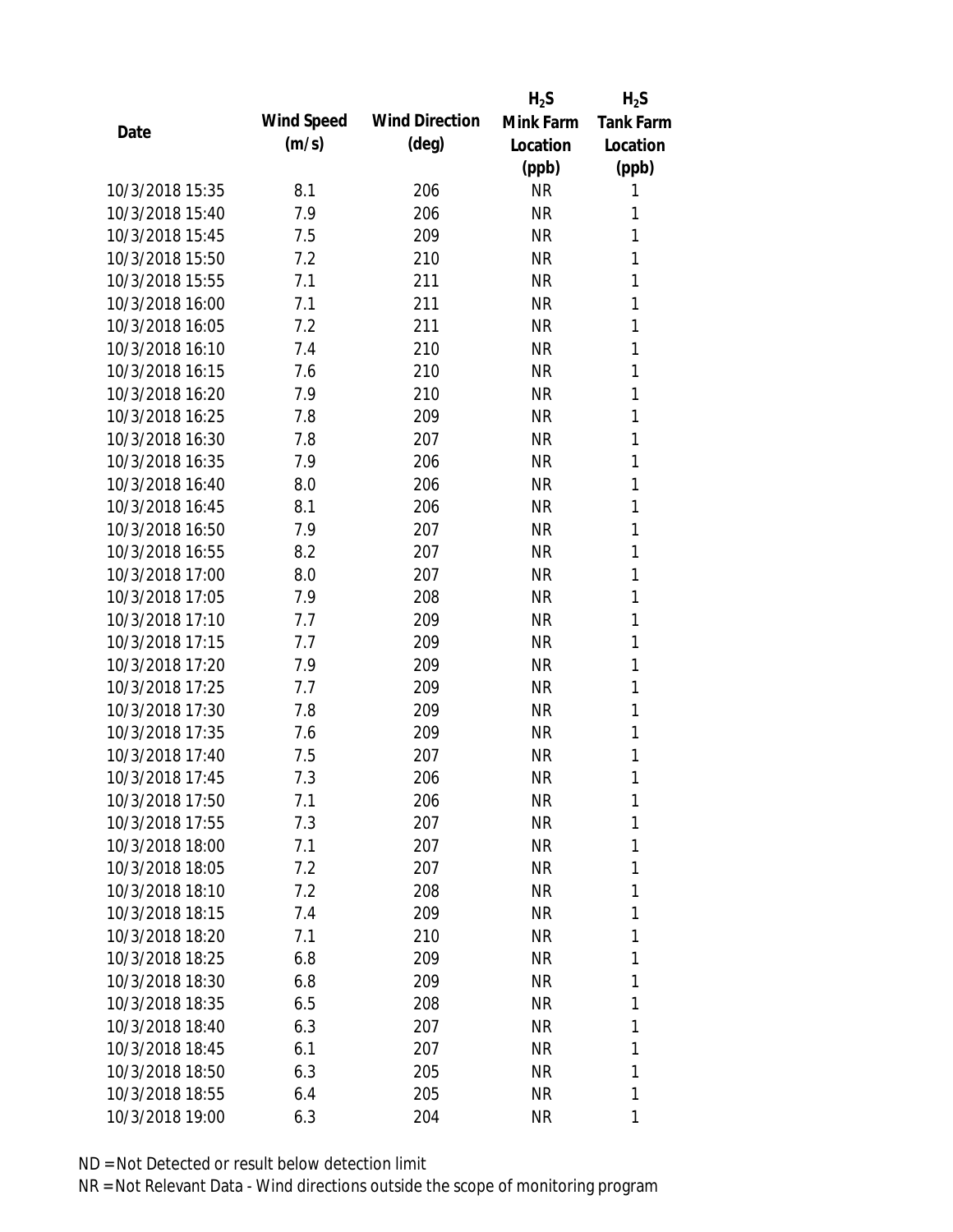|                 |            |                       | $H_2S$    | $H_2S$           |
|-----------------|------------|-----------------------|-----------|------------------|
| Date            | Wind Speed | <b>Wind Direction</b> | Mink Farm | <b>Tank Farm</b> |
|                 | (m/s)      | $(\text{deg})$        | Location  | Location         |
|                 |            |                       | (ppb)     | (ppb)            |
| 10/3/2018 19:05 | 6.4        | 203                   | <b>NR</b> | 1                |
| 10/3/2018 19:10 | 6.3        | 202                   | <b>NR</b> | 1                |
| 10/3/2018 19:15 | 6.3        | 202                   | <b>NR</b> | 1                |
| 10/3/2018 19:20 | 6.3        | 200                   | <b>NR</b> | 1                |
| 10/3/2018 19:25 | 6.3        | 199                   | <b>NR</b> | 1                |
| 10/3/2018 19:30 | 6.2        | 199                   | <b>NR</b> | 1                |
| 10/3/2018 19:35 | 6.2        | 199                   | <b>NR</b> | 1                |
| 10/3/2018 19:40 | 6.4        | 199                   | <b>NR</b> | <b>ND</b>        |
| 10/3/2018 19:45 | 6.4        | 198                   | <b>NR</b> | 1                |
| 10/3/2018 19:50 | 6.4        | 199                   | <b>NR</b> | 1                |
| 10/3/2018 19:55 | 6.5        | 199                   | <b>NR</b> | 1                |
| 10/3/2018 20:00 | 6.5        | 198                   | <b>NR</b> | 1                |
| 10/3/2018 20:05 | 6.6        | 199                   | <b>NR</b> | 1                |
| 10/3/2018 20:10 | 6.6        | 199                   | <b>NR</b> | 1                |
| 10/3/2018 20:15 | 6.4        | 200                   | <b>NR</b> | 1                |
| 10/3/2018 20:20 | 6.3        | 201                   | <b>NR</b> | 1                |
| 10/3/2018 20:25 | 6.2        | 200                   | <b>NR</b> | 1                |
| 10/3/2018 20:30 | 6.2        | 202                   | <b>NR</b> | $\mathbf{1}$     |
| 10/3/2018 20:35 | 6.2        | 202                   | <b>NR</b> | 1                |
| 10/3/2018 20:40 | 6.3        | 203                   | <b>NR</b> | $\overline{2}$   |
| 10/3/2018 20:45 | 6.3        | 203                   | <b>NR</b> | $\mathbf{1}$     |
| 10/3/2018 20:50 | 6.5        | 204                   | <b>NR</b> | $\overline{2}$   |
| 10/3/2018 20:55 | 6.3        | 206                   | <b>NR</b> | $\overline{2}$   |
| 10/3/2018 21:00 | 6.3        | 204                   | <b>NR</b> | 1                |
| 10/3/2018 21:05 | 6.2        | 204                   | <b>NR</b> | $\mathbf{1}$     |
| 10/3/2018 21:10 | 6.1        | 203                   | <b>NR</b> | 1                |
| 10/3/2018 21:15 | 6.1        | 203                   | <b>NR</b> | $\overline{2}$   |
| 10/3/2018 21:20 | 6.2        | 203                   | <b>NR</b> | $\overline{2}$   |
| 10/3/2018 21:25 | 6.5        | 202                   | <b>NR</b> | 1                |
| 10/3/2018 21:30 | 6.5        | 202                   | NR        | 1                |
| 10/3/2018 21:35 | 6.6        | 203                   | <b>NR</b> | 1                |
| 10/3/2018 21:40 | 6.9        | 202                   | <b>NR</b> | 1                |
| 10/3/2018 21:45 | 7.1        | 202                   | NR        | 1                |
| 10/3/2018 21:50 | 7.1        | 201                   | <b>NR</b> | 1                |
| 10/3/2018 21:55 | 7.1        | 201                   | <b>NR</b> | 1                |
| 10/3/2018 22:00 | 7.0        | 200                   | NR        | 1                |
| 10/3/2018 22:05 | 7.0        | 200                   | NR        | 2                |
| 10/3/2018 22:10 | 6.9        | 201                   | NR        | 1                |
| 10/3/2018 22:15 | 6.7        | 201                   | NR        | 1                |
| 10/3/2018 22:20 | 6.7        | 202                   | <b>NR</b> | 1                |
| 10/3/2018 22:25 | 6.7        | 204                   | <b>NR</b> | 1                |
| 10/3/2018 22:30 | 6.8        | 206                   | <b>NR</b> | 1                |
|                 |            |                       |           |                  |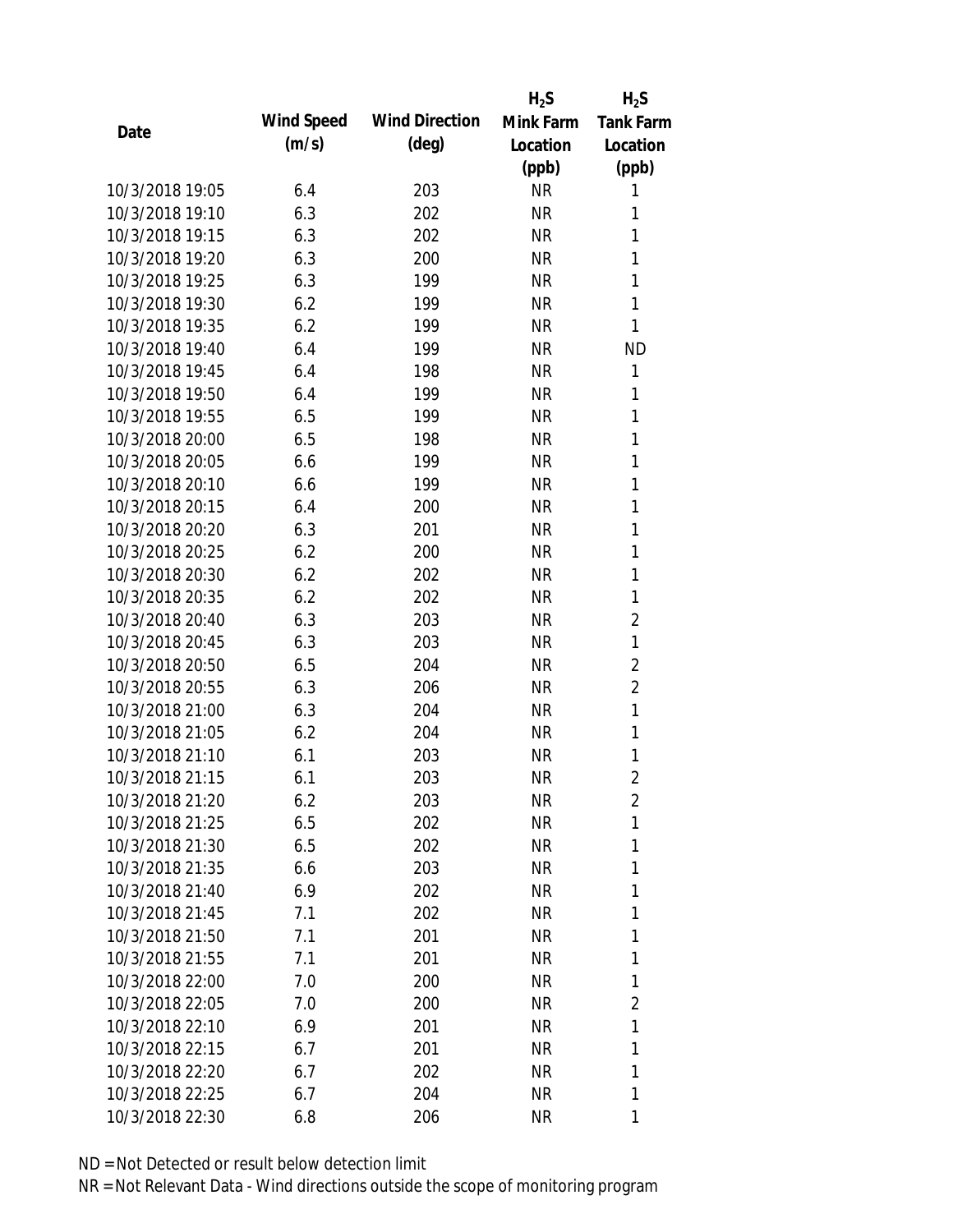|                 |            |                       | $H_2S$    | $H_2S$           |
|-----------------|------------|-----------------------|-----------|------------------|
| Date            | Wind Speed | <b>Wind Direction</b> | Mink Farm | <b>Tank Farm</b> |
|                 | (m/s)      | $(\text{deg})$        | Location  | Location         |
|                 |            |                       | (ppb)     | (ppb)            |
| 10/3/2018 22:35 | 6.8        | 206                   | <b>NR</b> | 1                |
| 10/3/2018 22:40 | 6.8        | 207                   | <b>NR</b> | 1                |
| 10/3/2018 22:45 | 6.9        | 208                   | <b>NR</b> | 1                |
| 10/3/2018 22:50 | 6.9        | 209                   | <b>NR</b> | 1                |
| 10/3/2018 22:55 | 7.0        | 208                   | <b>NR</b> | 1                |
| 10/3/2018 23:00 | 7.0        | 209                   | <b>NR</b> | 1                |
| 10/3/2018 23:05 | 7.0        | 209                   | <b>NR</b> | 1                |
| 10/3/2018 23:10 | 6.9        | 210                   | <b>NR</b> | 1                |
| 10/3/2018 23:15 | 6.8        | 210                   | <b>NR</b> | 1                |
| 10/3/2018 23:20 | 6.8        | 210                   | <b>NR</b> | 1                |
| 10/3/2018 23:25 | 6.9        | 210                   | <b>NR</b> | 1                |
| 10/3/2018 23:30 | 6.8        | 211                   | <b>NR</b> | 1                |
| 10/3/2018 23:35 | 6.8        | 212                   | <b>NR</b> | 1                |
| 10/3/2018 23:40 | 6.8        | 212                   | <b>NR</b> | 1                |
| 10/3/2018 23:45 | 6.8        | 212                   | <b>NR</b> | 1                |
| 10/3/2018 23:50 | 6.9        | 213                   | <b>NR</b> | 1                |
| 10/3/2018 23:55 | 6.9        | 214                   | <b>NR</b> | 1                |
| 10/3/2018 24:00 | 7.0        | 215                   | <b>NR</b> | 1                |
| 10/4/2018 00:05 | 7.0        | 216                   | <b>NR</b> | 1                |
| 10/4/2018 00:10 | 7.2        | 217                   | <b>NR</b> | 1                |
| 10/4/2018 00:15 | 7.5        | 218                   | <b>NR</b> | 1                |
| 10/4/2018 00:20 | 7.5        | 218                   | <b>NR</b> | 1                |
| 10/4/2018 00:25 | 7.3        | 218                   | <b>NR</b> | 1                |
| 10/4/2018 00:30 | 7.3        | 217                   | <b>NR</b> | 1                |
| 10/4/2018 00:35 | 7.2        | 217                   | <b>NR</b> | 1                |
| 10/4/2018 00:40 | 7.0        | 216                   | <b>NR</b> | 1                |
| 10/4/2018 00:45 | 6.9        | 216                   | <b>NR</b> | 1                |
| 10/4/2018 00:50 | 6.9        | 218                   | <b>NR</b> | 1                |
| 10/4/2018 00:55 | 7.1        | 219                   | <b>NR</b> | 1                |
| 10/4/2018 01:00 | 7.0        | 222                   | <b>NR</b> | 1                |
| 10/4/2018 01:05 | 6.9        | 223                   | <b>NR</b> | 1                |
| 10/4/2018 01:10 | 6.7        | 226                   | <b>NR</b> | 1                |
| 10/4/2018 01:15 | 6.4        | 229                   | NR        | 1                |
| 10/4/2018 01:20 | 6.2        | 234                   | 1         | 1                |
| 10/4/2018 01:25 | 5.9        | 239                   | 1         | 1                |
| 10/4/2018 01:30 | 6.0        | 242                   | 1         | 1                |
| 10/4/2018 01:35 | 6.2        | 244                   | 1         | 1                |
| 10/4/2018 01:40 | 6.5        | 248                   | 1         | 1                |
| 10/4/2018 01:45 | 6.5        | 248                   | 1         | 1                |
| 10/4/2018 01:50 | 6.5        | 248                   | 1         | 1                |
| 10/4/2018 01:55 | 6.6        | 246                   | 1         | 1                |
| 10/4/2018 02:00 | 6.5        | 246                   | 1         | 1                |
|                 |            |                       |           |                  |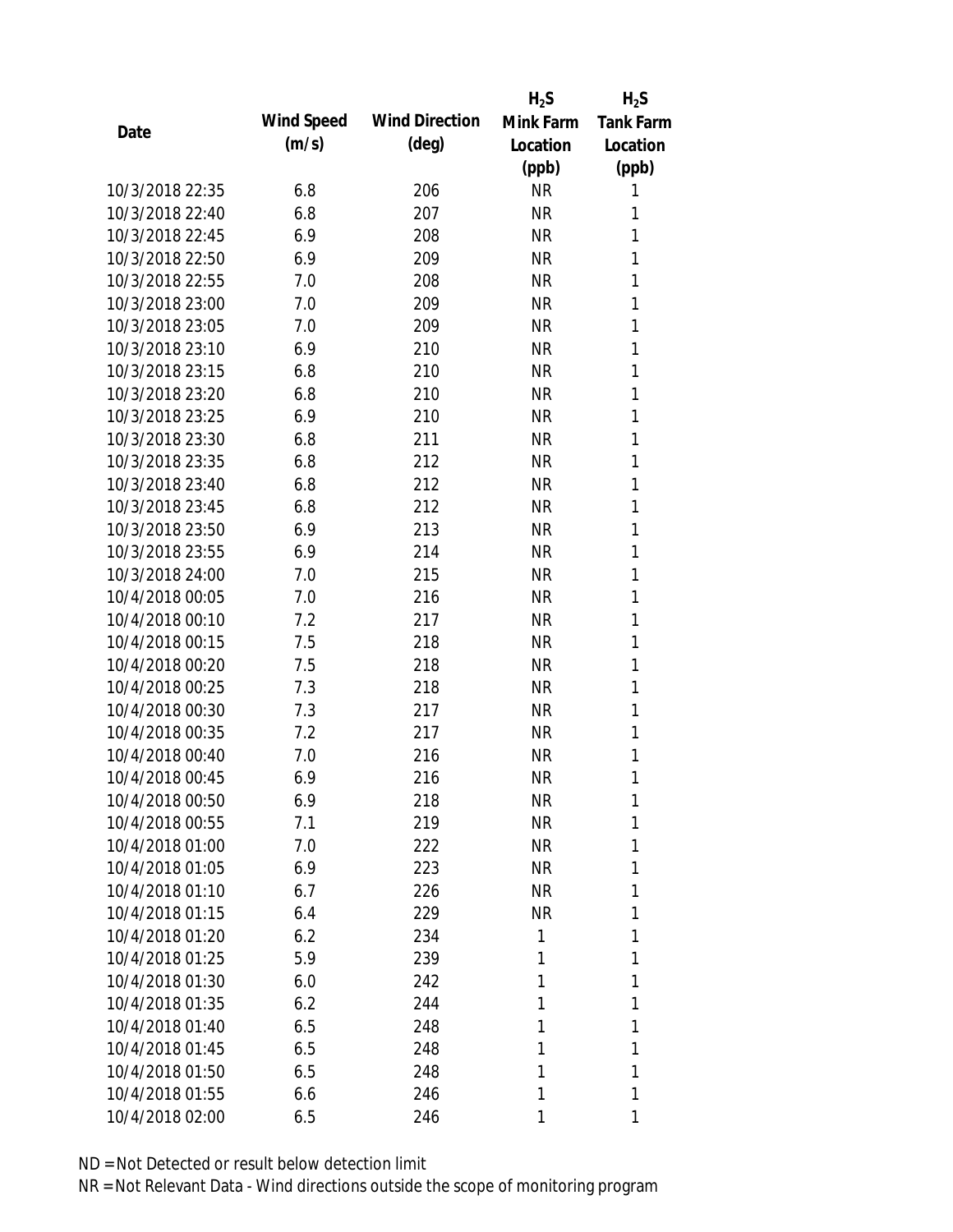|                 |            |                       | $H_2S$         | $H_2S$         |
|-----------------|------------|-----------------------|----------------|----------------|
| Date            | Wind Speed | <b>Wind Direction</b> | Mink Farm      | Tank Farm      |
|                 | (m/s)      | $(\text{deg})$        | Location       | Location       |
|                 |            |                       | (ppb)          | (ppb)          |
| 10/4/2018 02:05 | 6.2        | 248                   | 1              | 1              |
| 10/4/2018 02:10 | 5.9        | 251                   | 1              | 1              |
| 10/4/2018 02:15 | 5.7        | 255                   | 1              | 1              |
| 10/4/2018 02:20 | 5.2        | 260                   | 1              | $\overline{2}$ |
| 10/4/2018 02:25 | 4.8        | 266                   | 1              | $\overline{2}$ |
| 10/4/2018 02:30 | 4.3        | 269                   | 1              | $\overline{2}$ |
| 10/4/2018 02:35 | 3.9        | 271                   | 1              | 1              |
| 10/4/2018 02:40 | 3.6        | 270                   | 1              | 1              |
| 10/4/2018 02:45 | 3.5        | 268                   | 1              | 1              |
| 10/4/2018 02:50 | 3.4        | 267                   | 1              | 1              |
| 10/4/2018 02:55 | 3.3        | 266                   | 1              | 1              |
| 10/4/2018 03:00 | 3.3        | 267                   | 1              | 1              |
| 10/4/2018 03:05 | 3.3        | 270                   | 1              | 1              |
| 10/4/2018 03:10 | 3.3        | 273                   | 1              | 1              |
| 10/4/2018 03:15 | 3.3        | 276                   | 1              | <b>NR</b>      |
| 10/4/2018 03:20 | 3.4        | 279                   | 1              | <b>NR</b>      |
| 10/4/2018 03:25 | 3.3        | 282                   | $\overline{2}$ | <b>NR</b>      |
| 10/4/2018 03:30 | 3.3        | 285                   | $\overline{2}$ | <b>NR</b>      |
| 10/4/2018 03:35 | 3.4        | 289                   | $\overline{2}$ | <b>NR</b>      |
| 10/4/2018 03:40 | 3.6        | 293                   | $\overline{2}$ | <b>NR</b>      |
| 10/4/2018 03:45 | 3.7        | 300                   | $\overline{2}$ | <b>NR</b>      |
| 10/4/2018 03:50 | 3.8        | 307                   | $\overline{2}$ | <b>NR</b>      |
| 10/4/2018 03:55 | 4.1        | 312                   | 1              | <b>NR</b>      |
| 10/4/2018 04:00 | 4.4        | 319                   | 1              | <b>NR</b>      |
| 10/4/2018 04:05 | 4.8        | 323                   | 1              | <b>NR</b>      |
| 10/4/2018 04:10 | 4.9        | 327                   | 1              | <b>NR</b>      |
| 10/4/2018 04:15 | 5.3        | 329                   | 1              | <b>NR</b>      |
| 10/4/2018 04:20 | 5.3        | 330                   | 1              | <b>NR</b>      |
| 10/4/2018 04:25 | 5.2        | 332                   | 1              | <b>NR</b>      |
| 10/4/2018 04:30 | 4.7        | 334                   | 1              | <b>NR</b>      |
| 10/4/2018 04:35 | 4.6        | 335                   | 1              | <b>NR</b>      |
| 10/4/2018 04:40 | 4.4        | 339                   | 1              | <b>NR</b>      |
| 10/4/2018 04:45 | 4.1        | 341                   | 1              | <b>NR</b>      |
| 10/4/2018 04:50 | 4.0        | 343                   | 1              | <b>NR</b>      |
| 10/4/2018 04:55 | 3.9        | 344                   | 1              | <b>NR</b>      |
| 10/4/2018 05:00 | 4.3        | 342                   | 1              | <b>NR</b>      |
| 10/4/2018 05:05 | 4.4        | 341                   | 1              | <b>NR</b>      |
| 10/4/2018 05:10 | 4.3        | 340                   | 1              | <b>NR</b>      |
| 10/4/2018 05:15 | 4.4        | 339                   | 1              | <b>NR</b>      |
| 10/4/2018 05:20 | 4.4        | 339                   | 1              | <b>NR</b>      |
| 10/4/2018 05:25 | 4.4        | 339                   | 1              | <b>NR</b>      |
| 10/4/2018 05:30 | 4.3        | 342                   | 1              | <b>NR</b>      |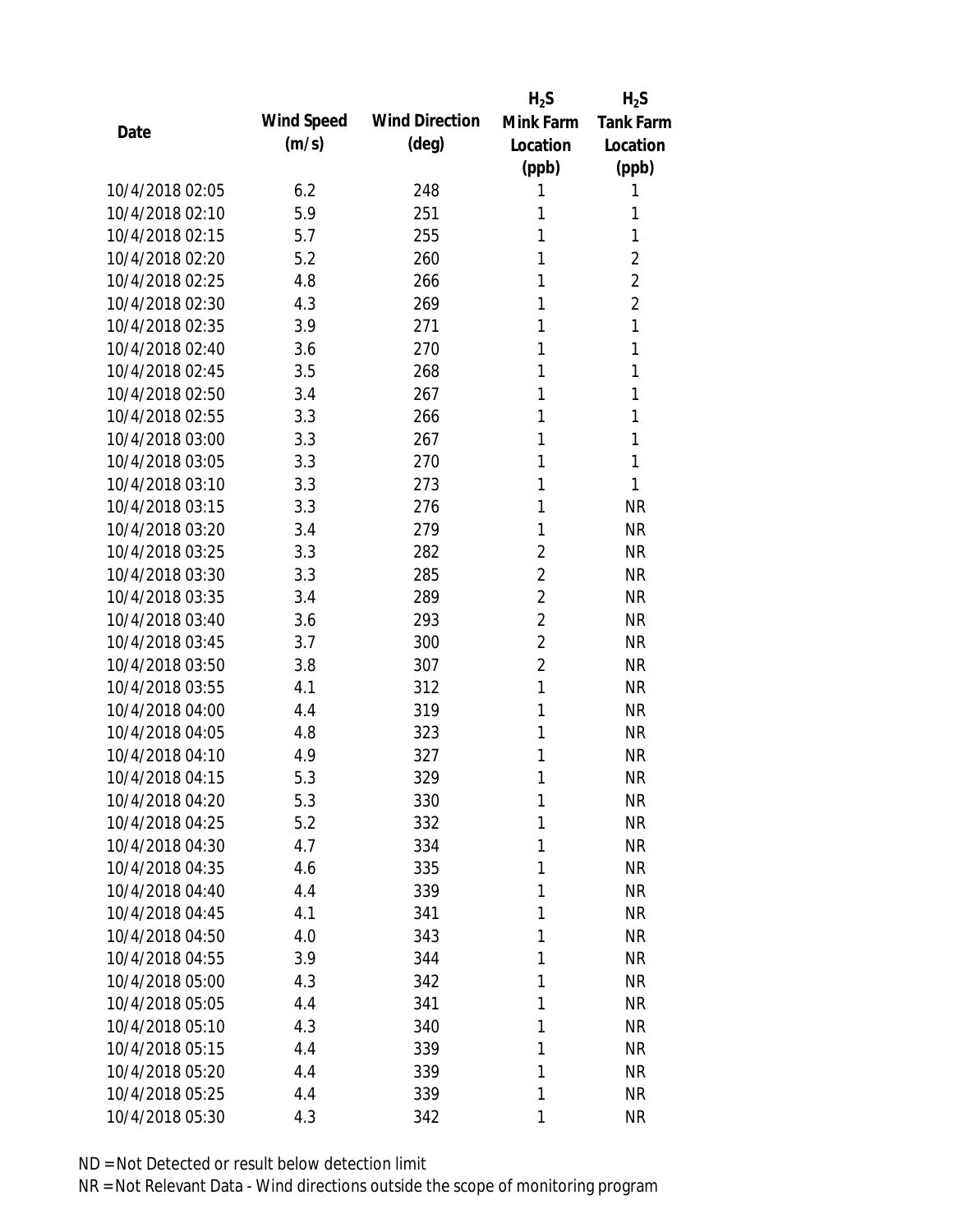|      |                 |            |                       | $H_2S$    | $H_2S$           |
|------|-----------------|------------|-----------------------|-----------|------------------|
| Date |                 | Wind Speed | <b>Wind Direction</b> | Mink Farm | <b>Tank Farm</b> |
|      |                 | (m/s)      | $(\text{deg})$        | Location  | Location         |
|      |                 |            |                       | (ppb)     | (ppb)            |
|      | 10/4/2018 05:35 | 3.9        | 344                   | 1         | <b>NR</b>        |
|      | 10/4/2018 05:40 | 3.9        | 345                   | 1         | <b>NR</b>        |
|      | 10/4/2018 05:45 | 3.9        | 346                   | 1         | <b>NR</b>        |
|      | 10/4/2018 05:50 | 4.0        | 347                   | 1         | <b>NR</b>        |
|      | 10/4/2018 05:55 | 4.1        | 347                   | 1         | <b>NR</b>        |
|      | 10/4/2018 06:00 | 4.1        | 348                   | 1         | <b>NR</b>        |
|      | 10/4/2018 06:05 | 4.3        | 349                   | 1         | <b>NR</b>        |
|      | 10/4/2018 06:10 | 4.4        | 350                   | 1         | <b>NR</b>        |
|      | 10/4/2018 06:15 | 4.3        | 351                   | 1         | <b>NR</b>        |
|      | 10/4/2018 06:20 | 4.2        | 353                   | 1         | <b>NR</b>        |
|      | 10/4/2018 06:25 | 4.2        | 354                   | 1         | <b>NR</b>        |
|      | 10/4/2018 06:30 | 4.0        | 353                   | 1         | <b>NR</b>        |
|      | 10/4/2018 06:35 | 3.9        | 353                   | 1         | <b>NR</b>        |
|      | 10/4/2018 06:40 | 3.6        | 353                   | 1         | <b>NR</b>        |
|      | 10/4/2018 06:45 | 3.5        | 352                   | 1         | <b>NR</b>        |
|      | 10/4/2018 06:50 | 3.3        | 352                   | 1         | <b>NR</b>        |
|      | 10/4/2018 06:55 | 3.3        | 353                   | 1         | <b>NR</b>        |
|      | 10/4/2018 07:00 | 3.2        | 353                   | 1         | <b>NR</b>        |
|      | 10/4/2018 07:05 | 3.2        | 356                   | 1         | <b>NR</b>        |
|      | 10/4/2018 07:10 | 3.5        | 359                   | 1         | <b>NR</b>        |
|      | 10/4/2018 07:15 | 3.6        | 360                   | 1         | <b>NR</b>        |
|      | 10/4/2018 07:20 | 3.8        | $\overline{2}$        | 1         | <b>NR</b>        |
|      | 10/4/2018 07:25 | 4.1        | 5                     | 1         | <b>NR</b>        |
|      | 10/4/2018 07:30 | 4.3        | $\overline{7}$        | 1         | <b>NR</b>        |
|      | 10/4/2018 07:35 | 4.4        | $\overline{7}$        | 1         | <b>NR</b>        |
|      | 10/4/2018 07:40 | 4.3        | 6                     | 1         | <b>NR</b>        |
|      | 10/4/2018 07:45 | 4.2        | 5                     | 1         | <b>NR</b>        |
|      | 10/4/2018 07:50 | 3.9        | $\overline{2}$        | 1         | <b>NR</b>        |
|      | 10/4/2018 07:55 | 3.6        | 360                   | 1         | <b>NR</b>        |
|      | 10/4/2018 08:00 | 3.4        | 356                   | 1         | <b>NR</b>        |
|      | 10/4/2018 08:05 | 3.3        | 354                   | 1         | <b>NR</b>        |
|      | 10/4/2018 08:10 | 3.3        | 350                   | 1         | <b>NR</b>        |
|      | 10/4/2018 08:15 | 3.3        | 348                   | 1         | <b>NR</b>        |
|      | 10/4/2018 08:20 | 3.7        | 347                   | 1         | <b>NR</b>        |
|      | 10/4/2018 08:25 | 3.8        | 344                   | 1         | <b>NR</b>        |
|      | 10/4/2018 08:30 | 3.8        |                       | 1         | <b>NR</b>        |
|      |                 |            | 343                   |           |                  |
|      | 10/4/2018 08:35 | 3.9        | 342                   | 1         | <b>NR</b>        |
|      | 10/4/2018 08:40 | 3.8        | 343                   | 1         | <b>NR</b>        |
|      | 10/4/2018 08:45 | 3.7        | 344                   | 1         | <b>NR</b>        |
|      | 10/4/2018 08:50 | 3.6        | 344                   | 1         | <b>NR</b>        |
|      | 10/4/2018 08:55 | 3.6        | 345                   | 1         | <b>NR</b>        |
|      | 10/4/2018 09:00 | 3.8        | 347                   | 1         | <b>NR</b>        |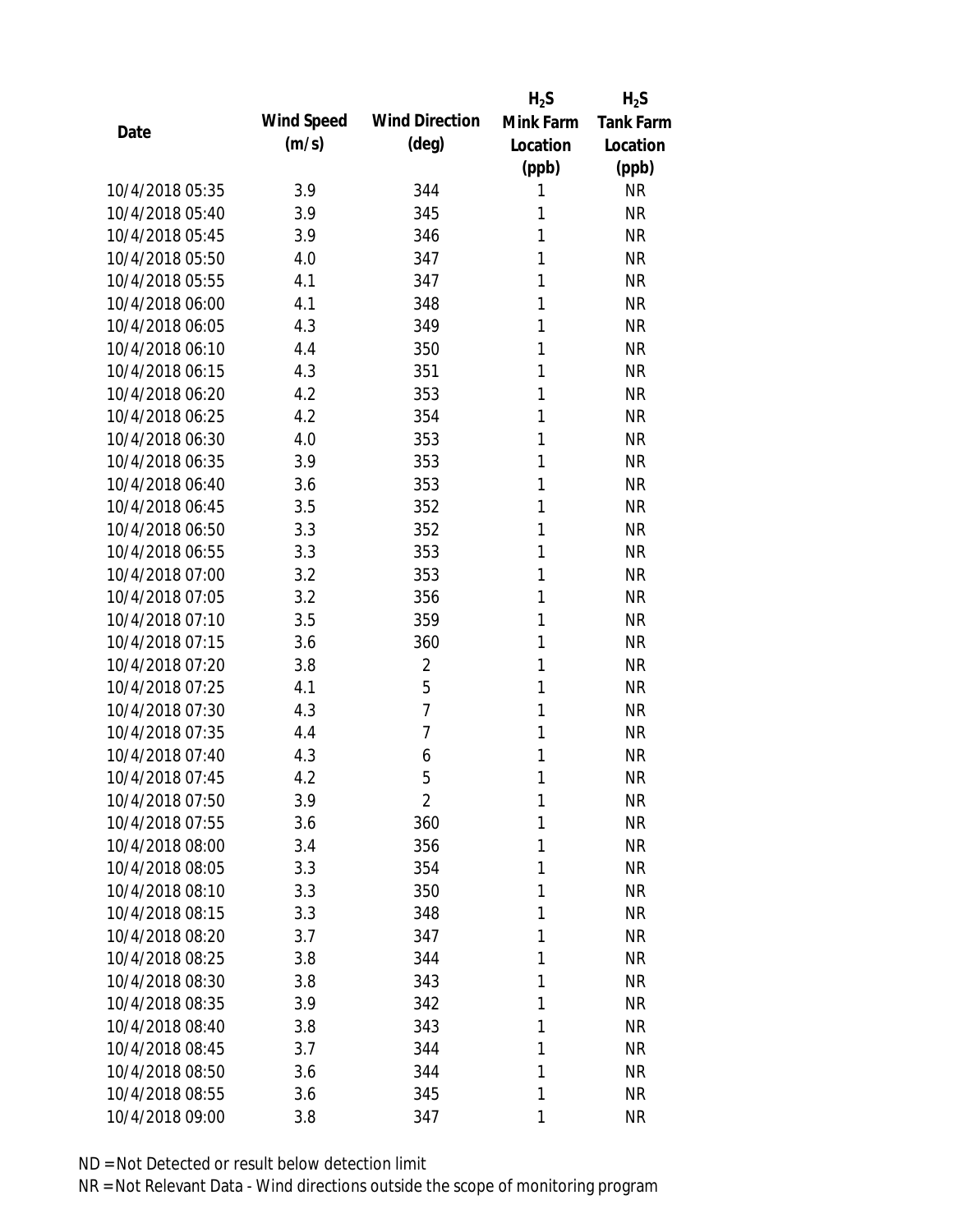|                 |            |                       | $H_2S$    | $H_2S$           |
|-----------------|------------|-----------------------|-----------|------------------|
|                 | Wind Speed | <b>Wind Direction</b> | Mink Farm | <b>Tank Farm</b> |
| Date            | (m/s)      | $(\text{deg})$        | Location  | Location         |
|                 |            |                       | (ppb)     | (ppb)            |
| 10/4/2018 09:05 | 3.8        | 348                   | 1         | <b>NR</b>        |
| 10/4/2018 09:10 | 3.9        | 352                   | 1         | <b>NR</b>        |
| 10/4/2018 09:15 | 4.0        | 353                   | 1         | <b>NR</b>        |
| 10/4/2018 09:20 | 4.1        | 354                   | 1         | <b>NR</b>        |
| 10/4/2018 09:25 | 4.0        | 356                   | 1         | <b>NR</b>        |
| 10/4/2018 09:30 | 4.0        | 359                   | 1         | <b>NR</b>        |
| 10/4/2018 09:35 | 4.2        | 3                     | 1         | <b>NR</b>        |
| 10/4/2018 09:40 | 4.4        | 6                     | 1         | <b>NR</b>        |
| 10/4/2018 09:45 | 4.6        | 9                     | 1         | <b>NR</b>        |
| 10/4/2018 09:50 | 4.8        | 12                    | 1         | <b>NR</b>        |
| 10/4/2018 09:55 | 4.8        | 13                    | 1         | <b>NR</b>        |
| 10/4/2018 10:00 | 5.0        | 13                    | 1         | <b>NR</b>        |
| 10/4/2018 10:05 | 4.9        | 12                    | 1         | <b>NR</b>        |
| 10/4/2018 10:10 | 4.9        | 14                    | 1         | <b>NR</b>        |
| 10/4/2018 10:15 | 5.1        | 15                    | 1         | <b>NR</b>        |
| 10/4/2018 10:20 | 5.2        | 17                    | 1         | <b>NR</b>        |
| 10/4/2018 10:25 | 5.2        | 23                    | 1         | <b>NR</b>        |
| 10/4/2018 10:30 | 5.0        | 27                    | 1         | <b>NR</b>        |
| 10/4/2018 10:35 | 4.9        | 32                    | 1         | <b>NR</b>        |
| 10/4/2018 10:40 | 4.8        | 31                    | 1         | <b>NR</b>        |
| 10/4/2018 10:45 | 4.6        | 32                    | 1         | <b>NR</b>        |
| 10/4/2018 10:50 | 4.6        | 33                    | 1         | <b>NR</b>        |
| 10/4/2018 10:55 | 4.7        | 30                    | 1         | <b>NR</b>        |
| 10/4/2018 11:00 | 4.7        | 28                    | 1         | <b>NR</b>        |
| 10/4/2018 11:05 | 4.9        | 23                    | 1         | <b>NR</b>        |
| 10/4/2018 11:10 | 5.1        | 22                    | 1         | <b>NR</b>        |
| 10/4/2018 11:15 | 5.1        | 21                    | 1         | <b>NR</b>        |
| 10/4/2018 11:20 | 5.1        | 19                    | 1         | <b>NR</b>        |
| 10/4/2018 11:25 | 5.2        | 20                    | <b>ND</b> | <b>NR</b>        |
| 10/4/2018 11:30 | 5.4        | 19                    | <b>ND</b> | <b>NR</b>        |
| 10/4/2018 11:35 | 5.2        | 20                    | <b>ND</b> | <b>NR</b>        |
| 10/4/2018 11:40 | 5.1        | 23                    | <b>ND</b> | <b>NR</b>        |
| 10/4/2018 11:45 | 5.2        | 25                    | 1         | <b>NR</b>        |
| 10/4/2018 11:50 | 5.2        | 26                    | 1         | <b>NR</b>        |
| 10/4/2018 11:55 | 5.1        | 27                    | 1         | <b>NR</b>        |
| 10/4/2018 12:00 | 5.1        | 29                    | 1         | <b>NR</b>        |
| 10/4/2018 12:05 | 5.4        | 29                    | 1         | <b>NR</b>        |
| 10/4/2018 12:10 | 5.6        | 29                    | 1         | <b>NR</b>        |
| 10/4/2018 12:15 | 5.7        | 28                    | 1         | <b>NR</b>        |
| 10/4/2018 12:20 | 5.6        | 31                    | 1         | <b>NR</b>        |
| 10/4/2018 12:25 | 5.6        | 32                    | 1         | <b>NR</b>        |
| 10/4/2018 12:30 | 5.8        | 31                    | 1         | <b>NR</b>        |
|                 |            |                       |           |                  |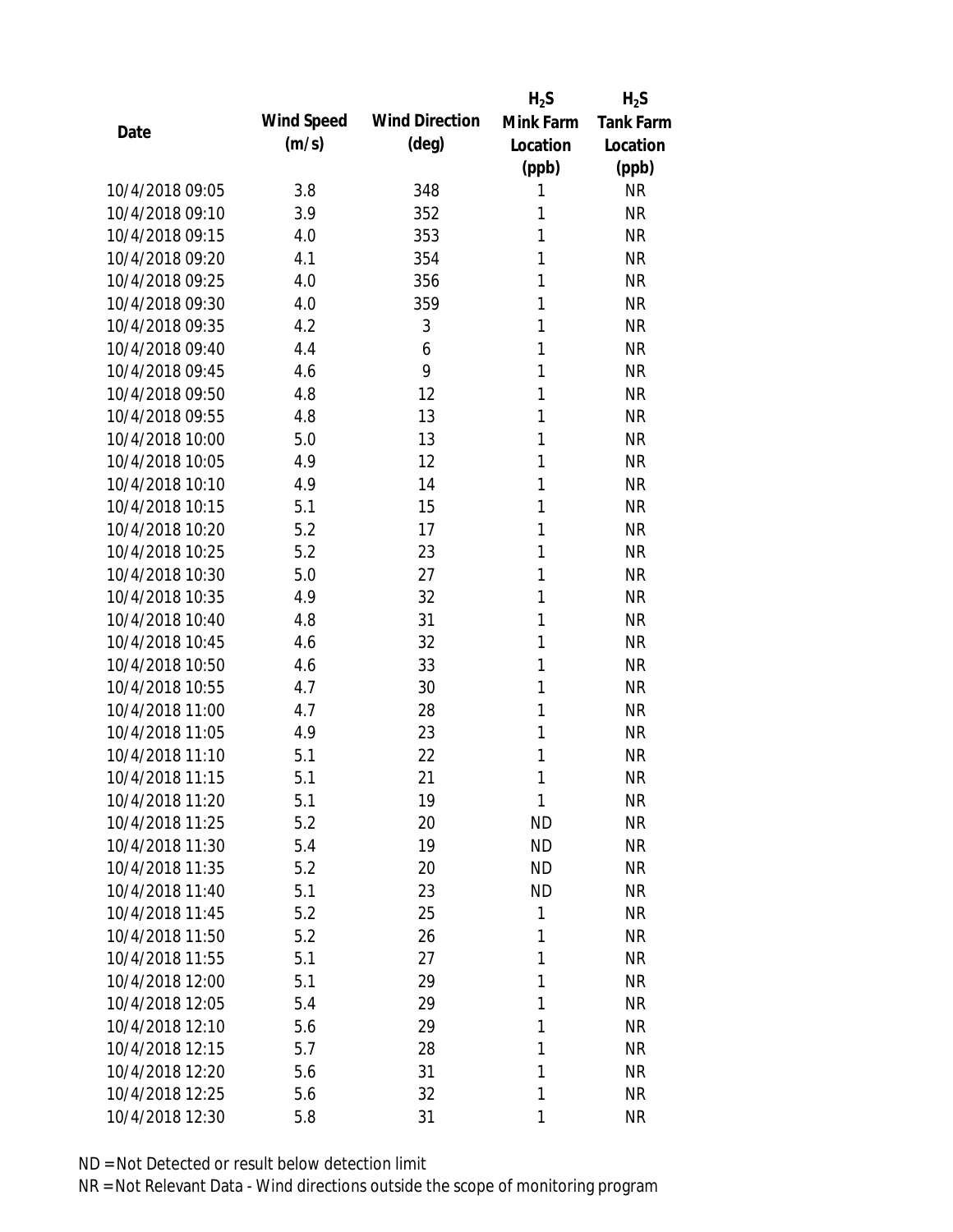|                 |            |                       | $H_2S$       | $H_2S$           |
|-----------------|------------|-----------------------|--------------|------------------|
| Date            | Wind Speed | <b>Wind Direction</b> | Mink Farm    | <b>Tank Farm</b> |
|                 | (m/s)      | $(\text{deg})$        | Location     | Location         |
|                 |            |                       | (ppb)        | (ppb)            |
| 10/4/2018 12:35 | 5.5        | 30                    | 1            | <b>NR</b>        |
| 10/4/2018 12:40 | 5.5        | 32                    | 1            | <b>NR</b>        |
| 10/4/2018 12:45 | 5.3        | 32                    | 1            | <b>NR</b>        |
| 10/4/2018 12:50 | 5.4        | 28                    | $\mathbf{1}$ | <b>NR</b>        |
| 10/4/2018 12:55 | 5.5        | 25                    | 1            | <b>NR</b>        |
| 10/4/2018 13:00 | 5.2        | 24                    | 1            | <b>NR</b>        |
| 10/4/2018 13:05 | 5.2        | 23                    | 1            | <b>NR</b>        |
| 10/4/2018 13:10 | 5.1        | 20                    | 1            | <b>NR</b>        |
| 10/4/2018 13:15 | 5.1        | 18                    | 1            | <b>NR</b>        |
| 10/4/2018 13:20 | 5.1        | 18                    | 1            | <b>NR</b>        |
| 10/4/2018 13:25 | 5.1        | 18                    | 1            | <b>NR</b>        |
| 10/4/2018 13:30 | 5.2        | 19                    | 1            | <b>NR</b>        |
| 10/4/2018 13:35 | 5.2        | 19                    | 1            | <b>NR</b>        |
| 10/4/2018 13:40 | 4.9        | 19                    | 1            | <b>NR</b>        |
| 10/4/2018 13:45 | 5.2        | 20                    | <b>ND</b>    | <b>NR</b>        |
| 10/4/2018 13:50 | 5.3        | 21                    | <b>ND</b>    | <b>NR</b>        |
| 10/4/2018 13:55 | 5.1        | 21                    | <b>ND</b>    | <b>NR</b>        |
| 10/4/2018 14:00 | 5.1        | 21                    | <b>ND</b>    | <b>NR</b>        |
| 10/4/2018 14:05 | 5.2        | 22                    | $\mathbf{1}$ | <b>NR</b>        |
| 10/4/2018 14:10 | 5.3        | 24                    | 1            | <b>NR</b>        |
| 10/4/2018 14:15 | 5.2        | 25                    | 1            | <b>NR</b>        |
| 10/4/2018 14:20 | 5.1        | 25                    | <b>ND</b>    | <b>NR</b>        |
| 10/4/2018 14:25 | 5.1        | 28                    | <b>ND</b>    | <b>NR</b>        |
| 10/4/2018 14:30 | 5.3        | 25                    | <b>ND</b>    | <b>NR</b>        |
| 10/4/2018 14:35 | 5.3        | 23                    | <b>ND</b>    | <b>NR</b>        |
| 10/4/2018 14:40 | 5.3        | 23                    | 1            | <b>NR</b>        |
| 10/4/2018 14:45 | 5.3        | 23                    | 1            | <b>NR</b>        |
| 10/4/2018 14:50 | 5.5        | 24                    | $\mathbf{1}$ | <b>NR</b>        |
| 10/4/2018 14:55 | 5.5        | 21                    | 1            | <b>NR</b>        |
| 10/4/2018 15:00 | 5.4        | 23                    | 1            | <b>NR</b>        |
| 10/4/2018 15:05 | 5.4        | 23                    | 1            | <b>NR</b>        |
| 10/4/2018 15:10 | 5.1        | 25                    | 1            | <b>NR</b>        |
| 10/4/2018 15:15 | 5.0        | 28                    | 1            | <b>NR</b>        |
| 10/4/2018 15:20 | 4.7        | 31                    | 1            | <b>NR</b>        |
| 10/4/2018 15:25 | 4.8        | 36                    | 1            | <b>NR</b>        |
| 10/4/2018 15:30 | 5.0        | 37                    | 1            | <b>NR</b>        |
| 10/4/2018 15:35 | 5.1        | 39                    | 1            | <b>NR</b>        |
| 10/4/2018 15:40 | 5.1        | 40                    | 1            | <b>NR</b>        |
| 10/4/2018 15:45 | 4.9        | 38                    | 1            | <b>NR</b>        |
| 10/4/2018 15:50 | 4.8        | 37                    | 1            | <b>NR</b>        |
| 10/4/2018 15:55 | 4.7        | 35                    | 1            | <b>NR</b>        |
| 10/4/2018 16:00 | 4.6        | 38                    | 1            | <b>NR</b>        |
|                 |            |                       |              |                  |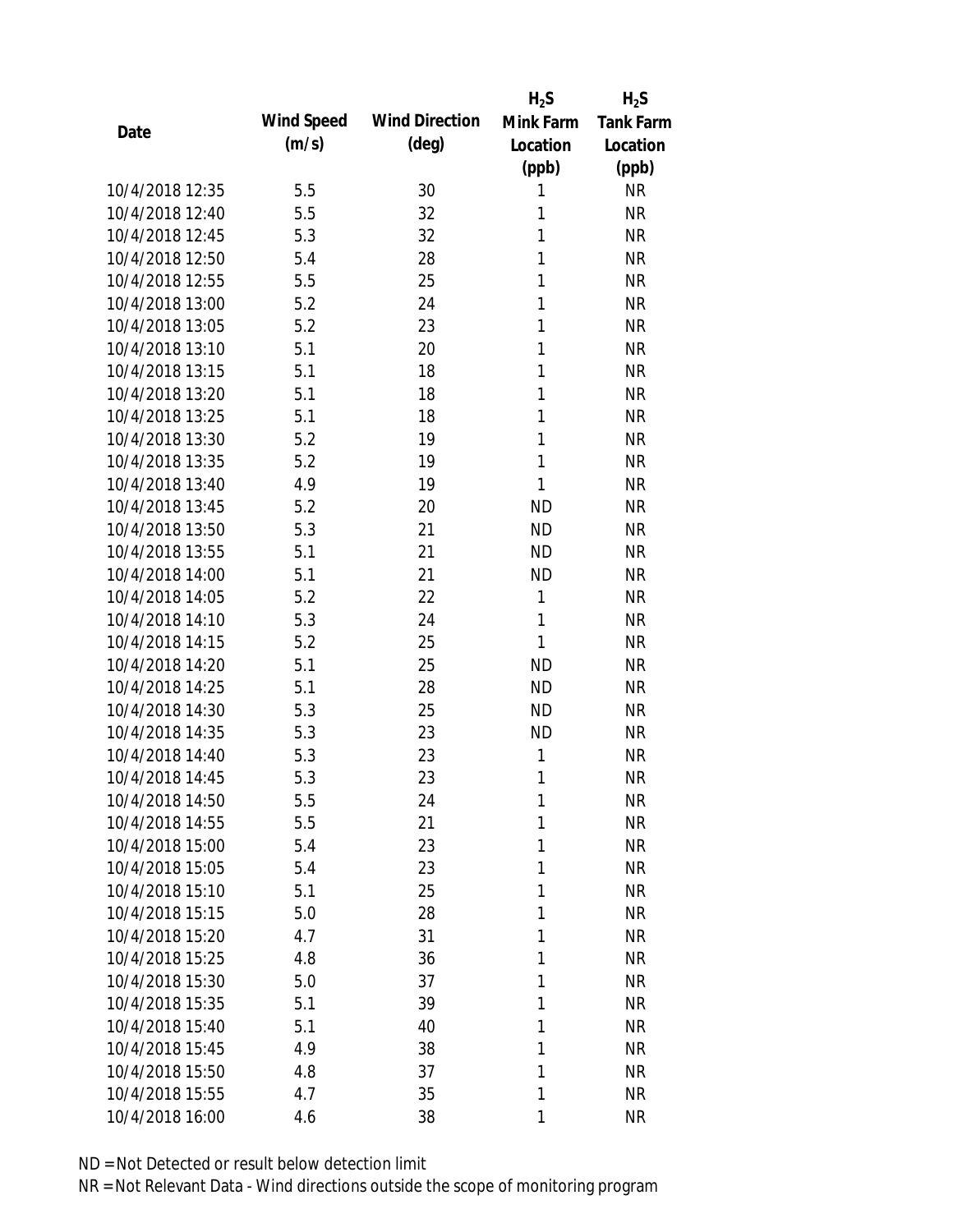|                 |            |                       | $H_2S$       | $H_2S$           |
|-----------------|------------|-----------------------|--------------|------------------|
| Date            | Wind Speed | <b>Wind Direction</b> | Mink Farm    | <b>Tank Farm</b> |
|                 | (m/s)      | $(\text{deg})$        | Location     | Location         |
|                 |            |                       | (ppb)        | (ppb)            |
| 10/4/2018 16:05 | 4.6        | 38                    | 1            | <b>NR</b>        |
| 10/4/2018 16:10 | 4.8        | 38                    | 1            | <b>NR</b>        |
| 10/4/2018 16:15 | 5.1        | 36                    | 1            | <b>NR</b>        |
| 10/4/2018 16:20 | 5.4        | 34                    | 1            | <b>NR</b>        |
| 10/4/2018 16:25 | 5.5        | 32                    | 1            | <b>NR</b>        |
| 10/4/2018 16:30 | 5.4        | 29                    | 1            | <b>NR</b>        |
| 10/4/2018 16:35 | 5.1        | 29                    | 1            | <b>NR</b>        |
| 10/4/2018 16:40 | 4.9        | 30                    | 1            | <b>NR</b>        |
| 10/4/2018 16:45 | 4.6        | 33                    | 1            | <b>NR</b>        |
| 10/4/2018 16:50 | 4.5        | 34                    | 1            | <b>NR</b>        |
| 10/4/2018 16:55 | 4.6        | 35                    | 1            | <b>NR</b>        |
| 10/4/2018 17:00 | 4.7        | 36                    | 1            | <b>NR</b>        |
| 10/4/2018 17:05 | 4.6        | 35                    | 1            | <b>NR</b>        |
| 10/4/2018 17:10 | 4.8        | 34                    | 1            | <b>NR</b>        |
| 10/4/2018 17:15 | 4.9        | 34                    | 1            | <b>NR</b>        |
| 10/4/2018 17:20 | 4.8        | 35                    | 1            | <b>NR</b>        |
| 10/4/2018 17:25 | 4.5        | 39                    | 1            | <b>NR</b>        |
| 10/4/2018 17:30 | 4.5        | 41                    | <b>NR</b>    | <b>NR</b>        |
| 10/4/2018 17:35 | 4.9        | 41                    | <b>NR</b>    | <b>NR</b>        |
| 10/4/2018 17:40 | 4.8        | 41                    | <b>NR</b>    | <b>NR</b>        |
| 10/4/2018 17:45 | 5.0        | 41                    | <b>NR</b>    | <b>NR</b>        |
| 10/4/2018 17:50 | 5.0        | 39                    | $\mathbf{1}$ | <b>NR</b>        |
| 10/4/2018 17:55 | 5.2        | 38                    | 1            | <b>NR</b>        |
| 10/4/2018 18:00 | 5.0        | 37                    | <b>ND</b>    | <b>NR</b>        |
| 10/4/2018 18:05 | 4.9        | 36                    | 1            | <b>NR</b>        |
| 10/4/2018 18:10 | 4.7        | 35                    | <b>ND</b>    | <b>NR</b>        |
| 10/4/2018 18:15 | 4.7        | 33                    | <b>ND</b>    | <b>NR</b>        |
| 10/4/2018 18:20 | 4.6        | 34                    | ND           | <b>NR</b>        |
| 10/4/2018 18:25 | 4.5        | 32                    | 1            | <b>NR</b>        |
| 10/4/2018 18:30 | 4.5        | 32                    | 1            | <b>NR</b>        |
| 10/4/2018 18:35 | 4.4        | 31                    | 1            | <b>NR</b>        |
| 10/4/2018 18:40 | 4.6        | 31                    | 1            | NR               |
| 10/4/2018 18:45 | 4.5        | 31                    | 1            | <b>NR</b>        |
| 10/4/2018 18:50 | 4.5        | 31                    | 1            | NR               |
| 10/4/2018 18:55 | 4.5        | 31                    | <b>ND</b>    | NR               |
| 10/4/2018 19:00 | 4.5        | 32                    | 1            | <b>NR</b>        |
|                 |            |                       | 1            |                  |
| 10/4/2018 19:05 | 4.5        | 32                    | 1            | <b>NR</b>        |
| 10/4/2018 19:10 | 4.4        | 32                    |              | <b>NR</b>        |
| 10/4/2018 19:15 | 4.2        | 32                    | <b>ND</b>    | NR               |
| 10/4/2018 19:20 | 4.1        | 32                    | <b>ND</b>    | NR               |
| 10/4/2018 19:25 | 4.0        | 33                    | 1            | <b>NR</b>        |
| 10/4/2018 19:30 | 3.9        | 34                    | 1            | <b>NR</b>        |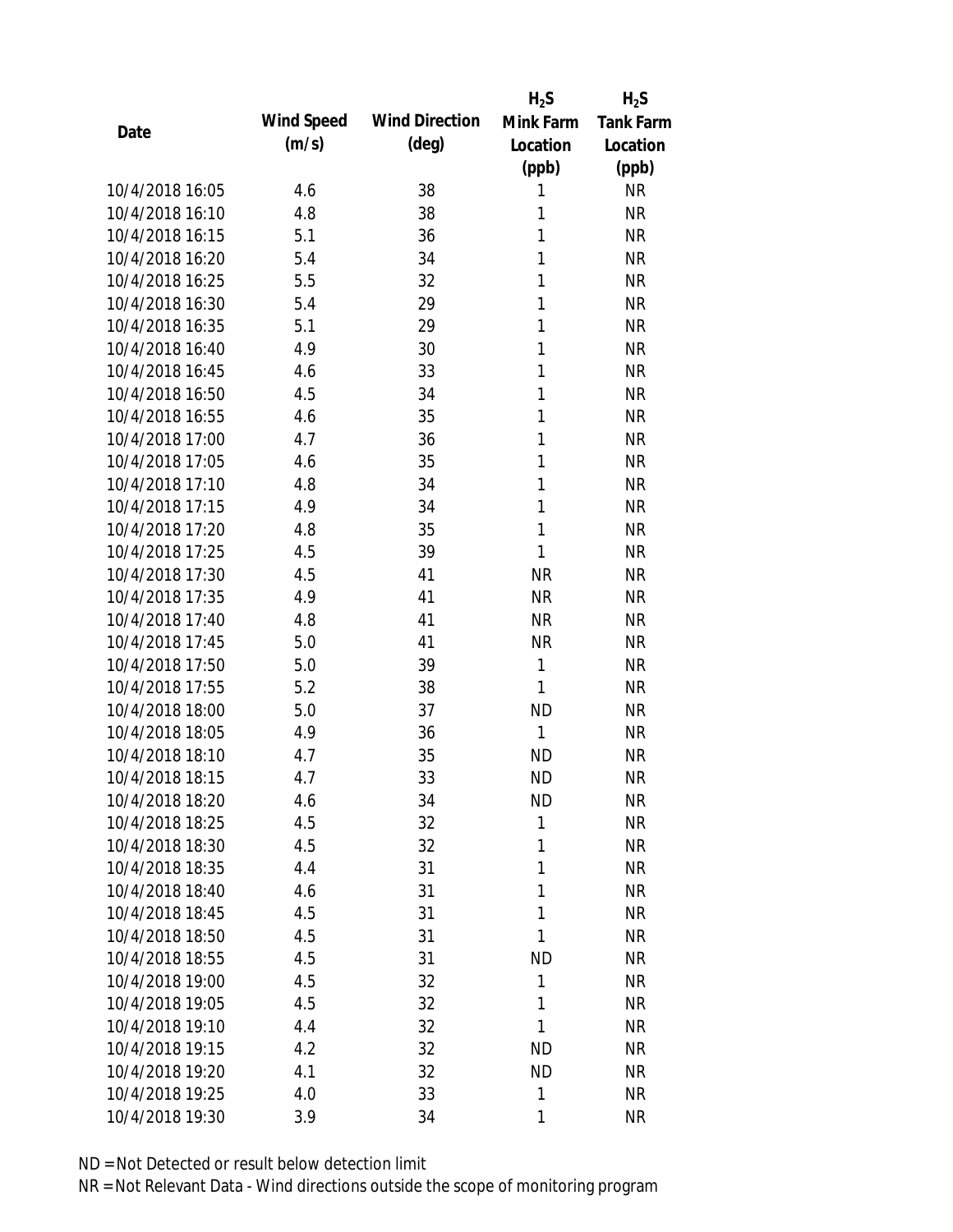|                 |            |                       | $H_2S$       | $H_2S$           |
|-----------------|------------|-----------------------|--------------|------------------|
| Date            | Wind Speed | <b>Wind Direction</b> | Mink Farm    | <b>Tank Farm</b> |
|                 | (m/s)      | $(\text{deg})$        | Location     | Location         |
|                 |            |                       | (ppb)        | (ppb)            |
| 10/4/2018 19:35 | 4.0        | 35                    | 1            | <b>NR</b>        |
| 10/4/2018 19:40 | 4.0        | 35                    | 1            | <b>NR</b>        |
| 10/4/2018 19:45 | 3.9        | 36                    | 1            | <b>NR</b>        |
| 10/4/2018 19:50 | 3.9        | 37                    | $\mathbf{1}$ | <b>NR</b>        |
| 10/4/2018 19:55 | 3.8        | 36                    | 1            | <b>NR</b>        |
| 10/4/2018 20:00 | 3.7        | 36                    | 1            | <b>NR</b>        |
| 10/4/2018 20:05 | 3.4        | 36                    | 1            | <b>NR</b>        |
| 10/4/2018 20:10 | 3.3        | 36                    | 1            | <b>NR</b>        |
| 10/4/2018 20:15 | 3.2        | 36                    | <b>ND</b>    | <b>NR</b>        |
| 10/4/2018 20:20 | 3.0        | 36                    | <b>ND</b>    | <b>NR</b>        |
| 10/4/2018 20:25 | 3.0        | 35                    | <b>ND</b>    | <b>NR</b>        |
| 10/4/2018 20:30 | 2.9        | 33                    | <b>ND</b>    | <b>NR</b>        |
| 10/4/2018 20:35 | 2.8        | 32                    | <b>ND</b>    | <b>NR</b>        |
| 10/4/2018 20:40 | 2.8        | 30                    | <b>ND</b>    | <b>NR</b>        |
| 10/4/2018 20:45 | 3.0        | 29                    | <b>ND</b>    | <b>NR</b>        |
| 10/4/2018 20:50 | 3.1        | 29                    | <b>ND</b>    | <b>NR</b>        |
| 10/4/2018 20:55 | 3.1        | 30                    | <b>ND</b>    | <b>NR</b>        |
| 10/4/2018 21:00 | 3.1        | 31                    | <b>ND</b>    | <b>NR</b>        |
| 10/4/2018 21:05 | 3.1        | 32                    | <b>ND</b>    | <b>NR</b>        |
| 10/4/2018 21:10 | 3.1        | 34                    | <b>ND</b>    | <b>NR</b>        |
| 10/4/2018 21:15 | 2.9        | 36                    | <b>ND</b>    | <b>NR</b>        |
| 10/4/2018 21:20 | 2.8        | 36                    | 1            | <b>NR</b>        |
| 10/4/2018 21:25 | 2.6        | 38                    | 1            | <b>NR</b>        |
| 10/4/2018 21:30 | 2.5        | 38                    | 1            | <b>NR</b>        |
| 10/4/2018 21:35 | 2.5        | 37                    | 1            | <b>NR</b>        |
| 10/4/2018 21:40 | 2.4        | 34                    | 1            | <b>NR</b>        |
| 10/4/2018 21:45 | 2.4        | 32                    | 1            | <b>NR</b>        |
| 10/4/2018 21:50 | 2.3        | 31                    | 1            | <b>NR</b>        |
| 10/4/2018 21:55 | 2.2        | 32                    | 1            | <b>NR</b>        |
| 10/4/2018 22:00 | 1.9        | 32                    | 1            | <b>NR</b>        |
| 10/4/2018 22:05 | 1.7        | 34                    | 1            | <b>NR</b>        |
| 10/4/2018 22:10 | 1.6        | 36                    | 1            | <b>NR</b>        |
| 10/4/2018 22:15 | 1.4        | 40                    | 1            | <b>NR</b>        |
| 10/4/2018 22:20 | 1.2        | 47                    | <b>NR</b>    | <b>NR</b>        |
| 10/4/2018 22:25 | 1.2        | 48                    | <b>NR</b>    | <b>NR</b>        |
| 10/4/2018 22:30 | 1.2        | 51                    | <b>NR</b>    | <b>NR</b>        |
| 10/4/2018 22:35 | 1.3        | 54                    | <b>NR</b>    | <b>NR</b>        |
| 10/4/2018 22:40 | 1.4        | 59                    | NR           | <b>NR</b>        |
| 10/4/2018 22:45 | 1.5        | 59                    | <b>NR</b>    | <b>NR</b>        |
| 10/4/2018 22:50 | 1.6        | 60                    | <b>NR</b>    | <b>NR</b>        |
| 10/4/2018 22:55 | 1.7        | 63                    | <b>NR</b>    | <b>NR</b>        |
| 10/4/2018 23:00 | 1.7        | 67                    | <b>NR</b>    | <b>NR</b>        |
|                 |            |                       |              |                  |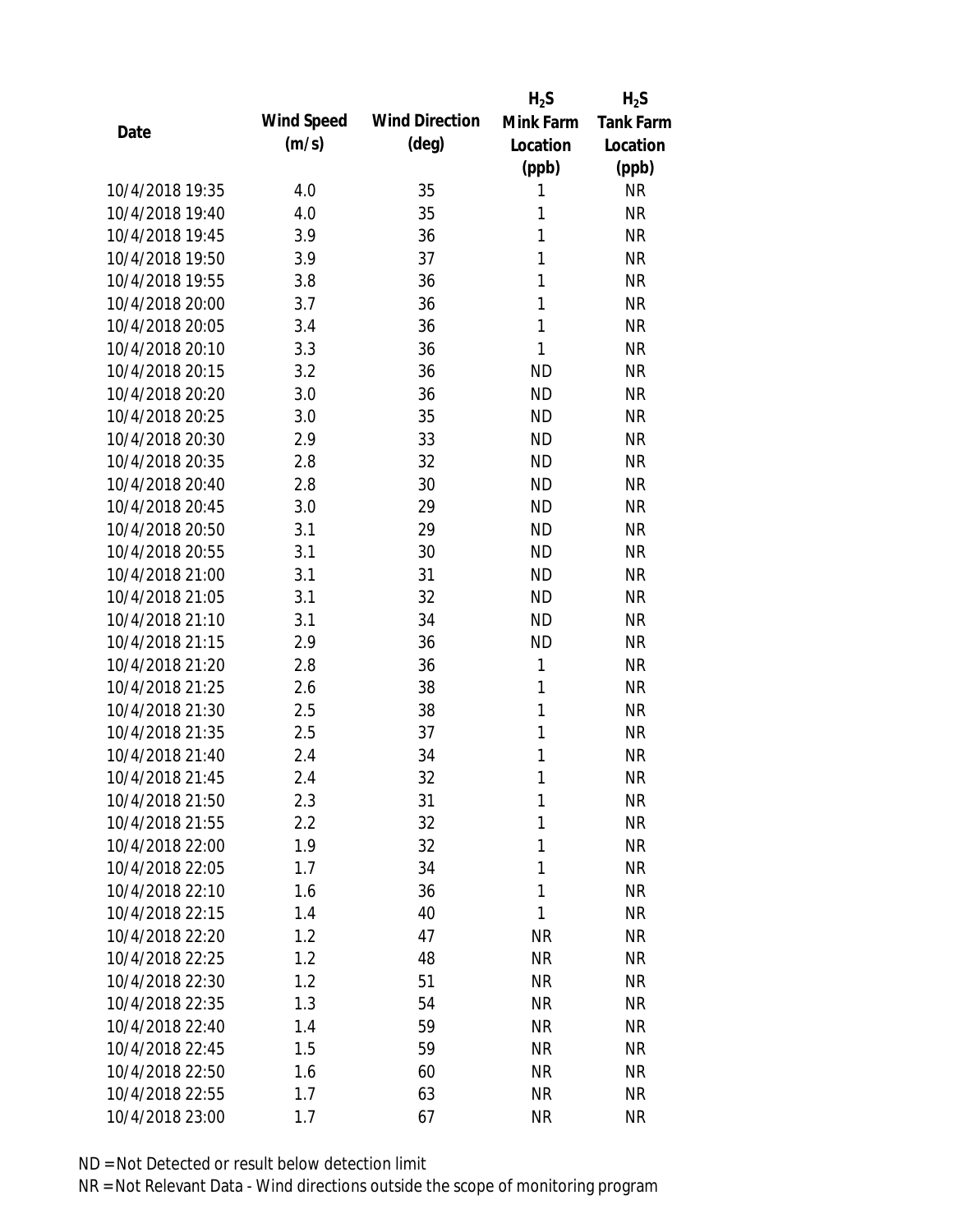|                 |            |                       | $H_2S$    | $H_2S$           |
|-----------------|------------|-----------------------|-----------|------------------|
|                 | Wind Speed | <b>Wind Direction</b> | Mink Farm | <b>Tank Farm</b> |
| Date            | (m/s)      | $(\text{deg})$        | Location  | Location         |
|                 |            |                       | (ppb)     | (ppb)            |
| 10/4/2018 23:05 | 1.6        | 72                    | <b>NR</b> | <b>NR</b>        |
| 10/4/2018 23:10 | 1.7        | 73                    | <b>NR</b> | <b>NR</b>        |
| 10/4/2018 23:15 | 1.7        | 77                    | <b>NR</b> | <b>NR</b>        |
| 10/4/2018 23:20 | 1.7        | 78                    | <b>NR</b> | <b>NR</b>        |
| 10/4/2018 23:25 | 1.8        | 78                    | <b>NR</b> | <b>NR</b>        |
| 10/4/2018 23:30 | 1.9        | 75                    | <b>NR</b> | <b>NR</b>        |
| 10/4/2018 23:35 | 2.0        | 73                    | <b>NR</b> | <b>NR</b>        |
| 10/4/2018 23:40 | 2.1        | 74                    | <b>NR</b> | <b>NR</b>        |
| 10/4/2018 23:45 | 2.2        | 77                    | <b>NR</b> | <b>NR</b>        |
| 10/4/2018 23:50 | 2.3        | 79                    | <b>NR</b> | <b>NR</b>        |
| 10/4/2018 23:55 | 2.4        | 79                    | <b>NR</b> | <b>NR</b>        |
| 10/4/2018 24:00 | 2.4        | 84                    | <b>NR</b> | <b>NR</b>        |
| 10/5/2018 00:05 | 2.4        | 85                    | <b>NR</b> | <b>NR</b>        |
| 10/5/2018 00:10 | 2.4        | 85                    | <b>NR</b> | <b>NR</b>        |
| 10/5/2018 00:15 | 2.3        | 84                    | <b>NR</b> | <b>NR</b>        |
| 10/5/2018 00:20 | 2.3        | 83                    | <b>NR</b> | <b>NR</b>        |
| 10/5/2018 00:25 | 2.3        | 84                    | <b>NR</b> | <b>NR</b>        |
| 10/5/2018 00:30 | 2.2        | 84                    | <b>NR</b> | <b>NR</b>        |
| 10/5/2018 00:35 | 2.2        | 83                    | <b>NR</b> | <b>NR</b>        |
| 10/5/2018 00:40 | 2.2        | 84                    | <b>NR</b> | <b>NR</b>        |
| 10/5/2018 00:45 | 2.1        | 84                    | <b>NR</b> | <b>NR</b>        |
| 10/5/2018 00:50 | 2.1        | 87                    | <b>NR</b> | <b>NR</b>        |
| 10/5/2018 00:55 | 2.1        | 89                    | <b>NR</b> | <b>NR</b>        |
| 10/5/2018 01:00 | 2.2        | 91                    | <b>NR</b> | <b>NR</b>        |
| 10/5/2018 01:05 | 2.4        | 96                    | <b>NR</b> | <b>NR</b>        |
| 10/5/2018 01:10 | 2.6        | 100                   | <b>NR</b> | <b>NR</b>        |
| 10/5/2018 01:15 | 2.7        | 105                   | <b>NR</b> | <b>NR</b>        |
| 10/5/2018 01:20 | 2.8        | 106                   | <b>NR</b> | <b>NR</b>        |
| 10/5/2018 01:25 | 3.0        | 106                   | <b>NR</b> | <b>NR</b>        |
| 10/5/2018 01:30 | 3.0        | 105                   | <b>NR</b> | <b>NR</b>        |
| 10/5/2018 01:35 | 2.8        | 104                   | <b>NR</b> | <b>NR</b>        |
| 10/5/2018 01:40 | 2.8        | 101                   | <b>NR</b> | <b>NR</b>        |
| 10/5/2018 01:45 | 2.8        | 99                    | <b>NR</b> | <b>NR</b>        |
| 10/5/2018 01:50 | 2.9        | 99                    | <b>NR</b> | <b>NR</b>        |
| 10/5/2018 01:55 | 2.9        | 99                    | <b>NR</b> | <b>NR</b>        |
| 10/5/2018 02:00 | 2.9        | 99                    | <b>NR</b> | <b>NR</b>        |
| 10/5/2018 02:05 | 2.9        | 101                   | <b>NR</b> | <b>NR</b>        |
| 10/5/2018 02:10 | 2.8        | 101                   | <b>NR</b> | <b>NR</b>        |
| 10/5/2018 02:15 | 2.7        | 101                   | <b>NR</b> | NR               |
| 10/5/2018 02:20 | 2.5        | 99                    | <b>NR</b> | NR               |
| 10/5/2018 02:25 | 2.4        | 99                    | <b>NR</b> | <b>NR</b>        |
| 10/5/2018 02:30 | 2.3        | 97                    | <b>NR</b> | <b>NR</b>        |
|                 |            |                       |           |                  |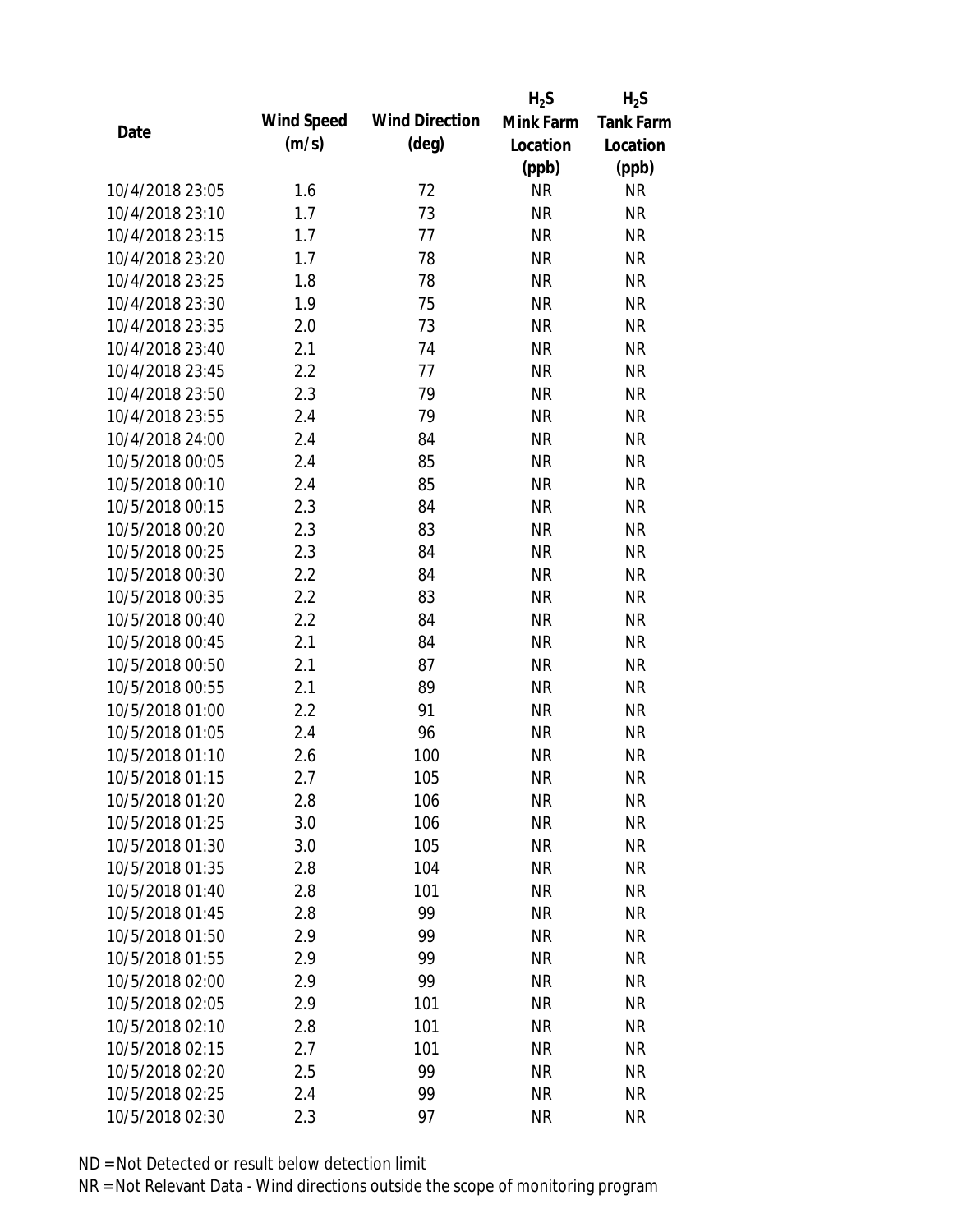|                 |            |                       | $H_2S$    | $H_2S$           |
|-----------------|------------|-----------------------|-----------|------------------|
| Date            | Wind Speed | <b>Wind Direction</b> | Mink Farm | <b>Tank Farm</b> |
|                 | (m/s)      | $(\text{deg})$        | Location  | Location         |
|                 |            |                       | (ppb)     | (ppb)            |
| 10/5/2018 02:35 | 2.3        | 94                    | <b>NR</b> | <b>NR</b>        |
| 10/5/2018 02:40 | 2.2        | 91                    | <b>NR</b> | <b>NR</b>        |
| 10/5/2018 02:45 | 2.1        | 89                    | <b>NR</b> | <b>NR</b>        |
| 10/5/2018 02:50 | 2.3        | 88                    | <b>NR</b> | <b>NR</b>        |
| 10/5/2018 02:55 | 2.3        | 87                    | <b>NR</b> | <b>NR</b>        |
| 10/5/2018 03:00 | 2.3        | 86                    | <b>NR</b> | <b>NR</b>        |
| 10/5/2018 03:05 | 2.3        | 86                    | <b>NR</b> | <b>NR</b>        |
| 10/5/2018 03:10 | 2.4        | 87                    | <b>NR</b> | <b>NR</b>        |
| 10/5/2018 03:15 | 2.5        | 88                    | <b>NR</b> | <b>NR</b>        |
| 10/5/2018 03:20 | 2.4        | 84                    | <b>NR</b> | <b>NR</b>        |
| 10/5/2018 03:25 | 2.3        | 83                    | <b>NR</b> | <b>NR</b>        |
| 10/5/2018 03:30 | 2.4        | 84                    | <b>NR</b> | <b>NR</b>        |
| 10/5/2018 03:35 | 2.3        | 86                    | <b>NR</b> | <b>NR</b>        |
| 10/5/2018 03:40 | 2.3        | 86                    | <b>NR</b> | <b>NR</b>        |
| 10/5/2018 03:45 | 2.2        | 88                    | <b>NR</b> | <b>NR</b>        |
| 10/5/2018 03:50 | 2.2        | 93                    | <b>NR</b> | <b>NR</b>        |
| 10/5/2018 03:55 | 2.2        | 97                    | <b>NR</b> | <b>NR</b>        |
| 10/5/2018 04:00 | 2.2        | 98                    | <b>NR</b> | <b>NR</b>        |
| 10/5/2018 04:05 | 2.2        | 101                   | <b>NR</b> | <b>NR</b>        |
| 10/5/2018 04:10 | 2.1        | 104                   | <b>NR</b> | <b>NR</b>        |
| 10/5/2018 04:15 | 2.3        | 106                   | <b>NR</b> | <b>NR</b>        |
| 10/5/2018 04:20 | 2.4        | 108                   | <b>NR</b> | <b>NR</b>        |
| 10/5/2018 04:25 | 2.5        | 108                   | <b>NR</b> | <b>NR</b>        |
| 10/5/2018 04:30 | 2.5        | 109                   | <b>NR</b> | <b>NR</b>        |
| 10/5/2018 04:35 | 2.5        | 110                   | <b>NR</b> | <b>NR</b>        |
| 10/5/2018 04:40 | 2.7        | 110                   | <b>NR</b> | <b>NR</b>        |
| 10/5/2018 04:45 | 2.8        | 109                   | <b>NR</b> | <b>NR</b>        |
| 10/5/2018 04:50 | 2.8        | 110                   | <b>NR</b> | <b>NR</b>        |
| 10/5/2018 04:55 | 2.8        | 112                   | <b>NR</b> | <b>NR</b>        |
| 10/5/2018 05:00 | 2.8        | 113                   | <b>NR</b> | <b>NR</b>        |
| 10/5/2018 05:05 | 2.9        | 114                   | <b>NR</b> | <b>NR</b>        |
| 10/5/2018 05:10 | 2.9        | 116                   | <b>NR</b> | NR               |
| 10/5/2018 05:15 | 3.0        | 117                   | <b>NR</b> | <b>NR</b>        |
| 10/5/2018 05:20 | 3.0        | 117                   | <b>NR</b> | <b>NR</b>        |
| 10/5/2018 05:25 | 3.1        | 119                   | <b>NR</b> | <b>NR</b>        |
| 10/5/2018 05:30 | 3.1        | 119                   | <b>NR</b> | <b>NR</b>        |
| 10/5/2018 05:35 | 2.8        | 121                   | <b>NR</b> | <b>NR</b>        |
| 10/5/2018 05:40 | 2.5        | 128                   | NR        | <b>NR</b>        |
| 10/5/2018 05:45 | 2.3        | 134                   | <b>NR</b> | <b>NR</b>        |
| 10/5/2018 05:50 | 2.3        | 135                   | <b>NR</b> | NR               |
| 10/5/2018 05:55 | 2.3        | 135                   | <b>NR</b> | <b>NR</b>        |
| 10/5/2018 06:00 | 2.5        | 135                   | <b>NR</b> | <b>NR</b>        |
|                 |            |                       |           |                  |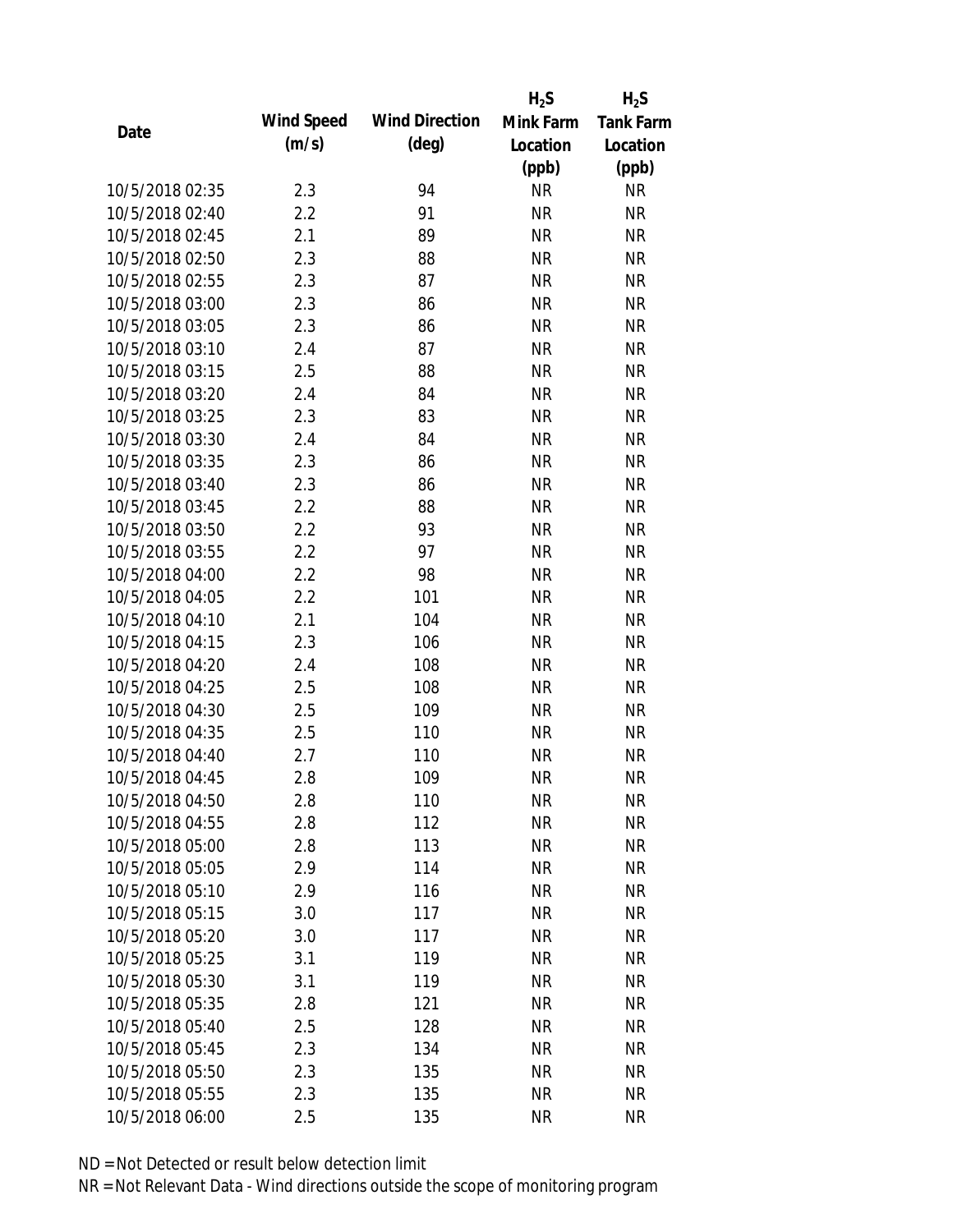|                 |            |                       | $H_2S$    | $H_2S$           |
|-----------------|------------|-----------------------|-----------|------------------|
|                 | Wind Speed | <b>Wind Direction</b> | Mink Farm | <b>Tank Farm</b> |
| Date            | (m/s)      | $(\text{deg})$        | Location  | Location         |
|                 |            |                       | (ppb)     | (ppb)            |
| 10/5/2018 06:05 | 2.9        | 130                   | <b>NR</b> | <b>NR</b>        |
| 10/5/2018 06:10 | 3.1        | 123                   | <b>NR</b> | <b>NR</b>        |
| 10/5/2018 06:15 | 3.4        | 120                   | <b>NR</b> | <b>NR</b>        |
| 10/5/2018 06:20 | 3.5        | 121                   | <b>NR</b> | <b>NR</b>        |
| 10/5/2018 06:25 | 3.6        | 120                   | <b>NR</b> | <b>NR</b>        |
| 10/5/2018 06:30 | 3.5        | 121                   | <b>NR</b> | <b>NR</b>        |
| 10/5/2018 06:35 | 3.5        | 123                   | <b>NR</b> | <b>NR</b>        |
| 10/5/2018 06:40 | 3.5        | 125                   | <b>NR</b> | <b>NR</b>        |
| 10/5/2018 06:45 | 3.3        | 126                   | <b>NR</b> | <b>NR</b>        |
| 10/5/2018 06:50 | 3.2        | 127                   | <b>NR</b> | <b>NR</b>        |
| 10/5/2018 06:55 | 3.0        | 128                   | <b>NR</b> | <b>NR</b>        |
| 10/5/2018 07:00 | 3.0        | 127                   | <b>NR</b> | <b>NR</b>        |
| 10/5/2018 07:05 | 3.1        | 125                   | <b>NR</b> | <b>NR</b>        |
| 10/5/2018 07:10 | 3.2        | 125                   | <b>NR</b> | <b>NR</b>        |
| 10/5/2018 07:15 | 3.4        | 125                   | <b>NR</b> | <b>NR</b>        |
| 10/5/2018 07:20 | 3.4        | 125                   | <b>NR</b> | <b>NR</b>        |
| 10/5/2018 07:25 | 3.6        | 125                   | <b>NR</b> | <b>NR</b>        |
| 10/5/2018 07:30 | 3.8        | 127                   | <b>NR</b> | <b>NR</b>        |
| 10/5/2018 07:35 | 3.9        | 130                   | <b>NR</b> | <b>NR</b>        |
| 10/5/2018 07:40 | 4.1        | 132                   | <b>NR</b> | <b>NR</b>        |
| 10/5/2018 07:45 | 4.2        | 134                   | <b>NR</b> | <b>NR</b>        |
| 10/5/2018 07:50 | 4.5        | 135                   | <b>NR</b> | <b>NR</b>        |
| 10/5/2018 07:55 | 4.6        | 135                   | <b>NR</b> | <b>NR</b>        |
| 10/5/2018 08:00 | 4.4        | 137                   | <b>NR</b> | <b>NR</b>        |
| 10/5/2018 08:05 | 4.1        | 138                   | <b>NR</b> | <b>NR</b>        |
| 10/5/2018 08:10 | 4.0        | 136                   | <b>NR</b> | <b>NR</b>        |
| 10/5/2018 08:15 | 3.9        | 136                   | <b>NR</b> | <b>NR</b>        |
| 10/5/2018 08:20 | 3.8        | 136                   | <b>NR</b> | <b>NR</b>        |
| 10/5/2018 08:25 | 3.5        | 138                   | <b>NR</b> | <b>NR</b>        |
| 10/5/2018 08:30 | 3.5        | 137                   | <b>NR</b> | <b>NR</b>        |
| 10/5/2018 08:35 | 3.5        | 139                   | <b>NR</b> | <b>NR</b>        |
| 10/5/2018 08:40 | 3.3        | 143                   | <b>NR</b> | <b>NR</b>        |
| 10/5/2018 08:45 | 3.0        | 143                   | <b>NR</b> | <b>NR</b>        |
| 10/5/2018 08:50 | 2.9        | 144                   | <b>NR</b> | <b>NR</b>        |
| 10/5/2018 08:55 | 3.2        | 143                   | <b>NR</b> | <b>NR</b>        |
| 10/5/2018 09:00 | 3.6        | 144                   | <b>NR</b> | <b>NR</b>        |
| 10/5/2018 09:05 | 3.9        | 142                   | <b>NR</b> | <b>NR</b>        |
| 10/5/2018 09:10 | 3.9        | 141                   | <b>NR</b> | <b>NR</b>        |
| 10/5/2018 09:15 | 3.9        | 149                   | <b>NR</b> | NR               |
| 10/5/2018 09:20 | 3.8        | 159                   | NR        | NR               |
| 10/5/2018 09:25 | 3.6        | 162                   | <b>NR</b> | <b>NR</b>        |
| 10/5/2018 09:30 | 3.4        | 164                   | <b>NR</b> | <b>NR</b>        |
|                 |            |                       |           |                  |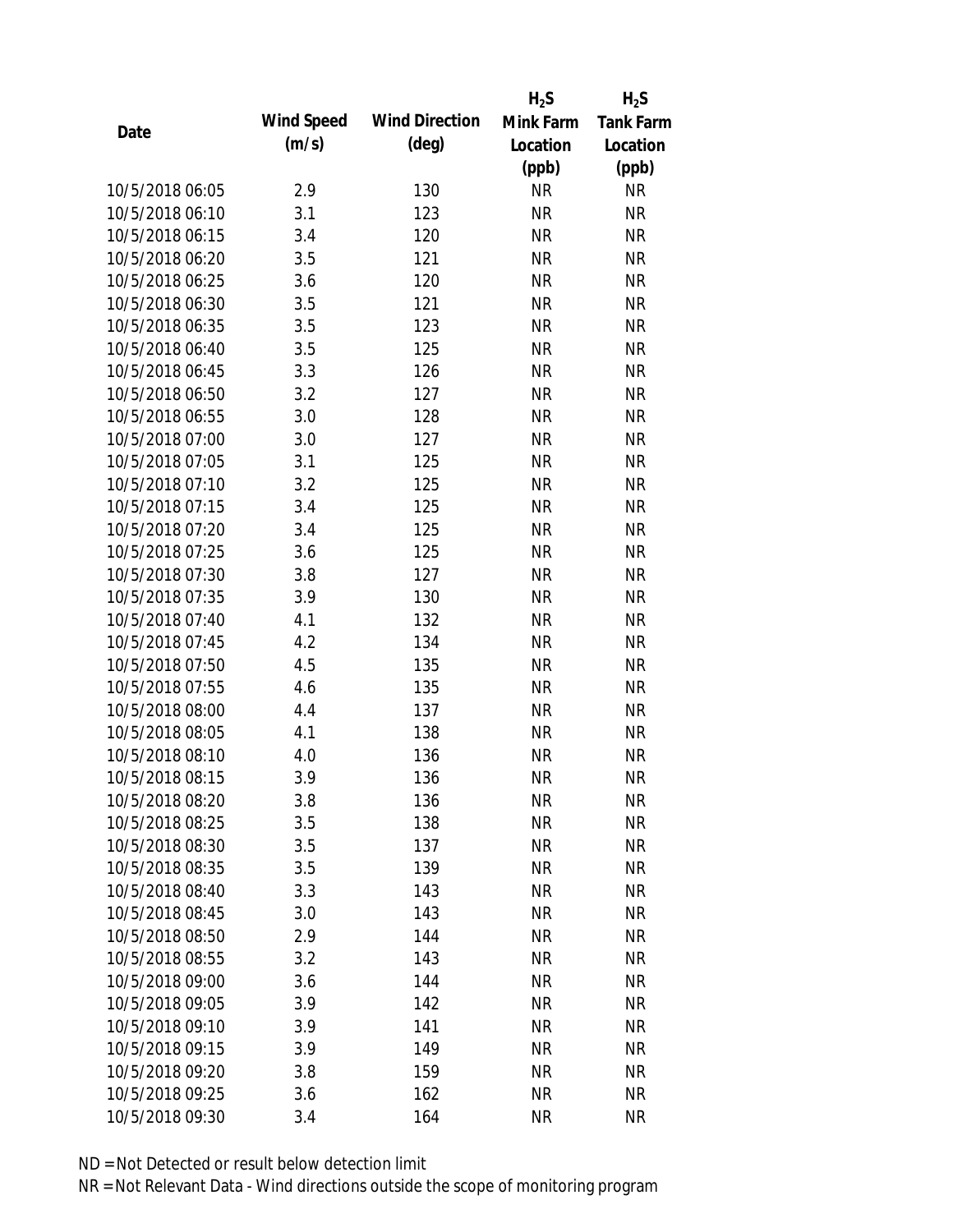|                 |            |                       | $H_2S$    | $H_2S$           |
|-----------------|------------|-----------------------|-----------|------------------|
| Date            | Wind Speed | <b>Wind Direction</b> | Mink Farm | <b>Tank Farm</b> |
|                 | (m/s)      | $(\text{deg})$        | Location  | Location         |
|                 |            |                       | (ppb)     | (ppb)            |
| 10/5/2018 09:35 | 3.2        | 169                   | <b>NR</b> | NR               |
| 10/5/2018 09:40 | 3.0        | 171                   | <b>NR</b> | 1                |
| 10/5/2018 09:45 | 3.1        | 166                   | <b>NR</b> | <b>NR</b>        |
| 10/5/2018 09:50 | 3.0        | 159                   | <b>NR</b> | <b>NR</b>        |
| 10/5/2018 09:55 | 2.7        | 157                   | <b>NR</b> | <b>NR</b>        |
| 10/5/2018 10:00 | 2.5        | 155                   | <b>NR</b> | <b>NR</b>        |
| 10/5/2018 10:05 | 2.5        | 151                   | <b>NR</b> | <b>NR</b>        |
| 10/5/2018 10:10 | 2.4        | 148                   | <b>NR</b> | <b>NR</b>        |
| 10/5/2018 10:15 | 2.4        | 147                   | <b>NR</b> | <b>NR</b>        |
| 10/5/2018 10:20 | 2.4        | 150                   | <b>NR</b> | <b>NR</b>        |
| 10/5/2018 10:25 | 2.5        | 153                   | <b>NR</b> | <b>NR</b>        |
| 10/5/2018 10:30 | 2.4        | 155                   | <b>NR</b> | <b>NR</b>        |
| 10/5/2018 10:35 | 2.5        | 158                   | <b>NR</b> | <b>NR</b>        |
| 10/5/2018 10:40 | 2.7        | 163                   | <b>NR</b> | <b>NR</b>        |
| 10/5/2018 10:45 | 2.8        | 163                   | <b>NR</b> | <b>NR</b>        |
| 10/5/2018 10:50 | 3.0        | 164                   | <b>NR</b> | <b>NR</b>        |
| 10/5/2018 10:55 | 3.2        | 165                   | <b>NR</b> | <b>NR</b>        |
| 10/5/2018 11:00 | 3.4        | 165                   | <b>NR</b> | <b>NR</b>        |
| 10/5/2018 11:05 | 3.5        | 164                   | <b>NR</b> | <b>NR</b>        |
| 10/5/2018 11:10 | 3.6        | 162                   | <b>NR</b> | <b>NR</b>        |
| 10/5/2018 11:15 | 3.6        | 162                   | <b>NR</b> | <b>NR</b>        |
| 10/5/2018 11:20 | 3.5        | 159                   | <b>NR</b> | <b>NR</b>        |
| 10/5/2018 11:25 | 3.5        | 156                   | <b>NR</b> | <b>NR</b>        |
| 10/5/2018 11:30 | 3.5        | 154                   | <b>NR</b> | <b>NR</b>        |
| 10/5/2018 11:35 | 3.5        | 155                   | <b>NR</b> | <b>NR</b>        |
| 10/5/2018 11:40 | 3.4        | 155                   | <b>NR</b> | <b>NR</b>        |
| 10/5/2018 11:45 | 3.5        | 156                   | <b>NR</b> | <b>NR</b>        |
| 10/5/2018 11:50 | 3.5        | 159                   | <b>NR</b> | <b>NR</b>        |
| 10/5/2018 11:55 | 3.4        | 160                   | <b>NR</b> | <b>NR</b>        |
| 10/5/2018 12:00 | 3.4        | 161                   | <b>NR</b> | NR               |
| 10/5/2018 12:05 | 3.2        | 161                   | <b>NR</b> | <b>NR</b>        |
| 10/5/2018 12:10 | 3.2        | 162                   | <b>NR</b> | NR               |
| 10/5/2018 12:15 | 3.1        | 164                   | <b>NR</b> | NR               |
| 10/5/2018 12:20 | 3.2        | 164                   | <b>NR</b> | NR               |
| 10/5/2018 12:25 | 3.3        | 166                   | <b>NR</b> | NR               |
| 10/5/2018 12:30 | 3.4        | 167                   | <b>NR</b> | <b>NR</b>        |
| 10/5/2018 12:35 | 3.4        | 170                   | <b>NR</b> | 1                |
| 10/5/2018 12:40 | 3.5        | 171                   | NR        | 1                |
| 10/5/2018 12:45 | 3.4        | 171                   | <b>NR</b> | 2                |
| 10/5/2018 12:50 | 3.3        | 172                   | <b>NR</b> | 1                |
| 10/5/2018 12:55 | 3.2        | 176                   | <b>NR</b> | 1                |
| 10/5/2018 13:00 | 3.0        | 180                   | <b>NR</b> | 1                |
|                 |            |                       |           |                  |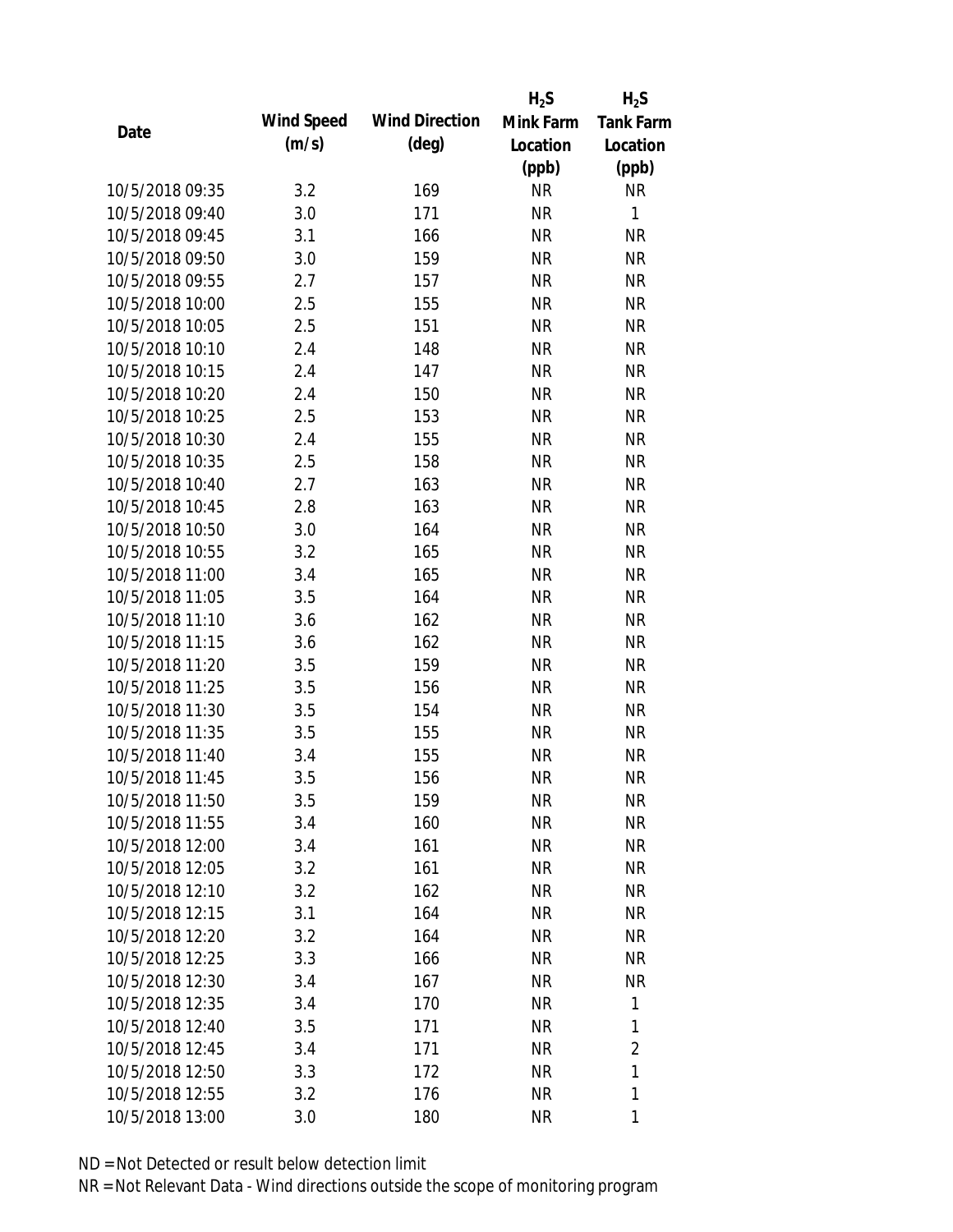|                 |            |                       | $H_2S$    | $H_2S$           |
|-----------------|------------|-----------------------|-----------|------------------|
|                 | Wind Speed | <b>Wind Direction</b> | Mink Farm | <b>Tank Farm</b> |
| Date            | (m/s)      | $(\text{deg})$        | Location  | Location         |
|                 |            |                       | (ppb)     | (ppb)            |
| 10/5/2018 13:05 | 2.8        | 182                   | <b>NR</b> | 1                |
| 10/5/2018 13:10 | 2.7        | 183                   | <b>NR</b> | 1                |
| 10/5/2018 13:15 | 2.5        | 189                   | <b>NR</b> | 1                |
| 10/5/2018 13:20 | 2.3        | 189                   | <b>NR</b> | 1                |
| 10/5/2018 13:25 | 2.2        | 190                   | <b>NR</b> | 1                |
| 10/5/2018 13:30 | 2.1        | 188                   | <b>NR</b> | 1                |
| 10/5/2018 13:35 | 2.2        | 188                   | <b>NR</b> | 1                |
| 10/5/2018 13:40 | 2.2        | 188                   | <b>NR</b> | 1                |
| 10/5/2018 13:45 | 2.2        | 186                   | <b>NR</b> | 1                |
| 10/5/2018 13:50 | 2.3        | 188                   | <b>NR</b> | 1                |
| 10/5/2018 13:55 | 2.5        | 186                   | <b>NR</b> | $\overline{2}$   |
| 10/5/2018 14:00 | 2.6        | 186                   | <b>NR</b> | 1                |
| 10/5/2018 14:05 | 2.7        | 186                   | <b>NR</b> | 1                |
| 10/5/2018 14:10 | 2.8        | 186                   | <b>NR</b> | 1                |
| 10/5/2018 14:15 | 2.8        | 188                   | <b>NR</b> | 1                |
| 10/5/2018 14:20 | 2.8        | 189                   | <b>NR</b> | 1                |
| 10/5/2018 14:25 | 2.7        | 191                   | <b>NR</b> | 1                |
| 10/5/2018 14:30 | 2.7        | 195                   | <b>NR</b> | 1                |
| 10/5/2018 14:35 | 2.6        | 202                   | <b>NR</b> | 1                |
| 10/5/2018 14:40 | 2.5        | 209                   | <b>NR</b> | 1                |
| 10/5/2018 14:45 | 2.5        | 214                   | <b>NR</b> | 1                |
| 10/5/2018 14:50 | 2.5        | 217                   | <b>NR</b> | 1                |
| 10/5/2018 14:55 | 2.7        | 221                   | <b>NR</b> | $\overline{2}$   |
| 10/5/2018 15:00 | 2.7        | 221                   | <b>NR</b> | 2                |
| 10/5/2018 15:05 | 2.9        | 219                   | <b>NR</b> | $\overline{2}$   |
| 10/5/2018 15:10 | 3.3        | 216                   | <b>NR</b> | 1                |
| 10/5/2018 15:15 | 3.5        | 214                   | <b>NR</b> | 1                |
| 10/5/2018 15:20 | 3.5        | 215                   | <b>NR</b> | 1                |
| 10/5/2018 15:25 | 3.4        | 221                   | <b>NR</b> | 1                |
| 10/5/2018 15:30 | 3.2        | 229                   | <b>NR</b> | 2                |
| 10/5/2018 15:35 | 2.9        | 234                   | 1         | $\overline{2}$   |
| 10/5/2018 15:40 | 2.5        | 240                   | 1         | $\overline{2}$   |
| 10/5/2018 15:45 | 2.3        | 248                   | 1         | $\overline{2}$   |
| 10/5/2018 15:50 | 2.2        | 255                   | 1         | $\overline{2}$   |
| 10/5/2018 15:55 | $2.2\,$    | 258                   | 1         | $\overline{2}$   |
| 10/5/2018 16:00 | $2.2\,$    | 259                   | 1         | 1                |
| 10/5/2018 16:05 | 2.2        | 262                   | <b>ND</b> | 1                |
| 10/5/2018 16:10 | 2.4        | 266                   | 1         | 1                |
| 10/5/2018 16:15 | 2.4        | 265                   | 1         | 1                |
| 10/5/2018 16:20 | 2.3        | 262                   | 1         | 1                |
| 10/5/2018 16:25 | 2.2        | 257                   | 1         | 1                |
|                 |            |                       |           |                  |
| 10/5/2018 16:30 | 2.2        | 252                   | 1         | 1                |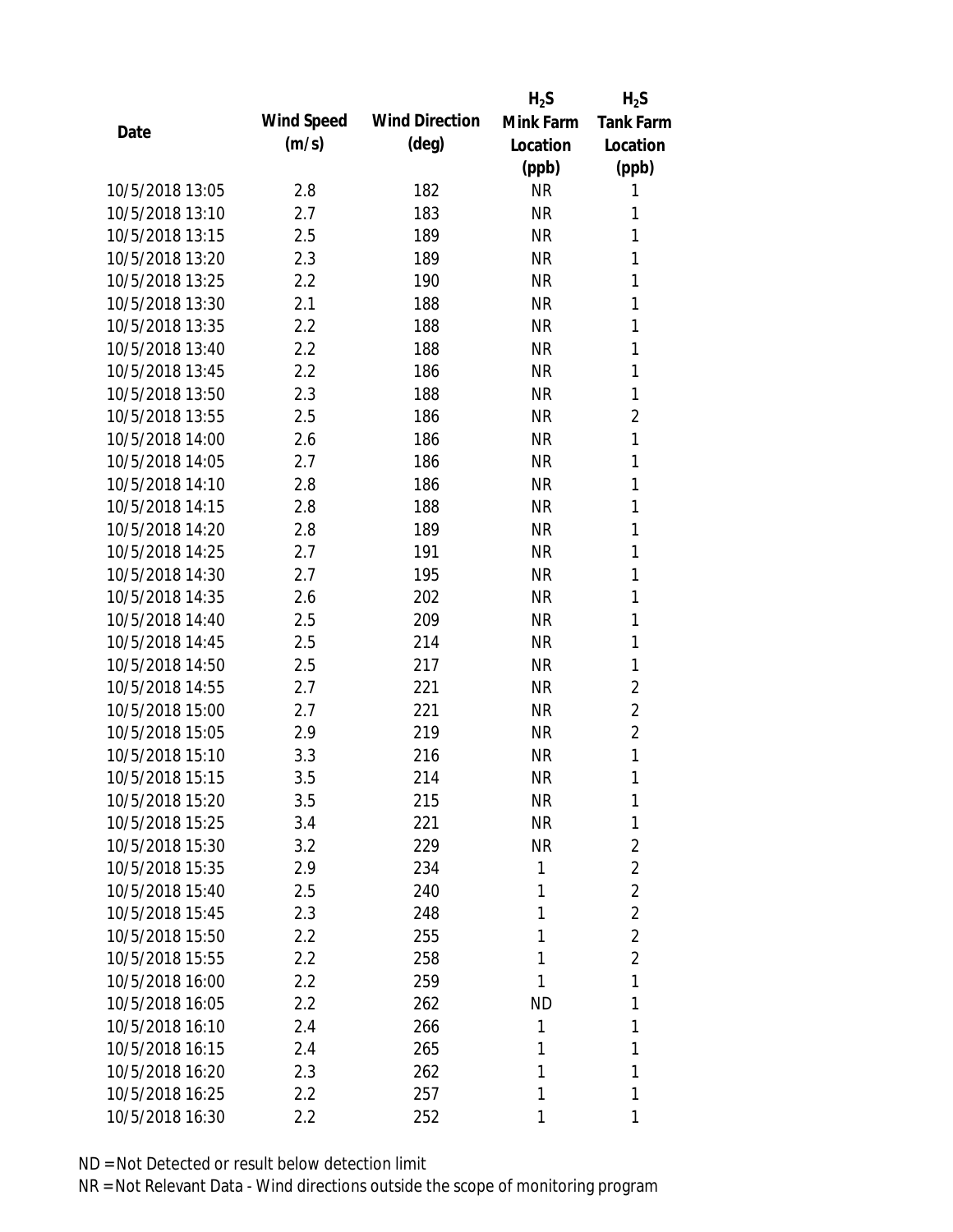|                 |            |                       | $H_2S$         | $H_2S$           |
|-----------------|------------|-----------------------|----------------|------------------|
| Date            | Wind Speed | <b>Wind Direction</b> | Mink Farm      | <b>Tank Farm</b> |
|                 | (m/s)      | $(\text{deg})$        | Location       | Location         |
|                 |            |                       | (ppb)          | (ppb)            |
| 10/5/2018 16:35 | 2.1        | 247                   | 1              | 1                |
| 10/5/2018 16:40 | 2.1        | 240                   | 1              | 1                |
| 10/5/2018 16:45 | 2.1        | 235                   | 1              | 1                |
| 10/5/2018 16:50 | 2.1        | 233                   | 1              | $\overline{2}$   |
| 10/5/2018 16:55 | 2.2        | 230                   | 1              | $\overline{2}$   |
| 10/5/2018 17:00 | 2.2        | 231                   | 1              | $\overline{2}$   |
| 10/5/2018 17:05 | 2.2        | 233                   | 1              | $\overline{2}$   |
| 10/5/2018 17:10 | 2.2        | 236                   | 1              | $\overline{2}$   |
| 10/5/2018 17:15 | 2.3        | 239                   | 1              | $\overline{2}$   |
| 10/5/2018 17:20 | 2.2        | 241                   | 1              | $\overline{2}$   |
| 10/5/2018 17:25 | 2.4        | 244                   | 1              | $\overline{2}$   |
| 10/5/2018 17:30 | 2.3        | 240                   | 1              | $\overline{2}$   |
| 10/5/2018 17:35 | 2.2        | 235                   | 1              | $\overline{2}$   |
| 10/5/2018 17:40 | 2.1        | 231                   | 1              | 1                |
| 10/5/2018 17:45 | 2.0        | 222                   | <b>NR</b>      | 1                |
| 10/5/2018 17:50 | 2.0        | 215                   | <b>NR</b>      | 1                |
| 10/5/2018 17:55 | 1.9        | 212                   | <b>NR</b>      | 1                |
| 10/5/2018 18:00 | 1.7        | 214                   | <b>NR</b>      | 1                |
| 10/5/2018 18:05 | 1.4        | 215                   | <b>NR</b>      | $\overline{2}$   |
| 10/5/2018 18:10 | 1.3        | 222                   | <b>NR</b>      | $\overline{2}$   |
| 10/5/2018 18:15 | 1.2        | 236                   | <b>ND</b>      | $\overline{2}$   |
| 10/5/2018 18:20 | 1.1        | 247                   | <b>ND</b>      | $\overline{2}$   |
| 10/5/2018 18:25 | 0.9        | 248                   | <b>ND</b>      | 1                |
| 10/5/2018 18:30 | 1.0        | 253                   | <b>ND</b>      | 1                |
| 10/5/2018 18:35 | 1.2        | 252                   | <b>ND</b>      | 1                |
| 10/5/2018 18:40 | 1.3        | 246                   | 1              | 1                |
| 10/5/2018 18:45 | 1.3        | 245                   | 1              | 1                |
| 10/5/2018 18:50 | 1.3        | 243                   | 1              | 1                |
| 10/5/2018 18:55 | 1.3        | 249                   | 1              | 1                |
| 10/5/2018 19:00 | 1.4        | 255                   | 1              | 1                |
| 10/5/2018 19:05 | 1.4        | 262                   | 1              | 1                |
| 10/5/2018 19:10 | 1.3        | 267                   | 1              | 1                |
| 10/5/2018 19:15 | 1.2        | 262                   | 1              | 1                |
| 10/5/2018 19:20 | 1.0        | 265                   | 1              | 1                |
| 10/5/2018 19:25 | 0.9        | 257                   | 1              | 1                |
| 10/5/2018 19:30 | 0.6        | 241                   | 1              | 1                |
| 10/5/2018 19:35 | 0.4        | 217                   | <b>NR</b>      | 1                |
| 10/5/2018 19:40 | 0.4        | 211                   | <b>NR</b>      | 1                |
| 10/5/2018 19:45 | 0.5        | 247                   | 1              | 1                |
| 10/5/2018 19:50 | 0.7        | 265                   | $\overline{2}$ | 1                |
| 10/5/2018 19:55 | 0.8        | 275                   | $\overline{2}$ | 1                |
| 10/5/2018 20:00 | 0.9        | 278                   | 2              | <b>NR</b>        |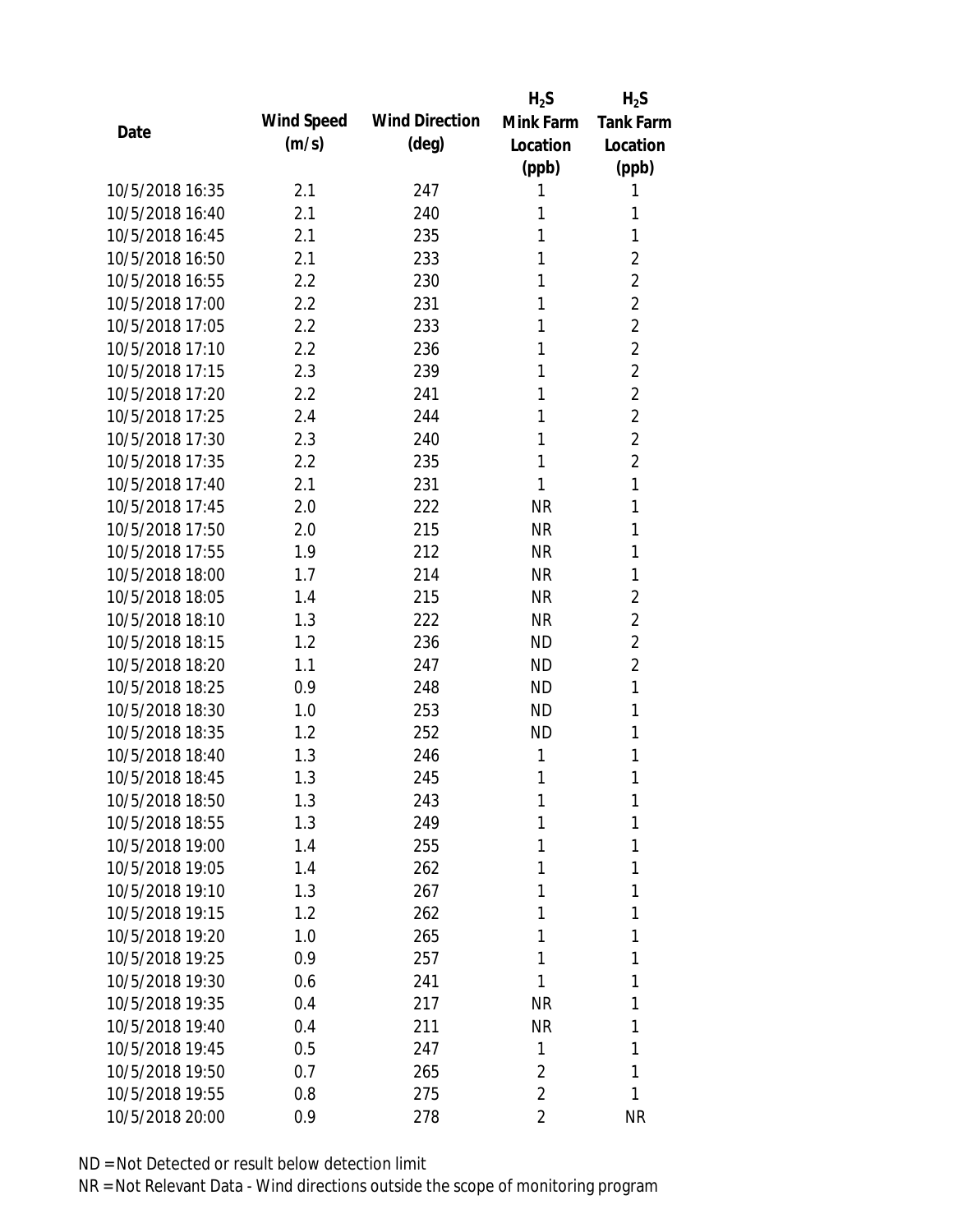|                 |            |                       | $H_2S$          | $H_2S$           |
|-----------------|------------|-----------------------|-----------------|------------------|
| Date            | Wind Speed | <b>Wind Direction</b> | Mink Farm       | <b>Tank Farm</b> |
|                 | (m/s)      | $(\text{deg})$        | Location        | Location         |
|                 |            |                       | (ppb)           | (ppb)            |
| 10/5/2018 20:05 | 1.0        | 279                   | 1               | <b>NR</b>        |
| 10/5/2018 20:10 | 1.1        | 274                   | 1               | 1                |
| 10/5/2018 20:15 | 0.9        | 265                   | 1               | 1                |
| 10/5/2018 20:20 | 0.8        | 267                   | 1               | 1                |
| 10/5/2018 20:25 | 1.0        | 285                   | 1               | <b>NR</b>        |
| 10/5/2018 20:30 | 1.0        | 304                   | <b>NR</b>       | <b>NR</b>        |
| 10/5/2018 20:35 | 1.1        | 319                   | <b>NR</b>       | <b>NR</b>        |
| 10/5/2018 20:40 | 1.0        | 341                   | 1               | <b>NR</b>        |
| 10/5/2018 20:45 | 1.0        | 346                   | 1               | <b>NR</b>        |
| 10/5/2018 20:50 | 0.9        | 345                   | 1               | <b>NR</b>        |
| 10/5/2018 20:55 | 0.6        | 353                   | 1               | <b>NR</b>        |
| 10/5/2018 21:00 | 0.4        | 3                     | 1               | <b>NR</b>        |
| 10/5/2018 21:05 | 0.3        | 17                    | 1               | <b>NR</b>        |
| 10/5/2018 21:10 | 0.3        | 28                    | 1               | <b>NR</b>        |
| 10/5/2018 21:15 | 0.5        | 42                    | <b>NR</b>       | <b>NR</b>        |
| 10/5/2018 21:20 | 0.5        | 49                    | <b>NR</b>       | <b>NR</b>        |
| 10/5/2018 21:25 | 0.8        | 16                    | <b>NR</b>       | <b>NR</b>        |
| 10/5/2018 21:30 | 1.0        | 5                     | <b>NR</b>       | <b>NR</b>        |
| 10/5/2018 21:35 | 1.3        | $\overline{2}$        | <b>NR</b>       | <b>NR</b>        |
| 10/5/2018 21:40 | 1.5        | 350                   | $\overline{2}$  | <b>NR</b>        |
| 10/5/2018 21:45 | 1.6        | 341                   | 1               | <b>NR</b>        |
| 10/5/2018 21:50 | 1.9        | 342                   | 1               | <b>NR</b>        |
| 10/5/2018 21:55 | 1.9        | 345                   | 1               | <b>NR</b>        |
| 10/5/2018 22:00 | 1.9        | 339                   | 1               | <b>NR</b>        |
| 10/5/2018 22:05 | 2.0        | 326                   | 1               | <b>NR</b>        |
| 10/5/2018 22:10 | 2.1        | 313                   | <b>NR</b>       | <b>NR</b>        |
| 10/5/2018 22:15 | 2.1        | 300                   | 1               | <b>NR</b>        |
| 10/5/2018 22:20 | $2.2\,$    | 281                   | 1               | <b>NR</b>        |
| 10/5/2018 22:25 | 2.5        | 262                   | <b>NR</b>       | <b>NR</b>        |
| 10/5/2018 22:30 | 2.6        | 238                   | <b>NR</b>       | NR               |
| 10/5/2018 22:35 | 2.7        | 215                   | <b>NR</b>       | <b>NR</b>        |
| 10/5/2018 22:40 | 2.6        | 193                   | <b>NR</b>       | NR               |
| 10/5/2018 22:45 | 2.6        | 176                   | <b>NR</b>       | 2                |
| 10/5/2018 22:50 | 2.7        | 172                   | <b>NR</b>       | 1                |
| 10/5/2018 22:55 | 2.6        | 173                   | <b>NR</b>       | 1                |
| 10/5/2018 23:00 | 2.4        | 177                   | <b>NR</b>       | $\overline{2}$   |
| 10/5/2018 23:05 | 2.2        | 190                   | <b>NR</b>       | <b>NR</b>        |
| 10/5/2018 23:10 |            |                       |                 | <b>NR</b>        |
| 10/5/2018 23:15 | 2.5        | 203                   | NR<br><b>NR</b> | 1                |
| 10/5/2018 23:20 | 2.6<br>2.6 | 210                   | <b>NR</b>       | 1                |
|                 |            | 209                   |                 | 1                |
| 10/5/2018 23:25 | 2.5        | 212                   | <b>NR</b>       |                  |
| 10/5/2018 23:30 | 2.6        | 213                   | <b>NR</b>       | 1                |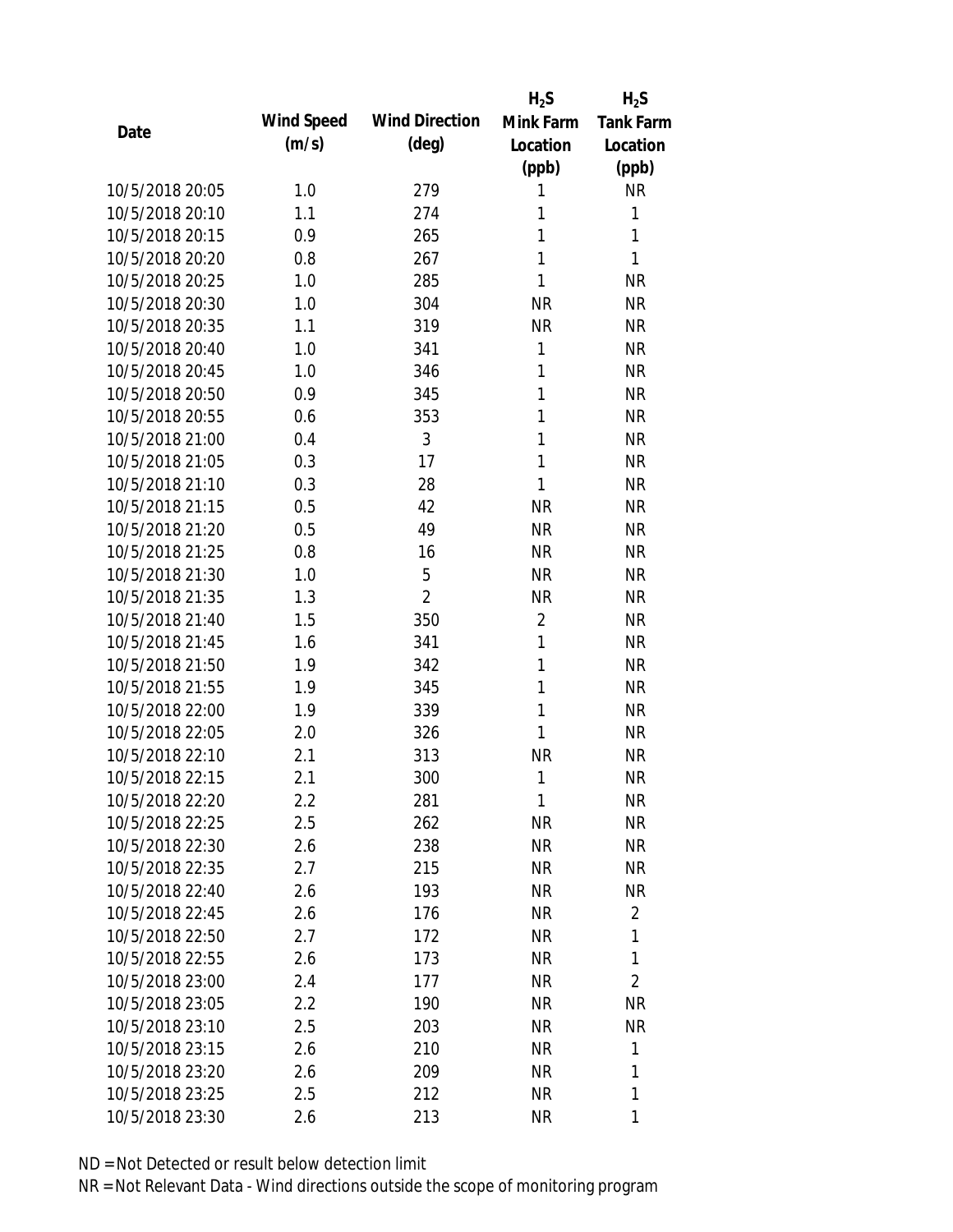|                 |            |                       | $H_2S$    | $H_2S$           |
|-----------------|------------|-----------------------|-----------|------------------|
|                 | Wind Speed | <b>Wind Direction</b> | Mink Farm | <b>Tank Farm</b> |
| Date            | (m/s)      | $(\text{deg})$        | Location  | Location         |
|                 |            |                       | (ppb)     | (ppb)            |
| 10/5/2018 23:35 | 2.9        | 195                   | <b>NR</b> | 1                |
| 10/5/2018 23:40 | 2.7        | 178                   | <b>NR</b> | <b>NR</b>        |
| 10/5/2018 23:45 | 2.5        | 165                   | <b>NR</b> | <b>NR</b>        |
| 10/5/2018 23:50 | 2.3        | 155                   | <b>NR</b> | <b>NR</b>        |
| 10/5/2018 23:55 | 2.3        | 143                   | <b>NR</b> | <b>NR</b>        |
| 10/5/2018 24:00 | 2.4        | 135                   | <b>NR</b> | <b>NR</b>        |
| 10/6/2018 00:05 | 2.2        | 132                   | <b>NR</b> | <b>NR</b>        |
| 10/6/2018 00:10 | 2.5        | 135                   | <b>NR</b> | <b>NR</b>        |
| 10/6/2018 00:15 | 2.6        | 136                   | <b>NR</b> | <b>NR</b>        |
| 10/6/2018 00:20 | 2.8        | 138                   | <b>NR</b> | <b>NR</b>        |
| 10/6/2018 00:25 | 2.9        | 139                   | <b>NR</b> | <b>NR</b>        |
| 10/6/2018 00:30 | 2.7        | 136                   | <b>NR</b> | <b>NR</b>        |
| 10/6/2018 00:35 | 2.8        | 137                   | <b>NR</b> | <b>NR</b>        |
| 10/6/2018 00:40 | 2.6        | 134                   | <b>NR</b> | <b>NR</b>        |
| 10/6/2018 00:45 | 2.4        | 132                   | <b>NR</b> | <b>NR</b>        |
| 10/6/2018 00:50 | 2.1        | 126                   | <b>NR</b> | <b>NR</b>        |
| 10/6/2018 00:55 | 1.7        | 126                   | <b>NR</b> | <b>NR</b>        |
| 10/6/2018 01:00 | 1.6        | 135                   | <b>NR</b> | <b>NR</b>        |
| 10/6/2018 01:05 | 1.4        | 145                   | <b>NR</b> | <b>NR</b>        |
| 10/6/2018 01:10 | 1.1        | 168                   | <b>NR</b> | <b>NR</b>        |
| 10/6/2018 01:15 | 0.9        | 187                   | <b>NR</b> | <b>NR</b>        |
| 10/6/2018 01:20 | 0.8        | 178                   | <b>NR</b> | <b>NR</b>        |
| 10/6/2018 01:25 | 1.0        | 171                   | <b>NR</b> | <b>NR</b>        |
| 10/6/2018 01:30 | 1.0        | 177                   | <b>NR</b> | <b>NR</b>        |
| 10/6/2018 01:35 | 1.1        | 197                   | <b>NR</b> | <b>NR</b>        |
| 10/6/2018 01:40 | 1.2        | 177                   | <b>NR</b> | <b>NR</b>        |
| 10/6/2018 01:45 | 1.4        | 184                   | <b>NR</b> | <b>NR</b>        |
| 10/6/2018 01:50 | 1.5        | 190                   | <b>NR</b> | <b>NR</b>        |
| 10/6/2018 01:55 | 1.4        | 198                   | <b>NR</b> | <b>NR</b>        |
| 10/6/2018 02:00 | 1.6        | 183                   | <b>NR</b> | <b>NR</b>        |
| 10/6/2018 02:05 | 1.8        | 166                   | <b>NR</b> | <b>NR</b>        |
| 10/6/2018 02:10 | 2.0        | 166                   | <b>NR</b> | NR               |
| 10/6/2018 02:15 | 2.2        | 155                   | <b>NR</b> | <b>NR</b>        |
| 10/6/2018 02:20 | 2.5        | 147                   | <b>NR</b> | <b>NR</b>        |
| 10/6/2018 02:25 | 2.7        | 147                   | <b>NR</b> | <b>NR</b>        |
| 10/6/2018 02:30 | 2.7        | 149                   | <b>NR</b> | <b>NR</b>        |
| 10/6/2018 02:35 | 2.7        | 159                   | <b>NR</b> | <b>NR</b>        |
| 10/6/2018 02:40 | 2.7        | 157                   | <b>NR</b> | <b>NR</b>        |
| 10/6/2018 02:45 | 2.7        | 160                   | <b>NR</b> | NR               |
| 10/6/2018 02:50 | 2.6        | 159                   | <b>NR</b> | NR               |
| 10/6/2018 02:55 | 2.8        | 157                   | <b>NR</b> | <b>NR</b>        |
|                 | 2.8        |                       | <b>NR</b> | <b>NR</b>        |
| 10/6/2018 03:00 |            | 158                   |           |                  |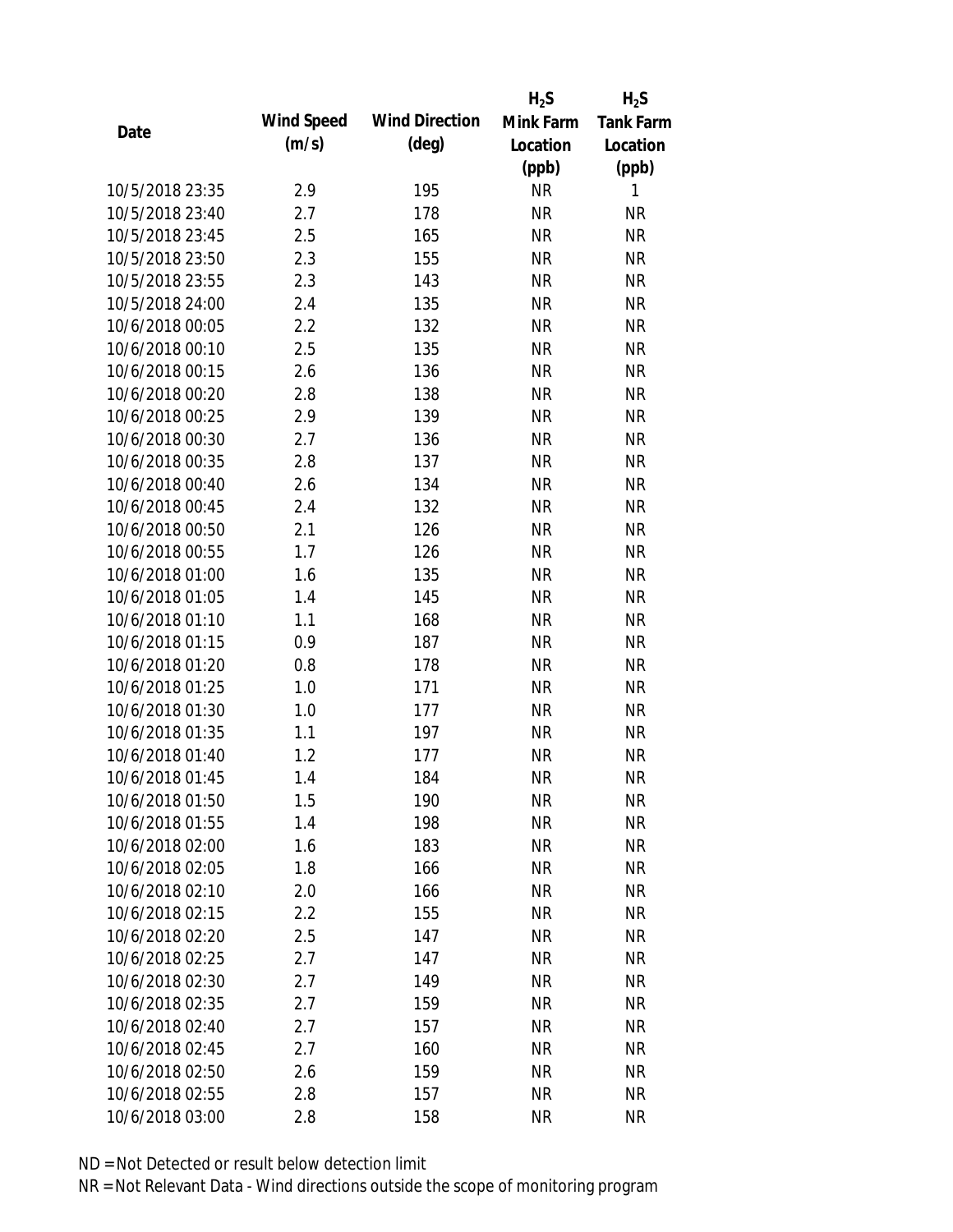|                 |            |                       | $H_2S$    | $H_2S$           |
|-----------------|------------|-----------------------|-----------|------------------|
|                 | Wind Speed | <b>Wind Direction</b> | Mink Farm | <b>Tank Farm</b> |
| Date            | (m/s)      | $(\text{deg})$        | Location  | Location         |
|                 |            |                       | (ppb)     | (ppb)            |
| 10/6/2018 03:05 | 2.9        | 153                   | <b>NR</b> | <b>NR</b>        |
| 10/6/2018 03:10 | 3.0        | 153                   | <b>NR</b> | <b>NR</b>        |
| 10/6/2018 03:15 | 3.0        | 148                   | <b>NR</b> | <b>NR</b>        |
| 10/6/2018 03:20 | 3.1        | 147                   | <b>NR</b> | <b>NR</b>        |
| 10/6/2018 03:25 | 3.1        | 147                   | <b>NR</b> | <b>NR</b>        |
| 10/6/2018 03:30 | 3.2        | 145                   | <b>NR</b> | <b>NR</b>        |
| 10/6/2018 03:35 | 3.1        | 143                   | <b>NR</b> | <b>NR</b>        |
| 10/6/2018 03:40 | 3.0        | 141                   | <b>NR</b> | <b>NR</b>        |
| 10/6/2018 03:45 | 3.0        | 139                   | <b>NR</b> | <b>NR</b>        |
| 10/6/2018 03:50 | 2.8        | 140                   | <b>NR</b> | <b>NR</b>        |
| 10/6/2018 03:55 | 2.7        | 140                   | <b>NR</b> | <b>NR</b>        |
| 10/6/2018 04:00 | 2.6        | 141                   | <b>NR</b> | <b>NR</b>        |
| 10/6/2018 04:05 | 2.7        | 142                   | <b>NR</b> | <b>NR</b>        |
| 10/6/2018 04:10 | 2.8        | 145                   | <b>NR</b> | <b>NR</b>        |
| 10/6/2018 04:15 | 3.2        | 149                   | <b>NR</b> | <b>NR</b>        |
| 10/6/2018 04:20 | 3.6        | 151                   | <b>NR</b> | <b>NR</b>        |
| 10/6/2018 04:25 | 3.8        | 154                   | <b>NR</b> | <b>NR</b>        |
| 10/6/2018 04:30 | 4.1        | 156                   | <b>NR</b> | <b>NR</b>        |
| 10/6/2018 04:35 | 4.2        | 157                   | <b>NR</b> | <b>NR</b>        |
| 10/6/2018 04:40 | 4.4        | 158                   | <b>NR</b> | <b>NR</b>        |
| 10/6/2018 04:45 | 4.5        | 159                   | <b>NR</b> | <b>NR</b>        |
| 10/6/2018 04:50 | 4.5        | 158                   | <b>NR</b> | <b>NR</b>        |
| 10/6/2018 04:55 | 4.7        | 158                   | <b>NR</b> | <b>NR</b>        |
| 10/6/2018 05:00 | 4.8        | 158                   | <b>NR</b> | <b>NR</b>        |
| 10/6/2018 05:05 | 4.9        | 160                   | <b>NR</b> | <b>NR</b>        |
| 10/6/2018 05:10 | 4.9        | 162                   | <b>NR</b> | <b>NR</b>        |
| 10/6/2018 05:15 | 4.9        | 163                   | <b>NR</b> | <b>NR</b>        |
| 10/6/2018 05:20 | 5.0        | 166                   | <b>NR</b> | <b>NR</b>        |
| 10/6/2018 05:25 | 4.7        | 171                   | <b>NR</b> | 1                |
| 10/6/2018 05:30 | 4.4        | 178                   | NR        | 1                |
| 10/6/2018 05:35 | 4.0        | 186                   | NR        | 1                |
| 10/6/2018 05:40 | 3.7        | 192                   | <b>NR</b> | 1                |
| 10/6/2018 05:45 | 3.2        | 199                   | <b>NR</b> | 1                |
| 10/6/2018 05:50 | 2.7        | 214                   | <b>NR</b> | 1                |
| 10/6/2018 05:55 | 2.6        | 217                   | <b>NR</b> | 1                |
| 10/6/2018 06:00 | 2.7        | 216                   | NR        | 1                |
| 10/6/2018 06:05 | 2.8        | 218                   | <b>NR</b> | ND               |
| 10/6/2018 06:10 | 3.0        | 227                   | <b>NR</b> | <b>ND</b>        |
| 10/6/2018 06:15 | 3.1        | 238                   | 1         | <b>ND</b>        |
| 10/6/2018 06:20 | 3.2        | 236                   | 1         | 1                |
| 10/6/2018 06:25 |            |                       | 1         | 1                |
|                 | 3.1        | 236                   |           |                  |
| 10/6/2018 06:30 | 3.1        | 241                   | 1         | 1                |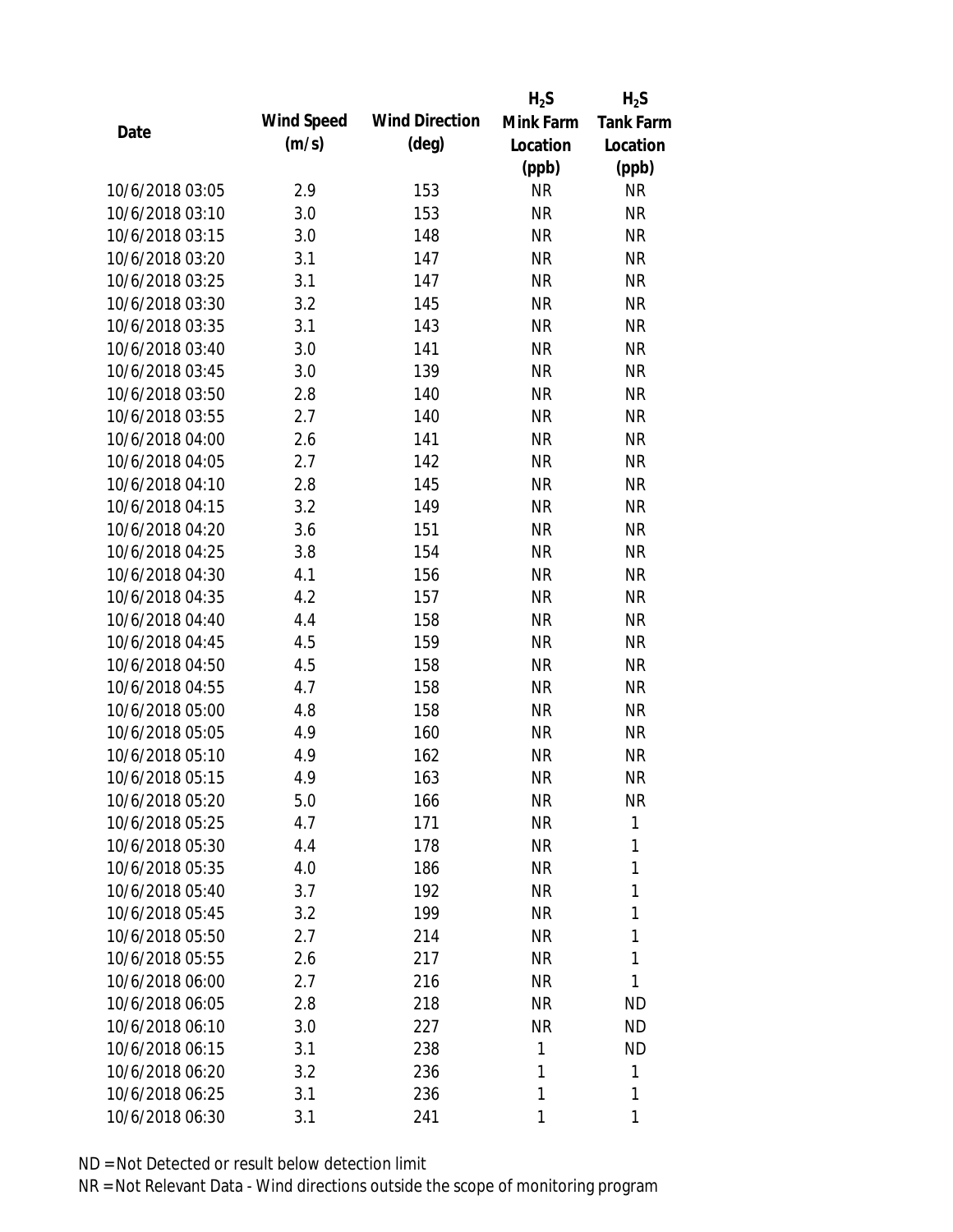|                 |            |                       | $H_2S$    | $H_2S$           |
|-----------------|------------|-----------------------|-----------|------------------|
| Date            | Wind Speed | <b>Wind Direction</b> | Mink Farm | <b>Tank Farm</b> |
|                 | (m/s)      | $(\text{deg})$        | Location  | Location         |
|                 |            |                       | (ppb)     | (ppb)            |
| 10/6/2018 06:35 | 3.1        | 239                   | 1         | 1                |
| 10/6/2018 06:40 | 3.2        | 228                   | <b>NR</b> | 1                |
| 10/6/2018 06:45 | 3.3        | 218                   | <b>NR</b> | 1                |
| 10/6/2018 06:50 | 3.6        | 213                   | <b>NR</b> | 1                |
| 10/6/2018 06:55 | 4.0        | 213                   | <b>NR</b> | 1                |
| 10/6/2018 07:00 | 4.1        | 210                   | <b>NR</b> | 1                |
| 10/6/2018 07:05 | 4.0        | 209                   | <b>NR</b> | 1                |
| 10/6/2018 07:10 | 3.8        | 213                   | <b>NR</b> | 1                |
| 10/6/2018 07:15 | 3.7        | 214                   | <b>NR</b> | 1                |
| 10/6/2018 07:20 | 3.4        | 213                   | <b>NR</b> | 1                |
| 10/6/2018 07:25 | 3.1        | 212                   | <b>NR</b> | 1                |
| 10/6/2018 07:30 | 3.0        | 214                   | <b>NR</b> | 1                |
| 10/6/2018 07:35 | 3.0        | 215                   | <b>NR</b> | 1                |
| 10/6/2018 07:40 | 3.0        | 215                   | <b>NR</b> | 1                |
| 10/6/2018 07:45 | 3.0        | 215                   | <b>NR</b> | 1                |
| 10/6/2018 07:50 | 3.0        | 214                   | <b>NR</b> | 1                |
| 10/6/2018 07:55 | 2.9        | 215                   | <b>NR</b> | 1                |
| 10/6/2018 08:00 | 2.7        | 217                   | <b>NR</b> | 1                |
| 10/6/2018 08:05 | 2.5        | 217                   | <b>NR</b> | 1                |
| 10/6/2018 08:10 | 2.5        | 218                   | <b>NR</b> | 1                |
| 10/6/2018 08:15 | 2.4        | 221                   | <b>NR</b> | 1                |
| 10/6/2018 08:20 | 2.6        | 226                   | <b>NR</b> | 1                |
| 10/6/2018 08:25 | 2.6        | 229                   | <b>NR</b> | 2                |
| 10/6/2018 08:30 | 2.9        | 232                   | <b>ND</b> | $\overline{2}$   |
| 10/6/2018 08:35 | 3.1        | 237                   | <b>ND</b> | $\overline{2}$   |
| 10/6/2018 08:40 | 3.2        | 243                   | 1         | 3                |
| 10/6/2018 08:45 | 3.3        | 246                   | 1         | 3                |
| 10/6/2018 08:50 | 3.2        | 250                   | 1         | 3                |
| 10/6/2018 08:55 | 3.2        | 252                   | 1         | 3                |
| 10/6/2018 09:00 | 2.9        | 254                   | 1         | $\overline{2}$   |
| 10/6/2018 09:05 | 2.7        | 258                   | 1         | $\overline{2}$   |
| 10/6/2018 09:10 | 2.6        | 259                   | 1         | $\overline{2}$   |
| 10/6/2018 09:15 | 2.5        | 262                   | 1         | 1                |
| 10/6/2018 09:20 | 2.4        | 267                   | 1         | 2                |
| 10/6/2018 09:25 | 2.3        | 273                   | 1         | 1                |
| 10/6/2018 09:30 | 2.3        | 275                   | 1         | $\overline{2}$   |
| 10/6/2018 09:35 | 2.2        | 274                   | 1         | $\overline{2}$   |
| 10/6/2018 09:40 | 2.1        | 275                   | 1         | 1                |
| 10/6/2018 09:45 | 2.1        | 273                   | 1         | 1                |
| 10/6/2018 09:50 | 2.1        | 270                   | 1         | 1                |
| 10/6/2018 09:55 | 2.0        | 267                   | 1         | 1                |
| 10/6/2018 10:00 | 1.9        | 265                   | 1         | 1                |
|                 |            |                       |           |                  |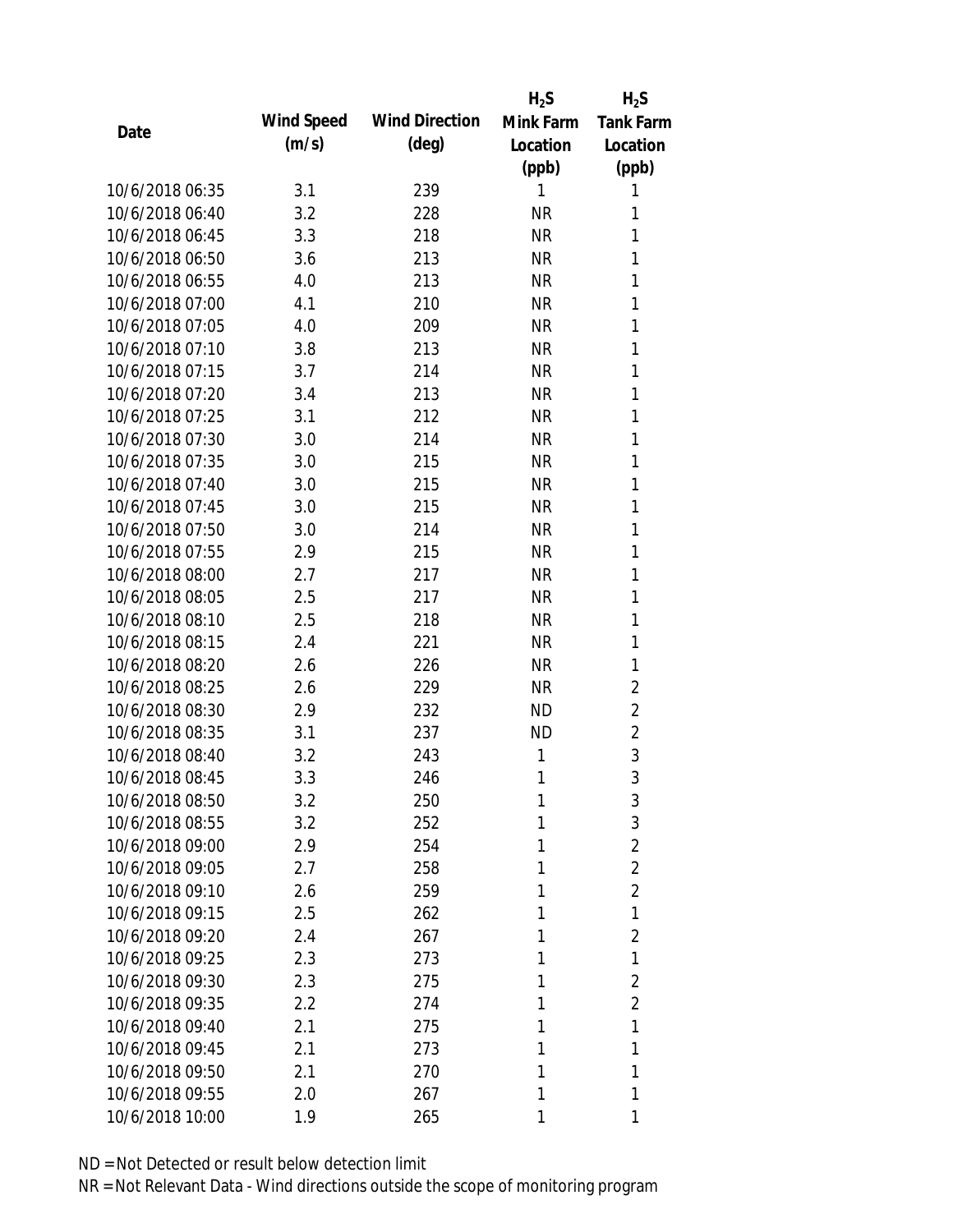|                 |            |                       | $H_2S$         | $H_2S$           |
|-----------------|------------|-----------------------|----------------|------------------|
| Date            | Wind Speed | <b>Wind Direction</b> | Mink Farm      | <b>Tank Farm</b> |
|                 | (m/s)      | $(\text{deg})$        | Location       | Location         |
|                 |            |                       | (ppb)          | (ppb)            |
| 10/6/2018 10:05 | 1.9        | 264                   | 1              | 1                |
| 10/6/2018 10:10 | 1.8        | 264                   | 1              | 1                |
| 10/6/2018 10:15 | 1.7        | 262                   | 1              | 1                |
| 10/6/2018 10:20 | 1.6        | 261                   | 1              | 1                |
| 10/6/2018 10:25 | 1.7        | 263                   | 1              | 1                |
| 10/6/2018 10:30 | 1.7        | 267                   | 1              | 1                |
| 10/6/2018 10:35 | 1.7        | 271                   | 1              | <b>ND</b>        |
| 10/6/2018 10:40 | 1.7        | 275                   | 1              | <b>ND</b>        |
| 10/6/2018 10:45 | 1.8        | 280                   | 1              | <b>NR</b>        |
| 10/6/2018 10:50 | 1.9        | 282                   | 1              | <b>NR</b>        |
| 10/6/2018 10:55 | 1.9        | 281                   | 1              | <b>NR</b>        |
| 10/6/2018 11:00 | 1.9        | 281                   | 1              | <b>NR</b>        |
| 10/6/2018 11:05 | 1.9        | 280                   | 1              | <b>NR</b>        |
| 10/6/2018 11:10 | 1.8        | 275                   | 1              | 1                |
| 10/6/2018 11:15 | 1.8        | 272                   | 1              | 1                |
| 10/6/2018 11:20 | 1.7        | 271                   | 1              | 1                |
| 10/6/2018 11:25 | 1.6        | 270                   | 1              | 1                |
| 10/6/2018 11:30 | 1.7        | 268                   | 1              | 1                |
| 10/6/2018 11:35 | 1.7        | 268                   | 1              | 1                |
| 10/6/2018 11:40 | 1.9        | 273                   | 1              | 1                |
| 10/6/2018 11:45 | 2.1        | 277                   | 1              | <b>NR</b>        |
| 10/6/2018 11:50 | 2.4        | 283                   | 1              | <b>NR</b>        |
| 10/6/2018 11:55 | 2.6        | 286                   | 1              | <b>NR</b>        |
| 10/6/2018 12:00 | 2.7        | 291                   | $\overline{2}$ | <b>NR</b>        |
| 10/6/2018 12:05 | 3.1        | 296                   | 1              | <b>NR</b>        |
| 10/6/2018 12:10 | 3.4        | 300                   | 1              | <b>NR</b>        |
| 10/6/2018 12:15 | 3.8        | 304                   | 1              | <b>NR</b>        |
| 10/6/2018 12:20 | 4.2        | 308                   | 1              | <b>NR</b>        |
| 10/6/2018 12:25 | 4.7        | 314                   | 1              | <b>NR</b>        |
| 10/6/2018 12:30 | 5.1        | 318                   | <b>ND</b>      | <b>NR</b>        |
| 10/6/2018 12:35 | 5.1        | 323                   | 1              | <b>NR</b>        |
| 10/6/2018 12:40 | 5.3        | 328                   | 1              | <b>NR</b>        |
| 10/6/2018 12:45 | 5.1        | 332                   | 1              | <b>NR</b>        |
| 10/6/2018 12:50 | 4.8        | 337                   | 1              | <b>NR</b>        |
| 10/6/2018 12:55 | 4.3        | 343                   | 1              | <b>NR</b>        |
| 10/6/2018 13:00 | 3.9        | 348                   | 1              | <b>NR</b>        |
| 10/6/2018 13:05 | 3.6        | 352                   | 1              | <b>NR</b>        |
| 10/6/2018 13:10 | 3.1        | 357                   | 1              | <b>NR</b>        |
| 10/6/2018 13:15 | 2.9        | 1                     | 1              | <b>NR</b>        |
| 10/6/2018 13:20 | 2.8        | 1                     | 1              | <b>NR</b>        |
| 10/6/2018 13:25 | 2.8        | 1                     | 1              | <b>NR</b>        |
| 10/6/2018 13:30 | 2.9        | 360                   | 1              | <b>NR</b>        |
|                 |            |                       |                |                  |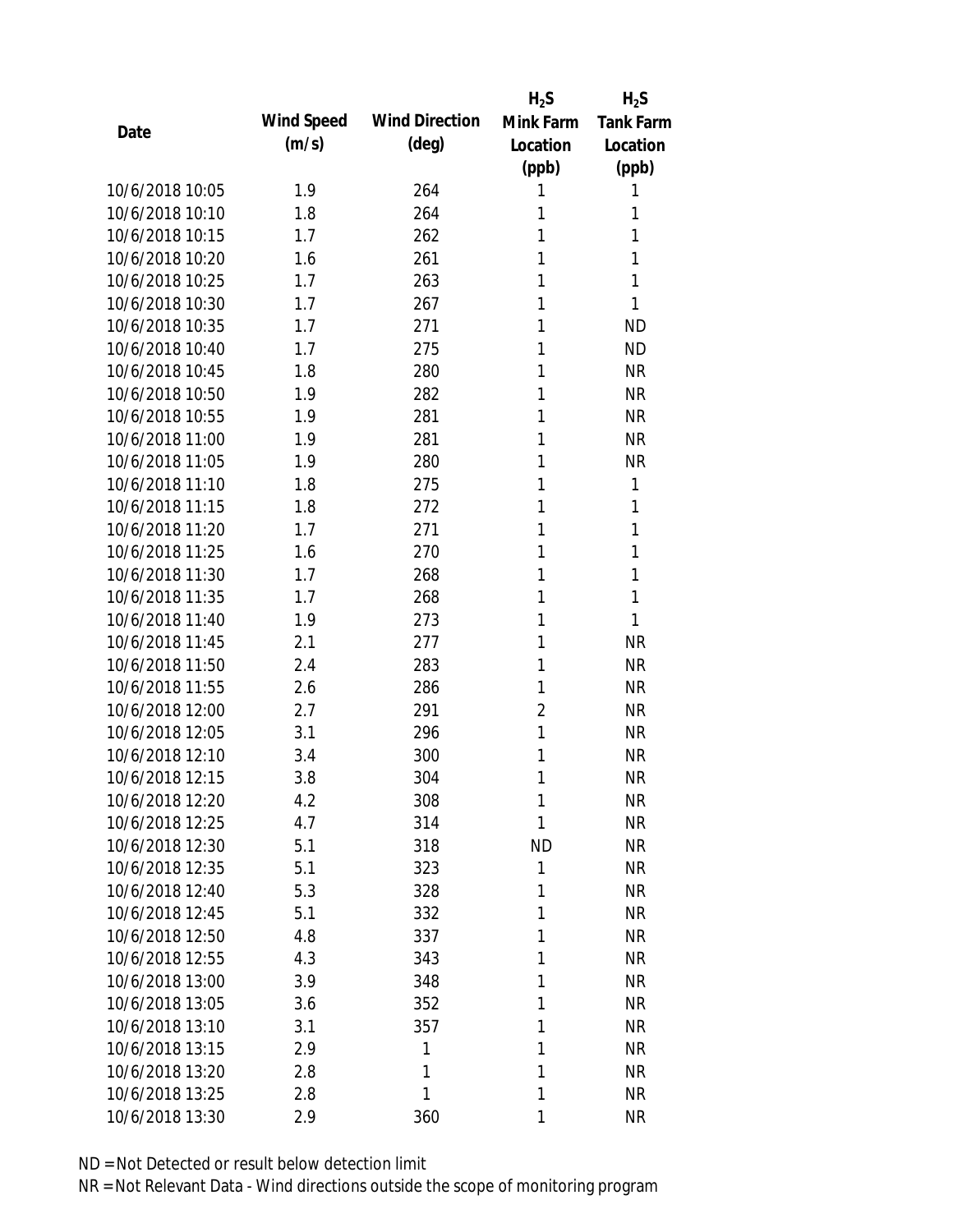|                 |            |                       | $H_2S$    | $H_2S$           |
|-----------------|------------|-----------------------|-----------|------------------|
| Date            | Wind Speed | <b>Wind Direction</b> | Mink Farm | <b>Tank Farm</b> |
|                 | (m/s)      | $(\text{deg})$        | Location  | Location         |
|                 |            |                       | (ppb)     | (ppb)            |
| 10/6/2018 13:35 | 3.0        | 1                     | 1         | <b>NR</b>        |
| 10/6/2018 13:40 | 3.1        | 358                   | 1         | <b>NR</b>        |
| 10/6/2018 13:45 | 3.1        | 356                   | 1         | <b>NR</b>        |
| 10/6/2018 13:50 | 3.2        | 1                     | 1         | <b>NR</b>        |
| 10/6/2018 13:55 | 3.1        | 5                     | 1         | <b>NR</b>        |
| 10/6/2018 14:00 | 2.8        | 11                    | 1         | <b>NR</b>        |
| 10/6/2018 14:05 | 3.0        | 15                    | 1         | <b>NR</b>        |
| 10/6/2018 14:10 | 3.0        | 21                    | 1         | <b>NR</b>        |
| 10/6/2018 14:15 | 2.9        | 22                    | 1         | <b>NR</b>        |
| 10/6/2018 14:20 | 2.9        | 20                    | 1         | <b>NR</b>        |
| 10/6/2018 14:25 | 3.0        | 22                    | 1         | <b>NR</b>        |
| 10/6/2018 14:30 | 3.2        | 22                    | 1         | <b>NR</b>        |
| 10/6/2018 14:35 | 3.1        | 25                    | 1         | <b>NR</b>        |
| 10/6/2018 14:40 | 3.1        | 27                    | 1         | <b>NR</b>        |
| 10/6/2018 14:45 | 3.0        | 33                    | 1         | <b>NR</b>        |
| 10/6/2018 14:50 | 2.8        | 41                    | <b>NR</b> | <b>NR</b>        |
| 10/6/2018 14:55 | 2.6        | 45                    | <b>NR</b> | <b>NR</b>        |
| 10/6/2018 15:00 | 2.6        | 47                    | <b>NR</b> | <b>NR</b>        |
| 10/6/2018 15:05 | 2.6        | 51                    | <b>NR</b> | <b>NR</b>        |
| 10/6/2018 15:10 | 2.5        | 56                    | <b>NR</b> | <b>NR</b>        |
| 10/6/2018 15:15 | 2.4        | 60                    | <b>NR</b> | <b>NR</b>        |
| 10/6/2018 15:20 | 2.5        | 58                    | <b>NR</b> | <b>NR</b>        |
| 10/6/2018 15:25 | 2.4        | 61                    | <b>NR</b> | <b>NR</b>        |
| 10/6/2018 15:30 | 2.4        | 70                    | <b>NR</b> | <b>NR</b>        |
| 10/6/2018 15:35 | 2.4        | 69                    | <b>NR</b> | <b>NR</b>        |
| 10/6/2018 15:40 | 2.4        | 71                    | <b>NR</b> | <b>NR</b>        |
| 10/6/2018 15:45 | 2.3        | 66                    | <b>NR</b> | <b>NR</b>        |
| 10/6/2018 15:50 | 2.3        | 66                    | <b>NR</b> | <b>NR</b>        |
| 10/6/2018 15:55 | 2.5        | 62                    | <b>NR</b> | <b>NR</b>        |
| 10/6/2018 16:00 | 2.6        | 52                    | <b>NR</b> | NR               |
| 10/6/2018 16:05 | 2.7        | 46                    | <b>NR</b> | NR               |
| 10/6/2018 16:10 | 2.8        | 41                    | <b>NR</b> | NR               |
| 10/6/2018 16:15 | 2.9        | 37                    | 1         | <b>NR</b>        |
| 10/6/2018 16:20 | 3.2        | 32                    | 1         | <b>NR</b>        |
| 10/6/2018 16:25 | 3.4        | 28                    | ND        | NR               |
| 10/6/2018 16:30 | 3.5        | 27                    | <b>ND</b> | <b>NR</b>        |
| 10/6/2018 16:35 | 3.5        | 27                    | 1         | NR               |
| 10/6/2018 16:40 | 3.5        | 26                    | 1         | NR               |
| 10/6/2018 16:45 | 3.5        | 28                    | 1         | NR               |
| 10/6/2018 16:50 | 3.5        | 28                    | 1         | NR               |
| 10/6/2018 16:55 | 3.7        | 29                    | 1         | <b>NR</b>        |
| 10/6/2018 17:00 | 3.7        | 29                    | 1         | <b>NR</b>        |
|                 |            |                       |           |                  |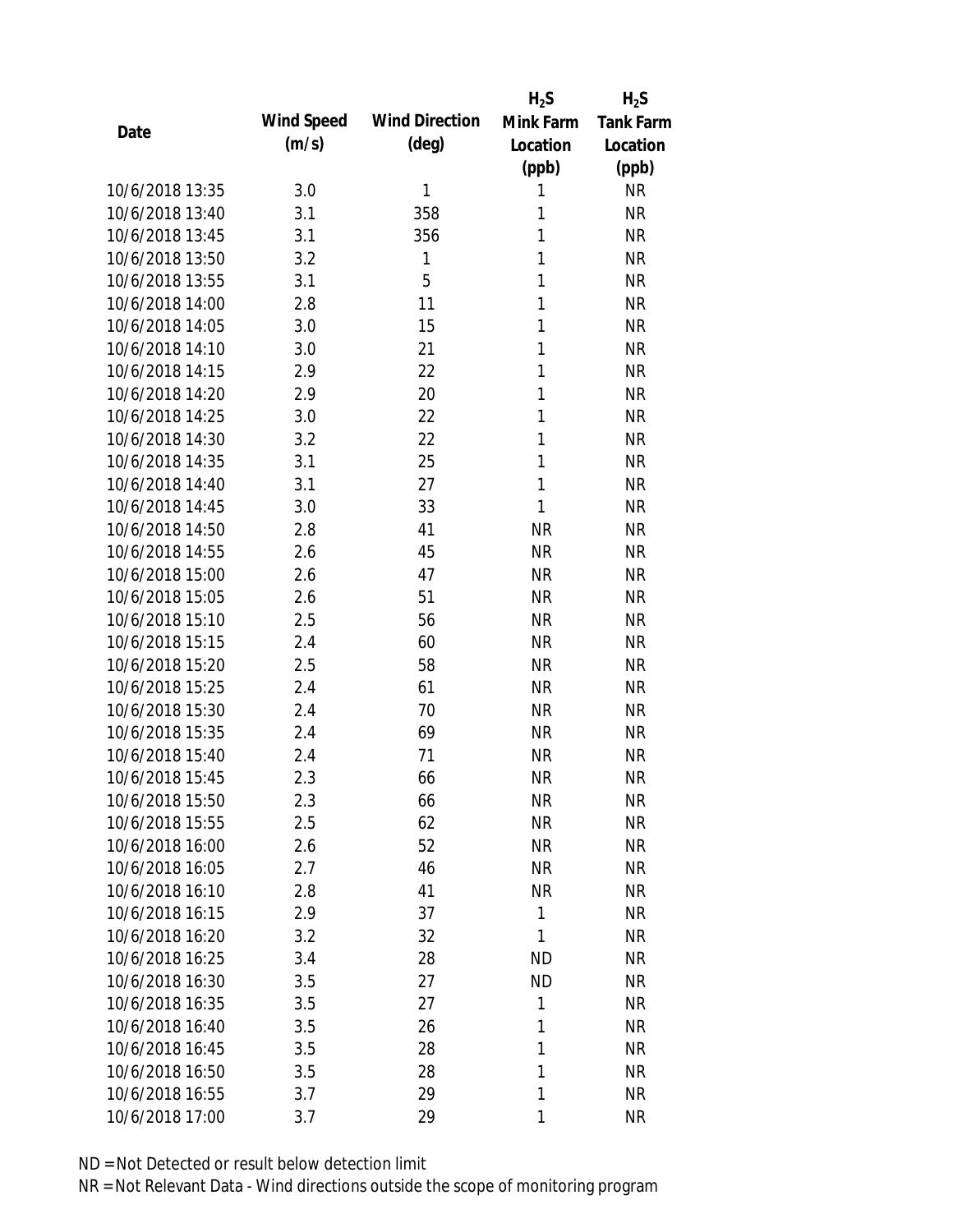|                 |            |                       | $H_2S$       | $H_2S$           |
|-----------------|------------|-----------------------|--------------|------------------|
| Date            | Wind Speed | <b>Wind Direction</b> | Mink Farm    | <b>Tank Farm</b> |
|                 | (m/s)      | $(\text{deg})$        | Location     | Location         |
|                 |            |                       | (ppb)        | (ppb)            |
| 10/6/2018 17:05 | 3.6        | 30                    | 1            | <b>NR</b>        |
| 10/6/2018 17:10 | 3.7        | 29                    | 1            | <b>NR</b>        |
| 10/6/2018 17:15 | 3.7        | 30                    | 1            | <b>NR</b>        |
| 10/6/2018 17:20 | 3.5        | 32                    | 1            | <b>NR</b>        |
| 10/6/2018 17:25 | 3.3        | 34                    | 1            | <b>NR</b>        |
| 10/6/2018 17:30 | 3.3        | 34                    | 1            | <b>NR</b>        |
| 10/6/2018 17:35 | 3.2        | 37                    | 1            | <b>NR</b>        |
| 10/6/2018 17:40 | 3.1        | 42                    | <b>NR</b>    | <b>NR</b>        |
| 10/6/2018 17:45 | 3.2        | 41                    | <b>NR</b>    | <b>NR</b>        |
| 10/6/2018 17:50 | 3.2        | 40                    | $\mathbf{1}$ | <b>NR</b>        |
| 10/6/2018 17:55 | 3.3        | 38                    | 1            | <b>NR</b>        |
| 10/6/2018 18:00 | 3.3        | 39                    | 1            | <b>NR</b>        |
| 10/6/2018 18:05 | 3.4        | 38                    | 1            | <b>NR</b>        |
| 10/6/2018 18:10 | 3.5        | 36                    | 1            | <b>NR</b>        |
| 10/6/2018 18:15 | 3.5        | 39                    | 1            | <b>NR</b>        |
| 10/6/2018 18:20 | 3.5        | 40                    | 1            | <b>NR</b>        |
| 10/6/2018 18:25 | 3.4        | 43                    | <b>NR</b>    | <b>NR</b>        |
| 10/6/2018 18:30 | 3.3        | 45                    | <b>NR</b>    | <b>NR</b>        |
| 10/6/2018 18:35 | 3.2        | 45                    | <b>NR</b>    | <b>NR</b>        |
| 10/6/2018 18:40 | 3.0        | 44                    | <b>NR</b>    | <b>NR</b>        |
| 10/6/2018 18:45 | 3.0        | 41                    | <b>NR</b>    | <b>NR</b>        |
| 10/6/2018 18:50 | 3.0        | 41                    | <b>NR</b>    | <b>NR</b>        |
| 10/6/2018 18:55 | 3.0        | 41                    | <b>NR</b>    | <b>NR</b>        |
| 10/6/2018 19:00 | 3.0        | 39                    | 1            | <b>NR</b>        |
| 10/6/2018 19:05 | 2.9        | 37                    | 1            | <b>NR</b>        |
| 10/6/2018 19:10 | 3.2        | 37                    | 1            | <b>NR</b>        |
| 10/6/2018 19:15 | 3.2        | 38                    | 1            | <b>NR</b>        |
| 10/6/2018 19:20 | 3.2        | 39                    | 1            | <b>NR</b>        |
| 10/6/2018 19:25 | 3.5        | 38                    | <b>ND</b>    | <b>NR</b>        |
| 10/6/2018 19:30 | 3.4        | 37                    | 1            | <b>NR</b>        |
| 10/6/2018 19:35 | 3.6        | 37                    | 1            | <b>NR</b>        |
| 10/6/2018 19:40 | 3.6        | 36                    | 1            | <b>NR</b>        |
| 10/6/2018 19:45 | 3.6        | 33                    | 1            | <b>NR</b>        |
| 10/6/2018 19:50 | 3.7        | 29                    | 1            | <b>NR</b>        |
| 10/6/2018 19:55 | 3.7        | 27                    | 1            | <b>NR</b>        |
| 10/6/2018 20:00 | 3.9        | 25                    | 1            | <b>NR</b>        |
| 10/6/2018 20:05 | 3.8        | 25                    | 1            | <b>NR</b>        |
| 10/6/2018 20:10 | 3.7        | 26                    | 1            | <b>NR</b>        |
| 10/6/2018 20:15 | 3.6        | 26                    | 1            | <b>NR</b>        |
| 10/6/2018 20:20 | 3.5        | 28                    | 1            | <b>NR</b>        |
| 10/6/2018 20:25 | 3.3        | 29                    | 1            | <b>NR</b>        |
| 10/6/2018 20:30 | 3.3        | 30                    | 1            | <b>NR</b>        |
|                 |            |                       |              |                  |